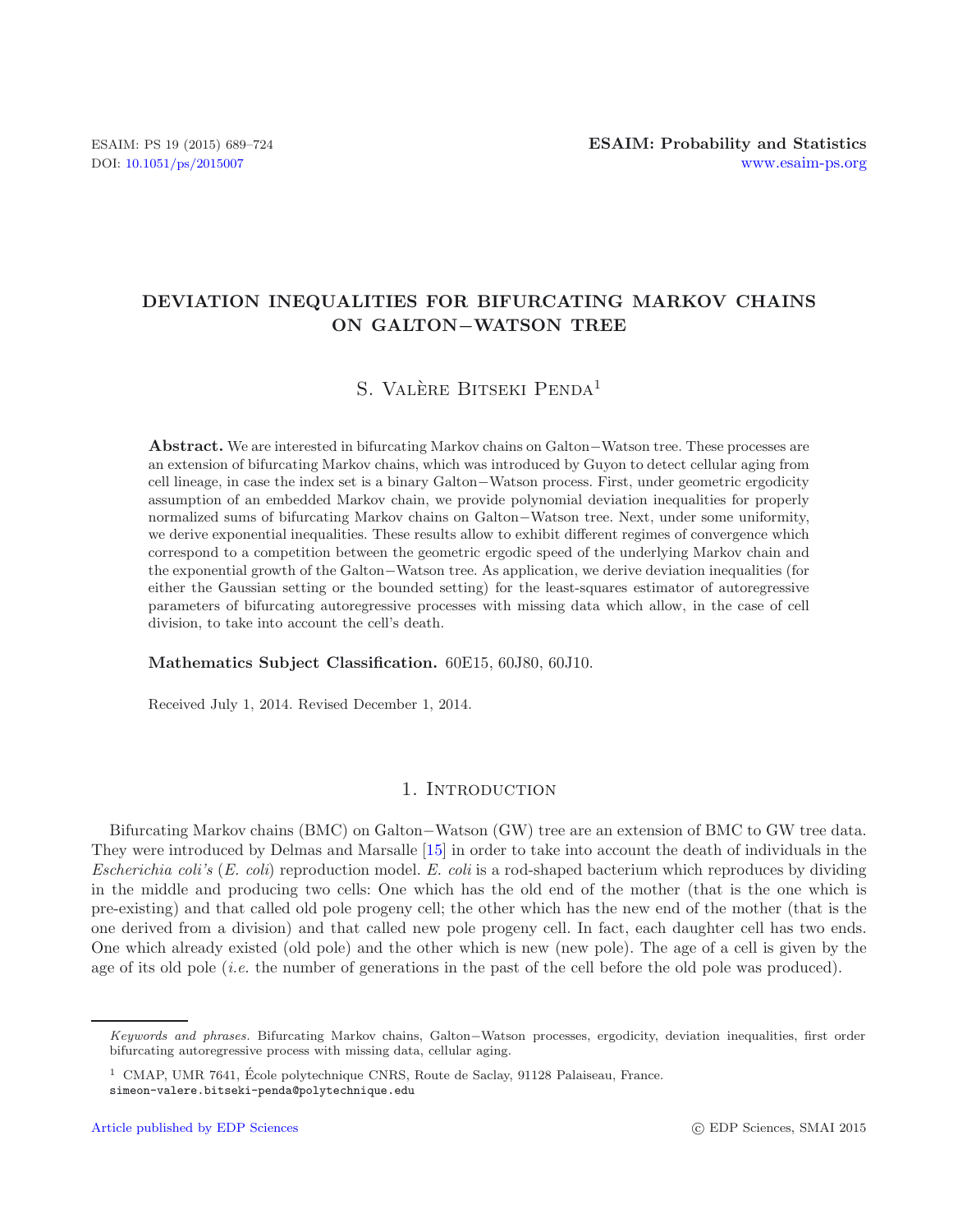#### <sup>690</sup> S.V. BITSEKI PENDA

Guyon *et al.* [\[18\]](#page-35-1) proposed the following linear Gaussian model to describe the evolution of the growth rate of the population of cells derived from an initial individual:

<span id="page-1-0"></span>
$$
\mathcal{L}(X_1) = \nu, \quad \text{and} \quad \forall n \ge 1, \quad \begin{cases} X_{2n} = \alpha_0 X_n + \beta_0 + \varepsilon_{2n} \\ X_{2n+1} = \alpha_1 X_n + \beta_1 + \varepsilon_{2n+1}, \end{cases} \tag{1.1}
$$

where  $X_n$  is the growth rate of individual n, n is the mother of 2n (the new pole progeny cell) and  $2n + 1$  (the old pole progeny cell),  $\nu$  is a distribution probability on  $\mathbb{R}$ ,  $\alpha_0, \alpha_1 \in (-1, 1)$ ;  $\beta_0, \beta_1 \in \mathbb{R}$  and  $((\varepsilon_{2n}, \varepsilon_{2n+1}), n \ge 1)$ <br>forms a sequence of i.i.d binning produce uniables with law  $\Lambda'(0, E)$  where forms a sequence of i.i.d bivariate random variables with law  $\mathcal{N}_2(0, \Gamma)$ , where

$$
\Gamma = \sigma^2 \begin{pmatrix} 1 & \rho \\ \rho & 1 \end{pmatrix}, \quad \sigma^2 > 0, \quad \rho \in (-1, 1). \tag{1.2}
$$

The processes  $(X_n)$  defined by [\(1.1\)](#page-1-0) are typical example of BMC which are called the first order bifurcating autoregressive processes  $(BAR(1))$ . The  $BAR(1)$  processes are an adaptation of autoregressive processes, when the data have a binary tree structure (see Fig. [1\)](#page-2-0). They were first introduced by Cowan and Staudte [\[11](#page-35-2)] for cell lineage data where each individual in one generation gives rise to two offsprings in the next generation.

In [\[17\]](#page-35-3), Guyon, using BMC, gives laws of large numbers and central limit theorem for the least-squares estimator  $\hat{\theta}^n = (\hat{\alpha}_0^n, \hat{\beta}_0^n, \hat{\alpha}_1^n, \hat{\beta}_1^n)$  of the 4-dimensional parameter  $\theta = (\alpha_0, \beta_0, \alpha_1, \beta_1)$ . He also tests if the model<br>is symmetric or not, and if the new pole and the old pole populations are even dist is symmetric or not, and if the new pole and the old pole populations are even distinct in mean. This allows him to conclude a statistical evidence in aging in *E. coli.* Let us also mention [\[7\]](#page-35-4), where Bercu *et al.* using a martingale approach give asymptotic analysis of the least squares estimator of the unknown parameters of a general asymmetric pth-order BAR process. The same idea was used recently by Bercu and Blandin [\[6\]](#page-35-5) and Blandin [\[10\]](#page-35-6) where they study the least squares estimator of the unknown parameters of a general asymmetric random coefficient BAR process. Recently, De Saporta *et al.* [\[14](#page-35-7)] studied the least squares estimator of the unknown parameters of a general asymmetric random coefficient BAR process with missing data. In their work, they combine a martingale approach and the BMC.

However, in the BMC model presented by Guyon, cells are assumed to never die (a death corresponds to no more division). To take into account cells's death, Delmas and Marsalle [\[15\]](#page-35-0), instead of a regular binary tree, used a binary GW tree to label cells. In the sequel, we will introduce the model which allowed them to study the behavior of the growth rate of cells, taking into account their possible death.

#### <span id="page-1-1"></span>**1.1. The model**

Let  $\mathbb T$  be a binary regular tree in which each vertex is seen as a positive integer different from 0, see Figure [1.](#page-2-0) For  $r \in \mathbb{N}$ , let

$$
\mathbb{G}_r = \left\{ 2^r, 2^r + 1, \dots, 2^{r+1} - 1 \right\}, \quad \mathbb{T}_r = \bigcup_{q=0}^r \mathbb{G}_q,
$$

which denote respectively the rth column and the first  $(r + 1)$  columns of the tree. Then, the cardinality  $|\mathbb{G}_r|$ of  $\mathbb{G}_r$  is  $2^r$  and  $|\mathbb{T}_r| = 2^{r+1} - 1$ . A column of a given integer n is  $\mathbb{G}_{r_n}$  with  $r_n = \lfloor \log_2 n \rfloor$ , where  $\lfloor x \rfloor$  denotes the integer part of the real number  $x$ .

The genealogy of the cells is described by this tree. In the sequel we will thus see T as a given population. Then the vertex n, the column  $\mathbb{G}_r$  and the first  $(r+1)$  columns  $\mathbb{T}_r$  designate respectively individual n, the rth generation and the first  $(r + 1)$  generations. The initial individual is denoted 1. The model proposed by Delmas and Marsalle [\[15](#page-35-0)] is defined as follows (the growth rate of cell n is  $X_n$ ):

• With probability  $p_{1,0}$ , n gives birth to two cells  $2n$  and  $2n + 1$  which both divide. The growth rate of the daughters  $X_{2n}$  and  $X_{2n+1}$  are then linked to the mother's one through auto-regressive equations [\(1.1\)](#page-1-0).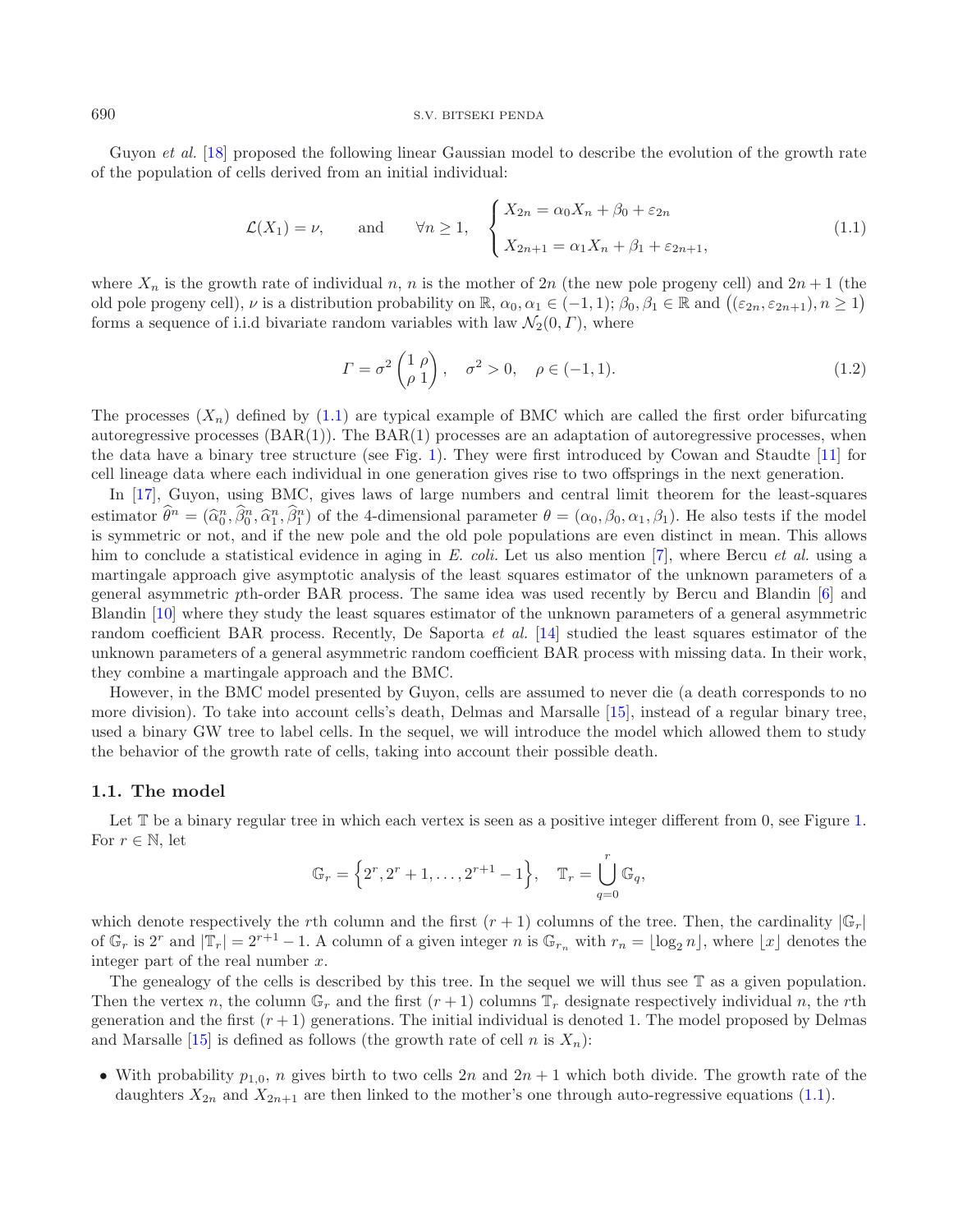

<span id="page-2-0"></span>FIGURE 1. The binary tree  $T$ .

• With probability  $p_0$ , only the new pole 2n divides. Its growth rate  $X_{2n}$  is linked to its mother's one  $X_n$ through the relation

$$
X_{2n} = \alpha'_0 X_n + \beta'_0 + \varepsilon'_{2n},\tag{1.3}
$$

where  $\alpha'_0 \in (-1, 1)$ ,  $\beta'_0 \in \mathbb{R}$  and  $(\varepsilon'_{2n}, n \in \mathbb{T})$  is a sequence of independent centered Gaussian random variables with variance  $\sigma_0^2 > 0$ .<br>With probability  $n_c$  only the old pole  $2n + 1$  divides Its growth ra

• With probability  $p_1$ , only the old pole  $2n + 1$  divides. Its growth rate  $X_{2n+1}$  is linked to its mother's one  $X_n$  through the relation

$$
X_{2n+1} = \alpha'_1 X_n + \beta'_1 + \varepsilon'_{2n+1},\tag{1.4}
$$

where  $\alpha'_1 \in (-1,1)$ ,  $\beta'_1 \in \mathbb{R}$  and  $(\varepsilon'_{2n+1}, n \in \mathbb{T})$  is a sequence of independent centered Gaussian random variables with variance  $\sigma_1^2 > 0$ .<br>With probability  $1 - n$ ,  $\sigma = n$ .

- With probability  $1 p_{1,0} p_1 p_0$ , which is supposed non-negative, *n* gives birth to two cells which do not divide.
- The sequences  $((\varepsilon_{2n}, \varepsilon_{2n+1}), n \in \mathbb{T}), (\varepsilon'_{2n}, n \in \mathbb{T}), (\varepsilon'_{2n+1}, n \in \mathbb{T})$  and  $X_1$  are independent.

The process  $(X_n)$  described above is a typical example of BMC on GW tree. In [\[12](#page-35-8)], this process is called bifurcating autoregressive process (BAR) with missing data. It is an extension of bifurcating autoregressive process with the data having a binary GW tree structure, see Figure [2](#page-3-0) for example of binary GW tree. Indeed, one can assume that the cells which do not divide and those which do not exist are missing or dead.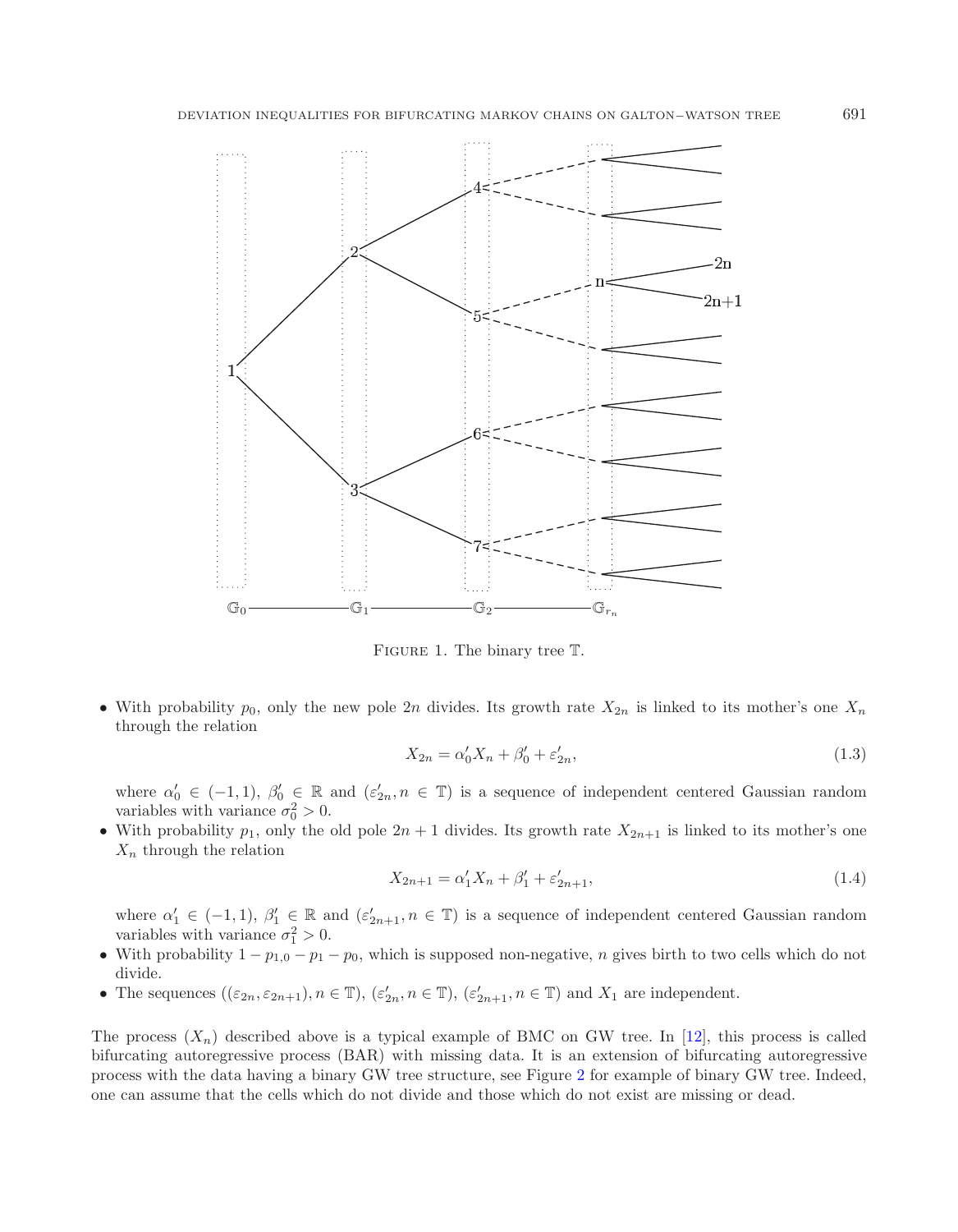

<span id="page-3-0"></span>Figure 2. A binary GW tree up to the 4 th generation. In this tree, individual 1 gives birth to two individuals which both divide, this happens with probability  $p_{1,0}$ . Individual 2 gives birth to two individuals of which only one (the new pole) divides, this happens which probability  $p_0$ . Individual 12 gives birth to two individuals which do not divide, this happens with probability  $1 - p_{1,0} - p_0 - p_1.$ 

In [\[15\]](#page-35-0), Delmas and Marsalle using their results for BMC on GW tree, gave laws of large numbers and central limit theorem for the maximum likelihood estimator of the parameter

<span id="page-3-1"></span>
$$
\theta = (\alpha_0, \beta_0, \alpha_1, \beta_1, \alpha'_0, \beta'_0, \alpha'_1, \beta'_1).
$$
\n(1.5)

In this paper, we will give deviation inequalities for the least squares estimator of the parameter  $\theta$ . This will be done in two cases: the Gaussian case described above and the special case where  $\max\{|a_0|, |a_1|, |a'_0|, |a'_1|\} < 1$ <br>and the poise sequence and the initial state X, take their values in a compact set. Note that the latter imp and the noise sequence and the initial state  $X_1$  take their values in a compact set. Note that the latter implies that the BAR process with missing data also takes its values in compact set. These deviation inequalities are important for a rigorous non asymptotic statistical study. Indeed, when the sample size is insufficient to apply limit theorems, they allow for example to estimate the errors in the estimation of unknown parameters. Furthermore, these inequalities allow to get a rate of convergence in the laws of large numbers, and this permits, for example, to build non-asymptotic confidence intervals.

We are now going to give a rigorous definition of BMC on GW tree (see [\[15\]](#page-35-0) for more details).

## **1.2. Definitions**

For an individual  $n \in \mathbb{T}$ , we are interested in the quantity  $X_n$  which may be the weight, the growth rate and which takes values in the metric space S endowed with its Borel  $\sigma$ -field S.

**Definition 1.1** (T-transition probability, see ([\[17](#page-35-3)])). We call T-transition probability any mapping  $P: S \times S^2 \to$  $[0, 1]$  such that

- $P(., A)$  is measurable for all  $A \in S^2$ ,
- $P(x, \cdot)$  is a probability measure on  $(S^2, S^2)$  for all  $x \in S$ .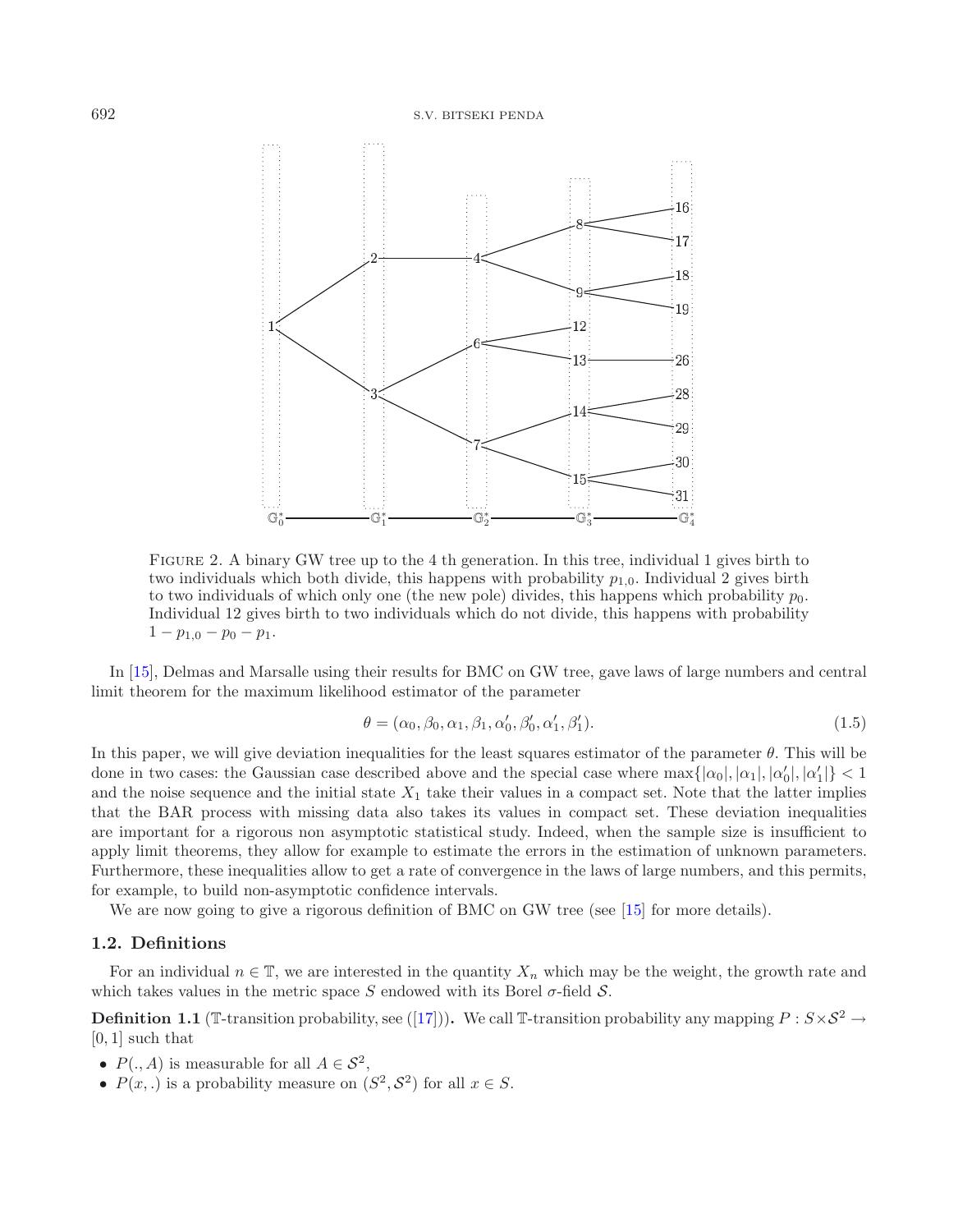For  $p \ge 1$ , we denote by  $\mathcal{B}(S^p)(\text{resp. } \mathcal{B}_b(S^p), \mathcal{C}(S^p), \mathcal{C}_b(S^p))$  the set of all  $\mathcal{S}^p$ -measurable (resp.  $\mathcal{S}^p$ -measurable and bounded, continuous, continuous and bounded) mappings  $f : S^p \to \mathbb{R}$ . For  $f \in \mathcal{B}(S^3)$ , when it is defined, we denote by  $P f \in \mathcal{B}(S)$  the function

$$
x \mapsto Pf(x) = \int_{S^2} f(x, y, z) P(x, dy, dz).
$$

**Definition 1.2** (bifurcating Mmrkov chains, see ([\[17](#page-35-3)])). Let  $(X_n, n \in \mathbb{T})$  be a family of S-valued random variables defined on a filtered probability space  $(\Omega, \mathcal{F}, (\mathcal{F}_r, r \in \mathbb{N}), \mathbb{P})$ . Let  $\nu$  be a probability on  $(S, \mathcal{S})$  and P be a T-transition probability. We say that  $(X_n, n \in \mathbb{T})$  is a  $(\mathcal{F}_r)$ -bifurcating Markov chain with initial distribution  $\nu$ and  $\mathbb{T}$ -transition probability  $P$  if

- $X_n$  is  $\mathcal{F}_{r_n}$ -measurable for all  $n \in \mathbb{T}$ ,
- $\mathcal{L}(X_1) = \nu$ ,
- for all  $r \in \mathbb{N}$  and for all families  $(f_n, n \in \mathbb{G}_r) \subseteq \mathcal{B}_b(S^3)$

$$
\mathbb{E}\left[\prod_{n\in\mathbb{G}_r}f_n(X_n,X_{2n},X_{2n+1})\Big|\mathcal{F}_r\right]=\prod_{n\in\mathbb{G}_r}Pf_n(X_n).
$$

Now, we add a cemetery point to S,  $\partial$ . Let  $\overline{S} = S \cup \{ \partial \}$ , and  $\overline{S}$  be the  $\sigma$ -field generated by S and  $\{ \partial \}$ . In the previous biological framework, S corresponds to the state space of the quantities related to living cells, and ∂ is the default value for dead cells. Let  $P^*$  be a T-transition probability defined on  $\bar{S} \times \bar{S}^2$  such that

$$
P^*(\partial, \{(\partial, \partial)\}) = 1.
$$
\n<sup>(1.6)</sup>

In the previous biological framework, equation [\(1.6\)](#page-4-0) means that no dead cell can give birth to a living cell. We denote by  $P_0^*$  and  $P_1^*$  the restriction of the first and the second marginal of  $P^*$  to  $S$ , that is:

$$
P_0^* = P^* \left( \cdot, \left( \cdot \bigcap S \right) \times \overline{S} \right) \quad \text{and} \quad P_1^* = P^* \left( \cdot, \overline{S} \times \left( \cdot \bigcap S \right) \right).
$$

**Definition 1.3** (BMC on GW tree, see [\[15](#page-35-0)]). Let  $(X_n, n \in \mathbb{T})$  be a P<sup>\*</sup>-BMC on  $(\overline{S}, \overline{S})$ , with P<sup>\*</sup> satisfying [\(1.6\)](#page-4-0). We call  $(X_n, n \in \mathbb{T}^*)$ , with  $\mathbb{T}^* = \{n \in \mathbb{T} : X_n \neq \partial\}$ , a BMC on GW tree. The P<sup>\*</sup>-BMC is said spatially homogeneous if  $p_{1,0} = P^*(x, S \times S)$ ,  $p_0 = P^*(x, S \times {\partial})$ , and  $p_1 = P^*(x, {\partial} \times S)$  do not depend on  $x \in S$ . spatially homogeneous P<sup>∗</sup>-BMC is said super-critical if  $m > 1$ , where  $m = 2p_{1,0} + p_1 + p_0$ .

We denote by  $(Y_n, n \in \mathbb{N})$  the Markov chain on S with  $Y_0 = X_1$  and transition probability  $Q = \frac{1}{m}(P_0^* + P_1^*)$ . Notice that any function f defined on S is extended to  $\overline{S}$  by setting  $f(\partial) = 0$ . In all the paper, we will denote by:

- $f \otimes g$  the mapping  $(x, y) \mapsto f(x)g(y)$ ,
- $Q^p$  the pth iterated of Q recursively defined by the formulas  $Q^0(x, \cdot) = \delta_x$  and  $Q^{p+1}(x, B) =$  $\int_{S} Q(x, dy) Q^{p}(y, B)$  for all  $B \in \mathcal{S}$ ;  $Q^{p}$  is a transition probability in  $(S, \mathcal{S})$ .
- $\nu Q$  the distribution on  $(S, S)$  defined by  $\nu Q(B) = \int_S \nu(dx) Q(x, B)$ ;  $\nu Q^p$  is the law of  $Y_p$ ,
- $(Qf)(x) = \int_S f(y)Q(x, dy)$  when it is defined;
- ( $\nu f$ ) or ( $\nu, f$ ) the integral  $\int_S f d\nu$  when it is defined.

<span id="page-4-0"></span>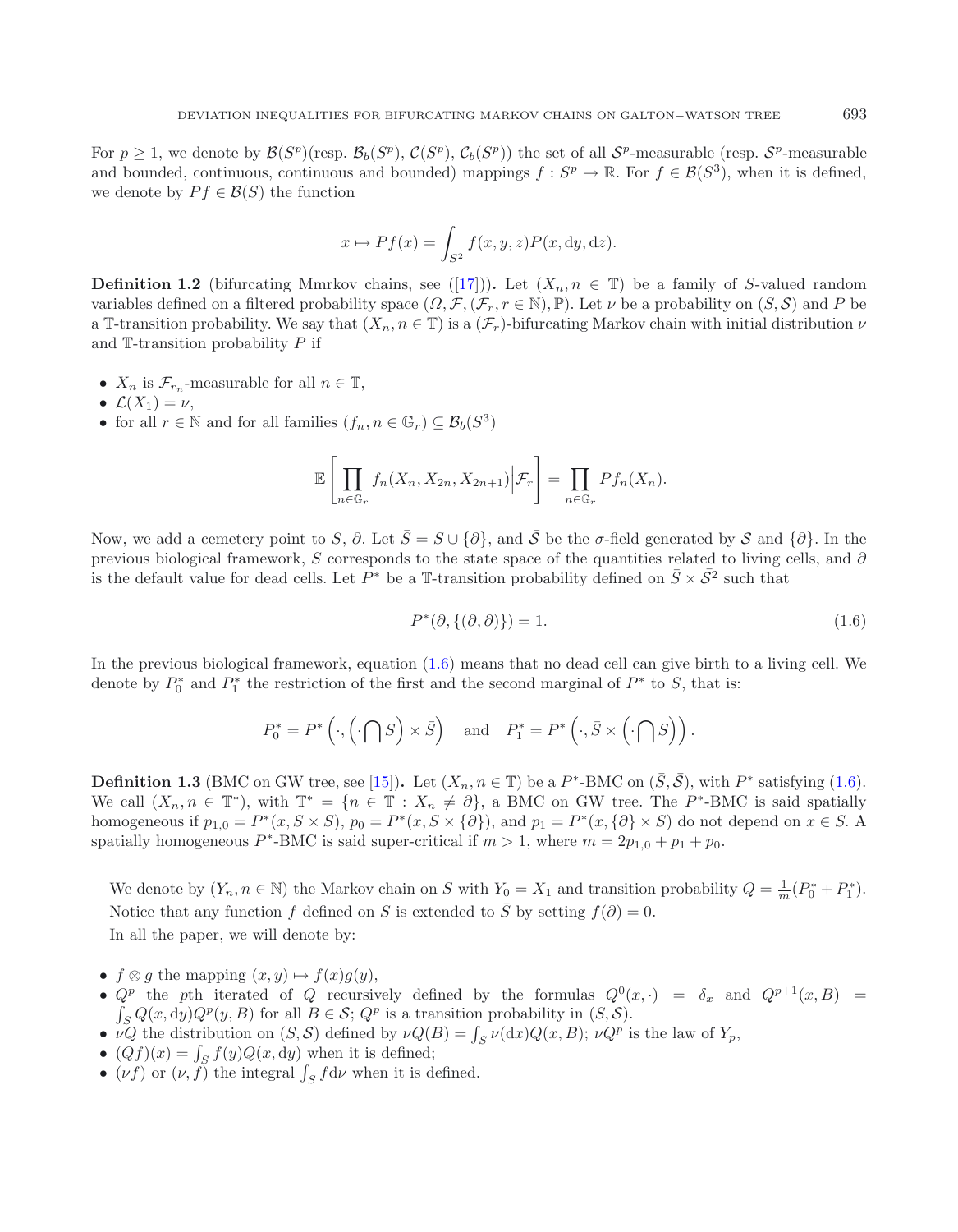#### <sup>694</sup> S.V. BITSEKI PENDA

#### **Remark 1.4.**

- The name BMC on GW tree comes from the fact that condition  $(1.6)$  and spatial homogeneity imply that T<sup>∗</sup> is a GW tree.
- All through this work, we shall assume that the  $P^*$ -BMC is super-critical.

Now, for any subset  $J \subset \mathbb{T}$ , let

<span id="page-5-0"></span>
$$
J^* = J \cap \mathbb{T}^* = \{ j \in J : X_j \neq \partial \}
$$

<span id="page-5-1"></span>be the subset of living cells among J, and |J| be the cardinal of J. The process  $(|\mathbb{G}_k^*|, k \in \mathbb{N})$ , is a GW process with the reproduction generating function

$$
\psi(z) = (1 - p_0 - p_1 - p_{1,0}) + (p_0 + p_1)z + p_{1,0}z^2,
$$

and the average number of daughters alive is m. It is known, see *e.g.* [\[2\]](#page-35-9), that  $m^{-r}|\mathbb{G}_r^*|$  converges in probability to a non-negative random variable W. Moreover,  $\mathbb{P}(W > 0) = 1$  if there is no extinction almost surely which is equivalent, in our setting, to  $p_0 + p_1 + p_{1,0} = 1$ . We have for all  $r \ge 0$ ,

$$
\mathbb{E}\left[|\mathbb{G}_r^*|\right] = m^r \quad \text{and} \quad \mathbb{E}\left[|\mathbb{T}_r^*|\right] = \sum_{q=0}^r \mathbb{E}\left[|\mathbb{G}_q^*|\right] = \frac{m^{r+1} - 1}{m - 1} := t_r. \tag{1.7}
$$

It was also established in [\[15](#page-35-0)] that  $t_r^{-1} | \mathbb{T}_r^*|$  converges in probability to W as well.

For  $i \in \mathbb{T}$ , set  $\Delta_i = (X_i, X_{2i}, X_{2i+1})$  the mother-daughters quantities of interest. For a finite subset  $J \subset \mathbb{T}$ , we set

$$
M_J(f) = \begin{cases} \sum_{i \in J} f(X_i) & \text{for } f \in \mathcal{B}(\bar{S}), \\ \sum_{i \in J} f(\Delta_i) & \text{for } f \in \mathcal{B}(\bar{S}^3), \end{cases} \tag{1.8}
$$

with the convention that a sum over an empty set is null. We also define the following two averages of  $f$  over  $J$ 

$$
\overline{M}_J(f) = \frac{1}{|J|} M_J(f) \quad \text{if } |J| > 0 \quad \text{and} \quad \widetilde{M}_J(f) = \frac{1}{\mathbb{E}\left[|J|\right]} M_J(f) \quad \text{if } \mathbb{E}\left[|J|\right] > 0. \tag{1.9}
$$

Limit theorems for averages [\(1.9\)](#page-5-0) have been studied in [\[15\]](#page-35-0) for  $J = \mathbb{G}_n^*$  and  $J = \mathbb{T}_n^*$ , as n goes to infinity. Under a geometric ergodicity and a uniform geometric ergodicity type assumptions for Q, we will establish in this paper polynomial and exponential deviation inequalities for these averages. These deviation inequalities will allow to highlight three regimes for the speed of convergence of above averages, thus showing a competition between the ergodicity of the embedded Markov chain  $(Y_n, n \in \mathbb{N})$  and the size of the binary Galton–Watson tree. This new phenomenon is not observed in the asymptotic study of Delmas and Marsalle [\[15\]](#page-35-0). Notice that deviation inequalities were already studied in the no death case [\[9\]](#page-35-10), that is  $m = 2$ . We will use similar approach and we will introduce some modifications in order to take into account the randomness of the index set using large deviations for branching processes [\[1](#page-35-11)]. This work can be seen as a true extension of the results of Bitseki *et al.* [\[9](#page-35-10)]. Indeed, as we will see in the sequel, when  $m = 2$  that is in the no death case, we recover exactly the results of [\[9](#page-35-10)]. Our results also complete those of Delmas and Marsalle [\[15](#page-35-0)] in the sense that we get convergence rate for limit theorems. Let us also mention [\[8\]](#page-35-12), where the authors establish deviation inequalities for estimators of parameters of the p-order bifurcating autoregressive process. Let us note that in [\[4\]](#page-35-13), Bansaye *et al.* study a partial extension of the results of Delmas and Marsalle [\[15](#page-35-0)] to a continuous time setting.

The rest of the paper is organized as follows. Section [2](#page-6-0) deals with moments control and polynomial deviation inequalities for averages [\(1.9\)](#page-5-0), for  $J = \mathbb{G}_n^*$  and  $J = \mathbb{T}_n^*$ . This will be done under a geometric ergodicity assumption of Q. The results of this section will be obtained in the general framework of Delmas and Marsalle [\[15\]](#page-35-0). In Section [3,](#page-10-0) we state exponential deviation inequalities for averages [\(1.9\)](#page-5-0), for  $J = \mathbb{G}_n^*$  and  $J = \mathbb{T}_n^*$ . This will be done under a uniform geometric ergodicity type assumption for Q, and a suitable assumption on the binary GW tree similar to that used in [\[20](#page-35-14)]. The results of Section 3 will be obtained for bounded functions. In Section [4,](#page-13-0) we will focus in particular on the first order bifurcating autoregressive process with missing data described in Section [1.1.](#page-1-1) Appendices A, B and C are dedicated to the proofs of our results.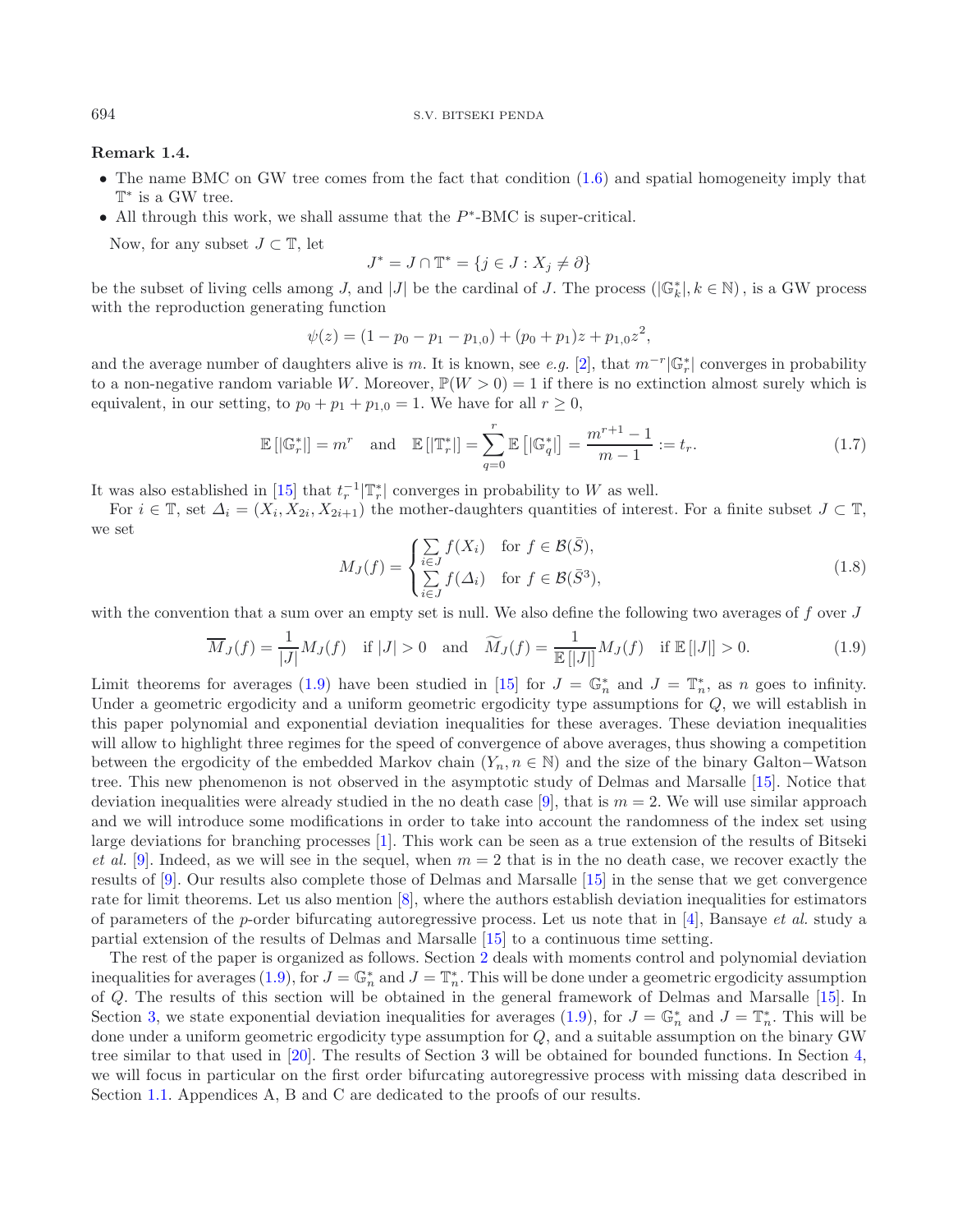## 2. Moments control and polynomial deviations inequalities

Let F be a vector subspace of  $\mathcal{B}(S)$  such that:

- <span id="page-6-0"></span> $(i)$  F contains the constants,
- (ii)  $F^2 := \{f^2; f \in F\} \subset F$ ,
- (iii)  $F \otimes F \subset L^1(P(x, \cdot))$  for all  $x \in S$  and  $P(f_0 \otimes f_1) \in F$  for all  $f_0, f_1 \in F$ ,
- $-$  For  $δ ∈ {0, 1}$ ,  $F ⊂ L<sup>1</sup>(P<sub>δ</sub><sup>*</sup>(x, ·))$  for all  $x ∈ S$  and  $P<sub>δ</sub><sup>*</sup>(f) ∈ F$  for all  $f ∈ F$ ,
- (iv) there exists a probability measure  $\mu$  on  $(S, \mathcal{S})$  such that  $F \subset L^1(\mu)$  and  $\lim_{\lambda \to \infty} \mathbb{E}_x[f(Y_n)] = (\mu, f)$  for all  $x \in S$  and  $f \in F$ ,
- (v) for all  $f \in F$ , there exists  $g \in F$  such that for all  $n \in \mathbb{N}$ ,  $|Q^n f| \leq g$ ,
- (vi)  $F \subset L^1(\nu)$ ,

<span id="page-6-2"></span>where we have used the notation  $F \otimes F = \{f_0 \otimes f_1/f_0, f_1 \in F\}$ . By convention a function defined on  $\overline{S}$  is said to belong to  $F$  if its restriction to  $S$  belongs to  $F$ .

The following hypothesis is about the geometric ergodicity of Q:

**(H1)** For some  $\alpha \in (0,1)$ , for all  $f \in F$  with  $(\mu, f) = 0$ , there exists  $g \in F$  such that  $|Q^n f(x)| \leq \alpha^n g(x)$  for all  $x \in S$  and for all  $n \in \mathbb{N}$ , that is the Markov chain  $(Y_n, n \in \mathbb{N})$  is geometrically ergodic.

Recall that under this hypothesis, Delmas and Marsalle [\[15\]](#page-35-0) have shown the weak law of large numbers for the empirical averages  $M_{\mathbb{G}_r^*}(f)$ ,  $M_{\mathbb{G}_r^*}(f)$ ,  $M_{\mathbb{T}_r^*}(f)$  and  $M_{\mathbb{T}_r^*}(f)$ .

In this section, we are going to control the fourth order moment of  $\widetilde{M}_{\mathbb{G}_r^*}(f)$  for all  $r \in \mathbb{N}$  and for all  $f \in F$  which verifies hypothesis (**H1**). This will help us afterwards to get (polynomial) deviation inequalities for  $M_{\mathbb{G}_r^*}(f)$ ,  $M_{\mathbb{G}_r^*}(f)$ ,  $M_{\mathbb{T}_r^*}(f)$  and  $M_{\mathbb{T}_r^*}(f)$ .

<span id="page-6-4"></span><span id="page-6-1"></span>**Proposition 2.1.** *Let* F *satisfy* (i)–(vi)*. Let*  $f \in F$  *such that* ( $\mu$ ,  $f$ ) = 0*. We assume hypothesis* (**H1**)*. Then for all*  $r \in \mathbb{N}$ 

$$
\mathbb{E}\left[\left(\widetilde{M}_{\mathbb{G}_{r}^{*}}(f)\right)^{4}\right] \leq \begin{cases} c\left(\frac{1}{m^{2}}\right)^{r} & \text{if } m\alpha^{2} < 1\\ cr^{2}\left(\frac{1}{m^{2}}\right)^{r} & \text{if } m\alpha^{2} = 1\\ c\alpha^{4r} & \text{if } m\alpha^{2} > 1, \end{cases}
$$
(2.1)

*where the positive constant* c *depends* on  $\alpha$  *and*  $f$  *(and may differ line by line).* 

*Proof.* The proof of this Proposition relies on an exact computation of  $\mathbb{E}[(\widetilde{M}_{\mathbb{G}_r^*}(f))^4]$  and a computation of the rates using hypothesis (**H1**). These computations are very tedious. Hence, for the readability of the paper, we postpone the proof in the Appendix C.  $\Box$ 

This leads us to the following moment control for the average  $M_{\mathbb{F}_r^*}(f)$ .

<span id="page-6-3"></span>**Corollary 2.2.** *Let* F *satisfy* (i)−(vi)*.* Let  $f \in F$  *such that*  $(\mu, f) = 0$ *. We assume hypothesis* (**H1**)*. Then for all*  $r \in \mathbb{N}$ 

$$
\mathbb{E}\left[\left(\widetilde{M}_{\mathbb{T}_{r}^*}(f)\right)^4\right] \leq \begin{cases} c\left(\frac{1}{m^2}\right)^{r+1} & \text{if } m\alpha^2 < 1\\ cr^2\left(\frac{1}{m^2}\right)^{r+1} & \text{if } m\alpha^2 = 1\\ c\alpha^{4(r+1)} & \text{if } m\alpha^2 > 1, \end{cases}
$$
(2.2)

*where the positive constant* c *depends* on  $\alpha$  *and*  $f$  (*and may differ line by line*).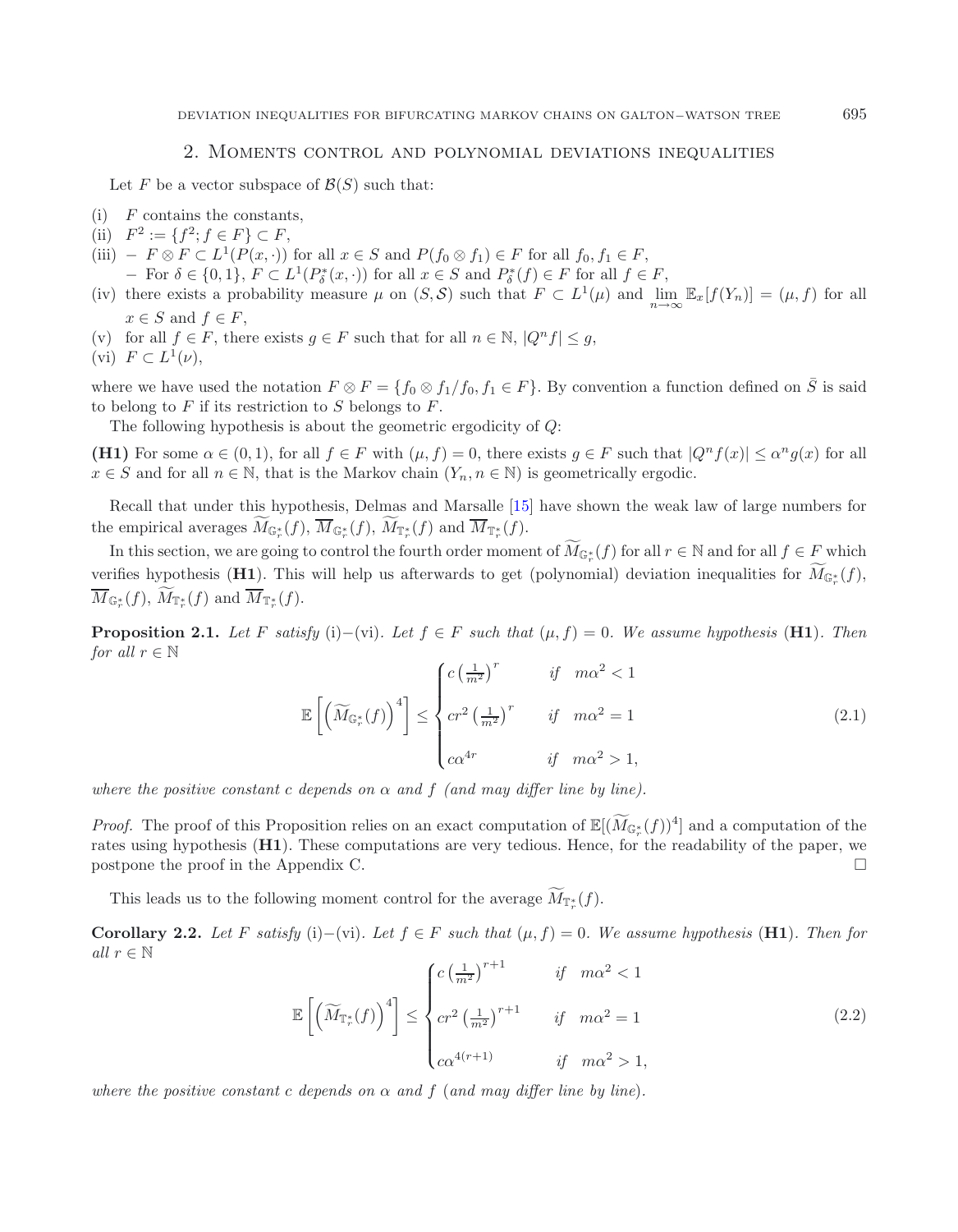*Proof.* From equality

$$
\widetilde{M}_{\mathbb{T}_r^*}(f) = \sum_{q=0}^r \frac{m^q}{t_r} \widetilde{M}_{\mathbb{G}_q^*}(f),
$$

we deduce that

$$
\mathbb{E}\left[\left(\widetilde{M}_{\mathbb{T}_r^*}(f)\right)^4\right] \le \left(\sum_{q=0}^r \frac{m^q}{t_r} \|\widetilde{M}_{\mathbb{G}_q^*}(f)\|_4\right)^4
$$

where  $\|\cdot\|_4$  stands for the  $L^4$ -norm. Now the proof of [\(2.2\)](#page-6-1) follows easily from [\(2.1\)](#page-6-2).

<span id="page-7-1"></span>**Remark 2.3.** Let us stress that we can improve the previous inequalities. In fact, let F satisfy (i)–(vi). Let  $f \in F$  such that  $(\mu, f) = 0$ . We assume hypothesis (**H1**). Then it is possible to prove after enormous computations related to the calculation of higher moments that for all  $k \in \mathbb{N}^*$ , there is  $r_0 \in \mathbb{N}$  which depends on k (in particular, one can take  $r_0 = k$ ) such that for all  $r \ge r_0$ ,

<span id="page-7-0"></span>
$$
\mathbb{E}\left[\left(\widetilde{M}_{\mathbb{G}_{r}^*}(f)\right)^{2k}\right] \leq \begin{cases} c\left(\frac{1}{m^k}\right)^r & \text{if } m\alpha^2 < 1 \\ & \text{if } m\alpha^2 = 1 \\ c\alpha^{2kr} & \text{if } m\alpha^2 > 1, \end{cases}
$$

where the positive constant c depends on  $\alpha$ , k and f.

Nevertheless, we stress that the constant c which appears in the previous inequalities does not depend on  $k$ uniformly. As a matter of fact, we cannot use these results to get exponential inequalities.

<span id="page-7-2"></span>**Remark 2.4.** If  $f \in \mathcal{B}(\bar{S}^3)$  is such that  $P^*f^2$  and  $P^*f^4$  exist and belong to F, with  $P^*f = 0$ , then we have for all  $r \in \mathbb{N}$ , for some positive constant c and recalling notations [\(1.8\)](#page-5-1) and [\(1.9\)](#page-5-0):

$$
\mathbb{E}\Big[\left(\widetilde{M}_{\mathbb{G}_r^*}(f)\right)^4\Big] \le c\left(\frac{1}{m^2}\right)^r \quad \text{and} \quad \mathbb{E}\Big[\left(\widetilde{M}_{\mathbb{T}_r^*}(f)\right)^4\Big] \le c\left(\frac{1}{m^2}\right)^{r+1}.\tag{2.3}
$$

Indeed, conditioning by  $\mathcal{F}_r$  and using the fact that  $P^*f = 0$ , we have

$$
\mathbb{E}\Big[\left(M_{\mathbb{G}_r^*}(f)\right)^4\Big] = \mathbb{E}\left[\sum_{i\in\mathbb{G}_r^*} P^* f^4\right] + 6 \mathbb{E}\left[\sum_{(i,j)\in\mathbb{G}_r^{*2}; i\neq j} P^* f^2(X_i) P^* f^2(X_j)\right].
$$

Now, dividing by  $m^{4r}$  and using the convergence of  $\left(\mathbb{E}\left[\left(\widetilde{M}_{\mathbb{G}_r^*}\left(P^*f^2\right)\right)^2\right]\right)$ r and  $\left(\mathbb{E}\left[\widetilde{M}_{\mathbb{G}_r^*}\left(P^*f^4\right)\right]\right)_r$  (see [\[15](#page-35-0)]), we get the first inequality of [\(2.3\)](#page-7-0).

The second inequality of [\(2.3\)](#page-7-0) follows easily from equality

$$
\widetilde{M}_{\mathbb{T}_r^*}(f) = \sum_{q=0}^r \frac{m^q}{t_r} \widetilde{M}_{\mathbb{G}_q^*}(f),
$$

as in the proof of corollary [\(2.2\)](#page-6-3).

In fact, as in remark [2.3,](#page-7-1) inequalities  $(2.3)$  can be improved. Indeed, we can prove that

$$
\mathbb{E}\Big[\left(\widetilde{M}_{\mathbb{G}_r^*}(f)\right)^{2k}\Big] \le c\left(\frac{1}{m^k}\right)^r \quad \text{and} \quad \mathbb{E}\Big[\left(\widetilde{M}_{\mathbb{T}_r^*}(f)\right)^{2k}\Big] \le c\left(\frac{1}{m^k}\right)^{r+1} \tag{2.4}
$$

for all  $k \in \mathbb{N}^*$  and for some positive constant c.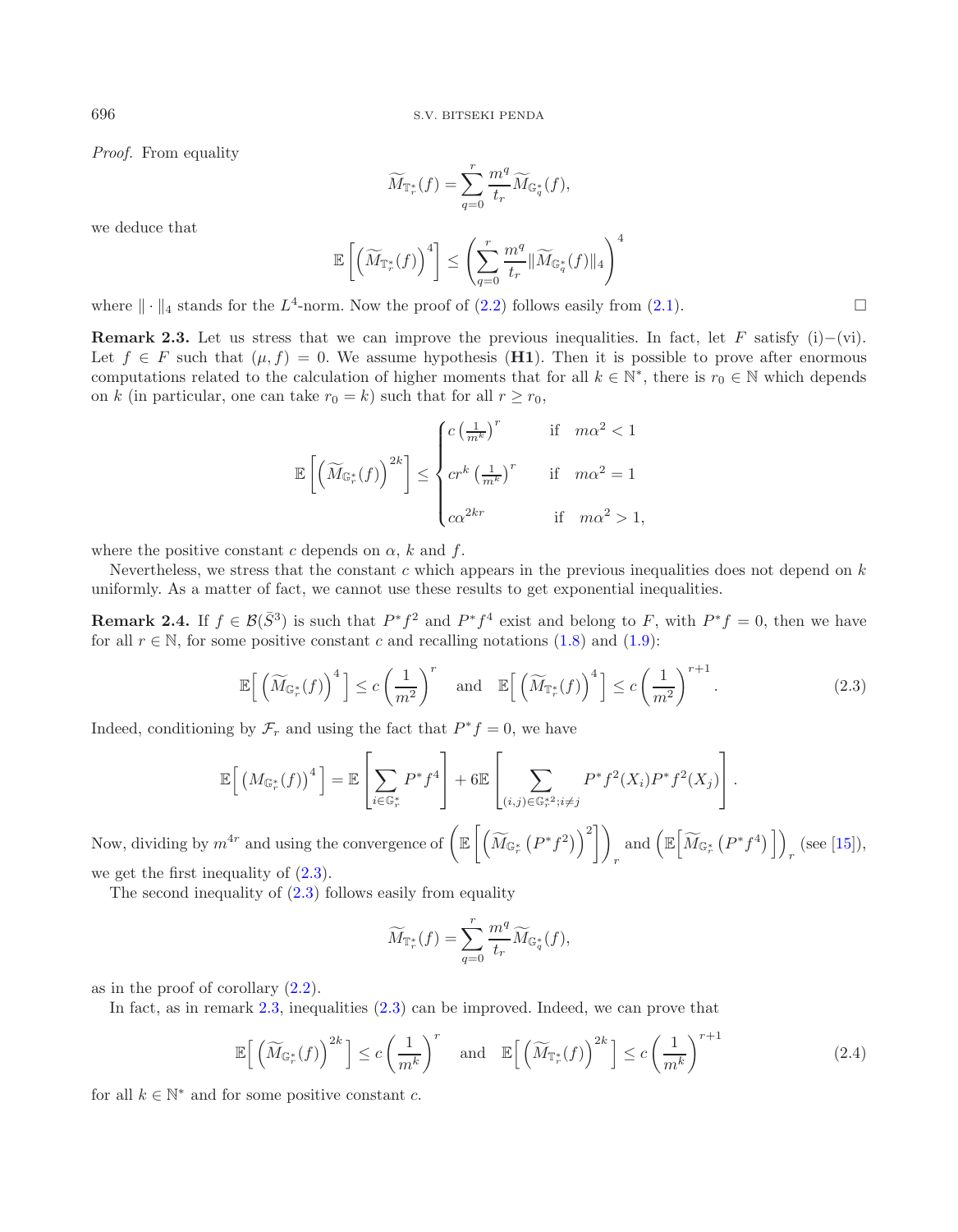<span id="page-8-3"></span><span id="page-8-2"></span>We are now in position to state polynomial deviation inequalities for the averages  $M_{\mathbb{G}_r^*}(f)$ ,  $M_{\mathbb{G}_r^*}(f)$ ,  $M_{\mathbb{F}_r^*}(f)$ and  $M_{\mathbb{T}_r^*}(f)$ .

<span id="page-8-0"></span>**Theorem 2.5.** *Let* F *satisfy* (i)−(vi)*. Let*  $f \in F$  *such that*  $(\mu, f) = 0$ *. We assume hypothesis* (**H1**)*. Then for all*  $r \in \mathbb{N}$  *and for all*  $\delta > 0$ *, we have* 

$$
\mathbb{P}\left(\left|\widetilde{M}_{\mathbb{G}_{r}^{*}}(f)\right| > \delta\right) \leq \begin{cases} \frac{c}{\delta^{4}} \left(\frac{1}{m^{2}}\right)^{r} & \text{if } m\alpha^{2} < 1\\ \frac{c}{\delta^{4}} r^{2} \left(\frac{1}{m^{2}}\right)^{r} & \text{if } m\alpha^{2} = 1\\ \frac{c}{\delta^{4}} \alpha^{4} & \text{if } m\alpha^{2} > 1 \end{cases}
$$
\n(2.5)

*and*

<span id="page-8-4"></span>
$$
\mathbb{P}\left(\left|\widetilde{M}_{\mathbb{T}_{r}^{*}}(f)\right| > \delta\right) \leq \begin{cases} \frac{c}{\delta^{4}} \left(\frac{1}{m^{2}}\right)^{r+1} & \text{if } m\alpha^{2} < 1\\ \frac{c}{\delta^{4}} r^{2} \left(\frac{1}{m^{2}}\right)^{r+1} & \text{if } m\alpha^{2} = 1\\ \frac{c}{\delta^{4}} \alpha^{4(r+1)} & \text{if } m\alpha^{2} > 1, \end{cases}
$$
\n
$$
(2.6)
$$

*where the positive constant* c *depends* on  $\alpha$  *and*  $f$  (*and may differ line by line*).

*Proof.* See Appendix A.

For the other deviation inequalities, we will need an additional hypothesis. This hypothesis is related to the study of large deviations for GW processes (see for *e.g.* [\[1,](#page-35-11) [20\]](#page-35-14)).

**(H2)**  $p_{1,0} + p_0 + p_1 = 1$ , where  $p_{1,0}$ ,  $p_0$  and  $p_1$  are defined in Section [1.1.](#page-1-1)

<span id="page-8-5"></span><span id="page-8-1"></span>**(H2)** corresponds to the almost sure non-extinction property.

First, we establish the following result which is a direct consequence of Theorem [2.5.](#page-8-0)

**Corollary 2.6.** *Let* F *satisfy* (i)−(vi)*. Let*  $f \in F$  *such that*  $(\mu, f) \neq 0$ *. We assume hypotheses* (**H1**)−(**H2**)*. Then for all*  $r \in \mathbb{N}$  *and for all*  $\delta > 0$ *, we have* 

$$
\mathbb{P}\left(\left|\widetilde{M}_{\mathbb{G}_r^*}(f) - (\mu, f)W\right| > \delta\right) \le \begin{cases} \frac{c}{\delta^4} \left(\frac{1}{m^2}\right)^r & \text{if } m\alpha^2 < 1\\ \frac{c}{\delta^4} r^2 \left(\frac{1}{m^2}\right)^r & \text{if } m\alpha^2 = 1\\ \frac{c}{\delta^4} \alpha^{4r} & \text{if } m\alpha^2 > 1 \end{cases}
$$
(2.7)

*and*

$$
\mathbb{P}\left(\left|\widetilde{M}_{\mathbb{T}_{r}^{*}}(f) - (\mu, f)W\right| > \delta\right) \leq \begin{cases} \frac{c}{\delta^{4}} \left(\frac{1}{m^{2}}\right)^{r+1} & \text{if } m\alpha^{2} < 1\\ \frac{c}{\delta^{4}} r^{2} \left(\frac{1}{m^{2}}\right)^{r+1} & \text{if } m\alpha^{2} = 1\\ \frac{c}{\delta^{4}} \alpha^{4(r+1)} & \text{if } m\alpha^{2} > 1, \end{cases}
$$
\n
$$
(2.8)
$$

*where the positive constant c depends on*  $\alpha$ *, m, f and (and may differ line by line).* 

*Proof.* See Appendix A. □

 $\Box$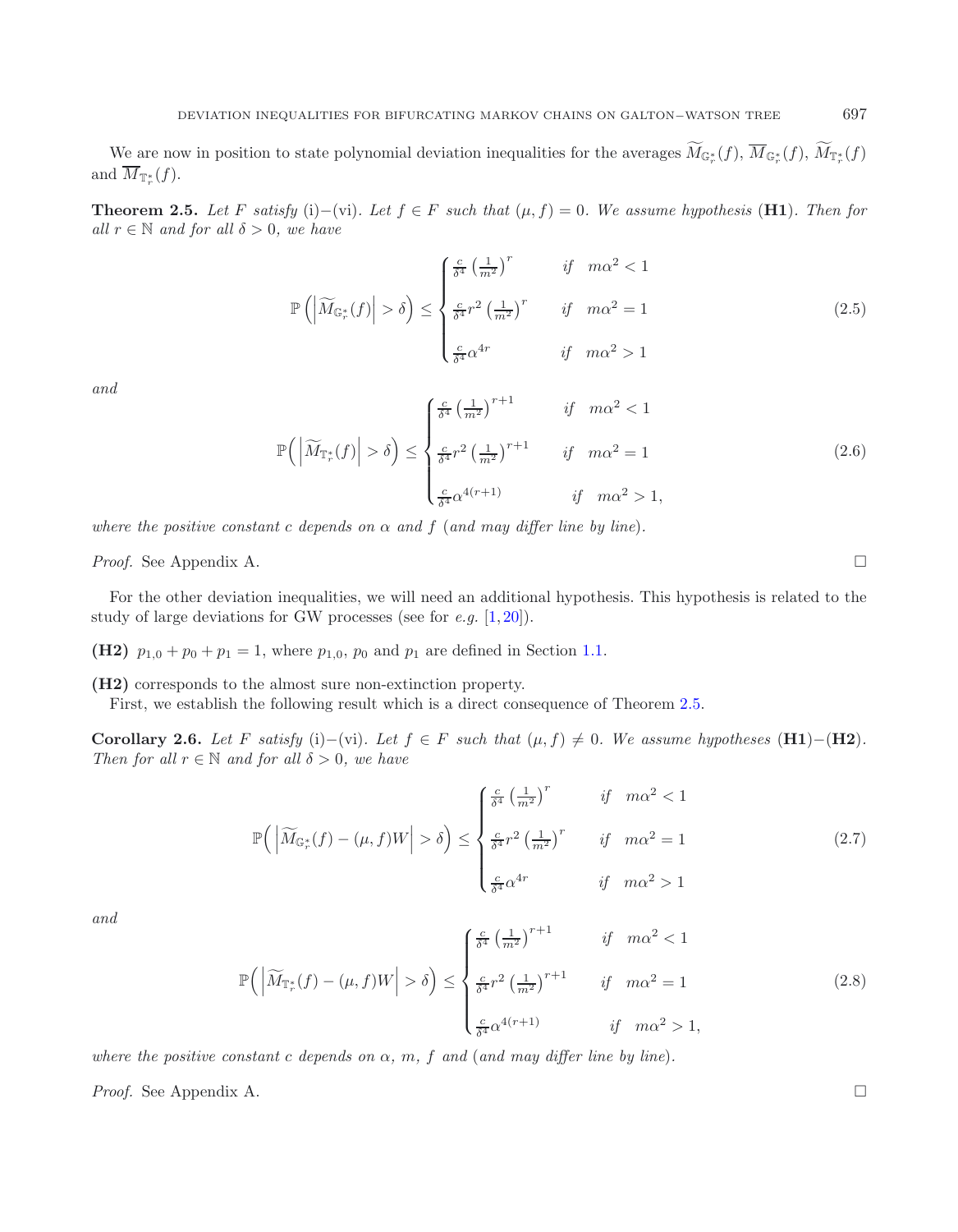#### <sup>698</sup> S.V. BITSEKI PENDA

**Remark 2.7.** The results of Theorem [2.5](#page-8-0) and Corollary [2.6](#page-8-1) are similar. But we stress that in the Corollary [2.6,](#page-8-1) we need additional hypothesis (**H2**). Indeed, as we will see in the Appendix A, when  $(\mu, f) \neq 0$ , there is an additional term in the deviation inequalities. This term is a contribution of the binary Galton−Watson tree to the deviation of the averages  $M_{\mathbb{G}_r^*}(f)$  and  $M_{\mathbb{F}_r^*}(f)$  with respect to  $(\mu, f)W$ . This explains why we need additional hypothesis (**H2**) in Corollary [2.6,](#page-8-1) because we have to deal with the deviation inequalities for Galton−Watson processes. In the case of polynomial deviation inequalities, this additional term can be neglected. But, this will be not the case for the exponential deviation inequalities.

The next results can be seen as a consequence of the previous results.

<span id="page-9-4"></span><span id="page-9-0"></span>**Theorem 2.8.** *Let* F *satisfy* (i)−(vi)*. Let*  $f \in F$ *. We assume hypotheses* (**H1**)−(**H2**)*. Then for all*  $r \in \mathbb{N}$ *, for all*  $\delta > 0$  *and for all*  $a > 0$ *, we have* 

$$
\mathbb{P}\left(\left|\overline{M}_{\mathbb{G}_r^*}(f) - (\mu, f)\right| > \delta \middle| W \ge a\right) \le \begin{cases} \frac{c(1+\delta)^4}{\delta^4} \left(\frac{1}{m^2}\right)^r & \text{if } m\alpha^2 < 1\\ \frac{c(1+\delta)^4}{\delta^4} r^2 \left(\frac{1}{m^2}\right)^r & \text{if } m\alpha^2 = 1\\ \frac{c(1+\delta)^4}{\delta^4} \alpha^{4r} & \text{if } m\alpha^2 > 1 \end{cases} \tag{2.9}
$$

*and*

$$
\mathbb{P}\left(\left|\overline{M}_{\mathbb{T}_{r}^{*}}(f) - (\mu, f)\right| > \delta \middle| W \geq a\right) \leq \begin{cases} \frac{c(1+\delta)^{4}}{\delta^{4}} \left(\frac{1}{m^{2}}\right)^{r+1} & \text{if } m\alpha^{2} < 1\\ \frac{c(1+\delta)^{4}}{\delta^{4}} r^{2} \left(\frac{1}{m^{2}}\right)^{r+1} & \text{if } m\alpha^{2} = 1\\ \frac{c(1+\delta)^{4}}{\delta^{4}} \alpha^{4(r+1)} & \text{if } m\alpha^{2} > 1, \end{cases}
$$
(2.10)

*where the positive constant* c *depends on*  $\alpha$ *, m, f, a (and may differ line by line).* 

*Proof.* See Appendix A. □

<span id="page-9-1"></span>**Remark 2.9.** As already mention in Remark [2.3,](#page-7-1) the previous deviation inequalities can be improved. For example, in the case of Theorem [2.5,](#page-8-0) one can prove that for all  $k \in \mathbb{N}^*$ ,

$$
\mathbb{P}\left(\left|\widetilde{M}_{\mathbb{G}_r^*}(f)\right| > \delta\right) \le \begin{cases} \frac{c}{\delta^{2k}} \left(\frac{1}{m^k}\right)^r & \text{if } m\alpha^2 < 1\\ \frac{c}{\delta^{2k}} r^k \left(\frac{1}{m^k}\right)^r & \text{if } m\alpha^2 = 1\\ \frac{c}{\delta^{2k}} \alpha^{2kr} & \text{if } m\alpha^2 > 1 \end{cases}
$$

and

$$
\mathbb{P}\left(\left|\widetilde{M}_{\mathbb{T}^*}(f)\right| > \delta\right) \le \begin{cases} \frac{c}{\delta^{2k}} \left(\frac{1}{m^k}\right)^{r+1} & \text{if } m\alpha^2 < 1\\ \frac{c}{\delta^{2k}} r^2 \left(\frac{1}{m^k}\right)^{r+1} & \text{if } m\alpha^2 = 1\\ \frac{c}{\delta^{2k}} \alpha^{2k(r+1)} & \text{if } m\alpha^2 > 1. \end{cases}
$$

<span id="page-9-2"></span>The same thing holds for Theorems [2.6](#page-8-1) and [2.8](#page-9-0) at least from a certain order.

<span id="page-9-3"></span>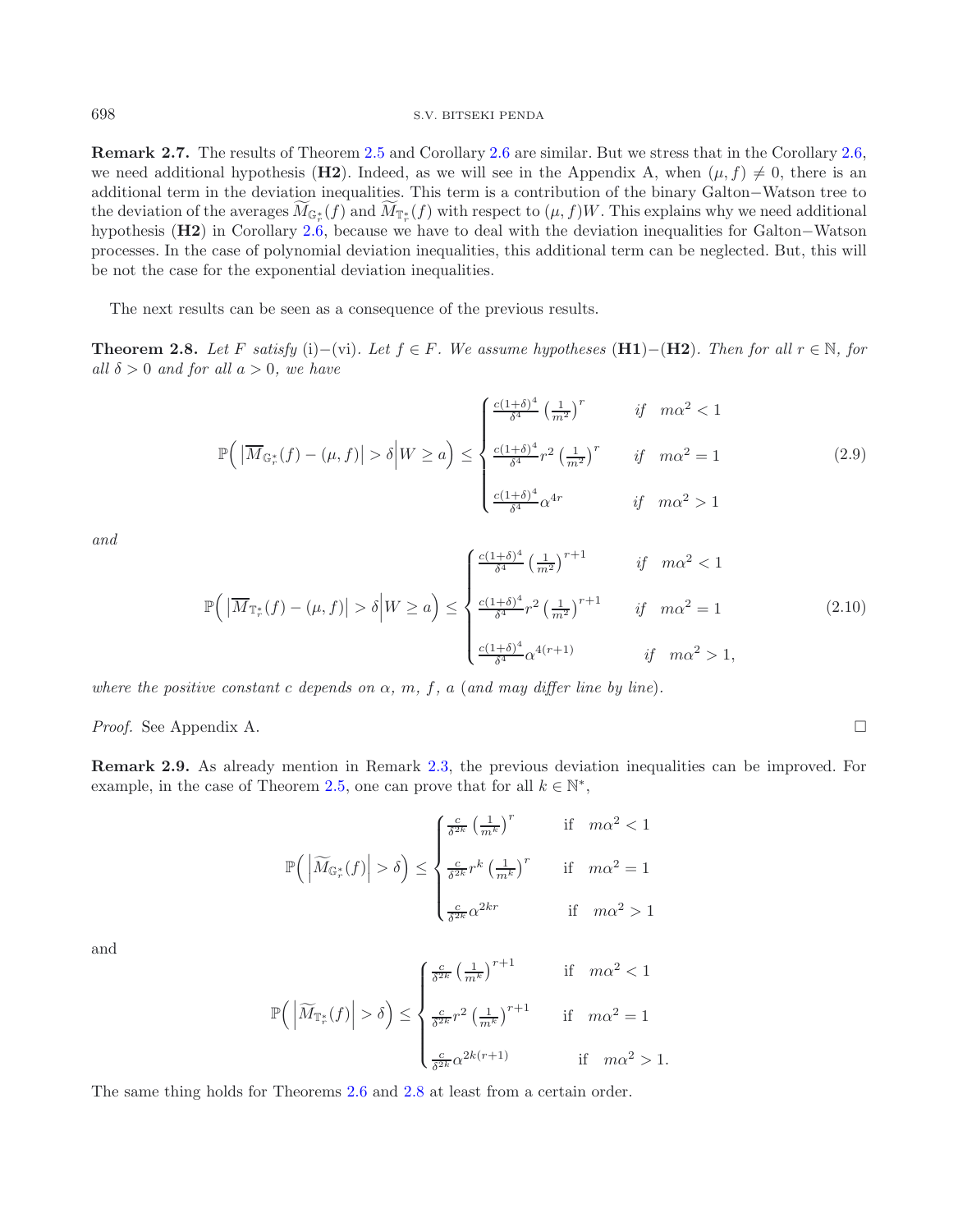**Remark 2.10.** Furthermore, using Remark [2.4,](#page-7-2) if  $f \in \mathcal{B}(\bar{S}^3)$  is such that  $P^*f^2$  and  $P^*f^4$  exist and belong to F, with  $P^* f = 0$ , then we have for all  $r \in \mathbb{N}$ , for all  $k \in \mathbb{N}^*$ , for all  $\delta > 0$ , for all  $a > 0$ , for some positive constant c and recalling notations  $(1.8)$  and  $(1.9)$ :

$$
\mathbb{P}\left(\left|\overline{M}_{\mathbb{T}_{r}^{*}}(f)\right| > \delta \middle| W \ge a\right) \le \frac{c(1+\delta)^{2k}}{\delta^{2k}} \left(\frac{1}{m^{k}}\right)^{r+1}
$$

.

<span id="page-10-0"></span>**Remark 2.11.** Let us note that when  $m = 2$ , that is the no death case, we recover exactly the results of Bitseki *et al.* [\[9\]](#page-35-10). Consequently, for polynomial deviation inequalities, this allows us to say that our results are relevant in the sense that, they enable to extend known results [\[9](#page-35-10)].

## 3. Exponential deviation inequalities

We consider the following hypotheses:

(**H3)** For some  $0 < \alpha < 1$ , there exists a probability measure  $\mu$  on  $(S, S)$  such that for all  $f \in \mathcal{B}_b(S)$  with  $\langle \mu, f \rangle = 0$ , there is  $c > 0$  (which depends of f) such that for all  $k \in \mathbb{N}$  and for all  $x \in S$ ,  $|Q^k f(x)| \leq c\alpha^k$ . **(H4)**  $m > \sqrt{2}$ .

**Remark 3.1. (H3)** is a uniform geometric ergodicity type assumption. It implies in particular that the Markov chain Y is geometrically ergodic, that is for all  $f \in C_b(S)$  and for all  $x \in S$ ,  $\lim_{k\to\infty} \mathbb{E}_x[f(Y_k)] = \langle \mu, f \rangle$  with a geometric rate.

<span id="page-10-1"></span>In the sequel,  $\mathbb{H}_r$  will denote one of the set  $\mathbb{G}_r$  or  $\mathbb{T}_r$ . We set  $h_r = (m^2/2)^r$ . We can now state the main results of this section.

**Theorem 3.2.** *Under the hypotheses* (**H3)** and (**H4)***, let*  $f \in \mathcal{B}_b(S)$  *such that*  $\langle \mu, f \rangle = 0$ *. Then we have for all*  $\delta > 0$ *:* 

• *if*  $m\alpha < 1$ *, then*  $\forall r \in \mathbb{N}$ *,* 

$$
\mathbb{P}\Big(\widetilde{M}_{\mathbb{H}_r^*}(f) > \delta\Big) \le \exp\left(c''\delta\right) \exp\left(-c'\delta^2 h_r\right);
$$

• *if*  $m\alpha = 1$ *, then for*  $\mathbb{H}_r = \mathbb{G}_r$  *and*  $\forall r \in \mathbb{N}$ *,* 

$$
\mathbb{P}\left(\widetilde{M}_{\mathbb{H}_r^*}(f) > \delta\right) \leq \exp\left(c''\delta\right) \exp\left(-c'\delta^2 h_r\right);
$$

• *if*  $m\alpha = 1$ *, then for*  $\mathbb{H}_r = \mathbb{T}_r$  *and*  $\forall r \in \mathbb{N}$ *,* 

$$
\mathbb{P}\left(\widetilde{M}_{\mathbb{H}_r^*}(f) > \delta\right) \leq \exp\left(c''\delta(r+1)\right) \exp\left(-c'\delta^2 h_r\right);
$$

• *if*  $1 < m\alpha < \sqrt{2}$ *, then*  $\forall r \in \mathbb{N}$  *such that*  $r > r_0$ *,* 

$$
\mathbb{P}\Big(\widetilde{M}_{\mathbb{H}_r^*}(f) > \delta\Big) \le \exp\left(-c'\delta^2 h_r\right);
$$

• *if*  $m\alpha = \sqrt{2}$ *, then*  $\forall r \in \mathbb{N}$  *such that*  $r > r_0$ *,* 

$$
\mathbb{P}\left(\widetilde{M}_{\mathbb{H}_r^*}(f) > \delta\right) \le \exp\left(-\frac{c'\delta^2 h_r}{r}\right);
$$

• *if*  $m\alpha > \sqrt{2}$ , then  $\forall r \in \mathbb{N}^*$  such that  $r > r_0$ ,

$$
\mathbb{P}\left(\widetilde{M}_{\mathbb{H}_r^*}(f) > \delta\right) \le \exp\left(-\frac{c'\delta^2}{\alpha^{2r}}\right);
$$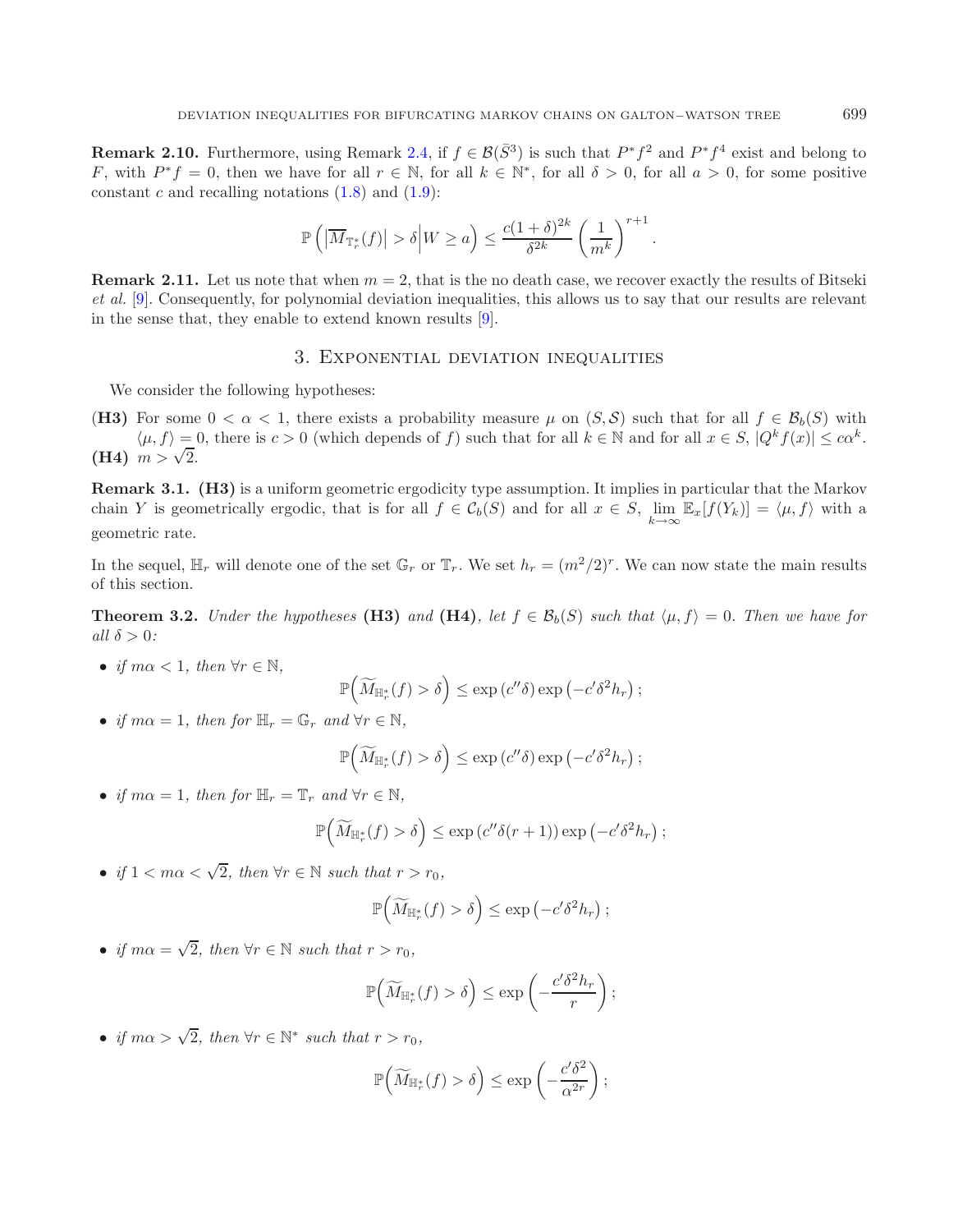*where,*

- $r_0 := \log\left(\frac{\delta}{c_0}\right) / \log(\alpha) k_0$ , with  $k_0 \in \{0, 1\}$ ,
- $c_0$ , c' and c'' are positive constants which depend on  $\alpha$ , m c, and f and may differ line by line.

<span id="page-11-0"></span>**Theorem 3.3.** *Under the hypotheses* **(H2)−**(**H4)***, we have for all*  $f \in \mathcal{B}_b(S)$  *such that*  $(\mu, f) \neq 0$  *and for all*  $\delta > 0$ :

• *if*  $m\alpha < 1$ *, then*  $\forall r \in \mathbb{N}$ *,* 

$$
\mathbb{P}\left(\widetilde{M}_{\mathbb{H}_r^*}(f) - (\mu, f)W > \delta\right) \le \exp\left(c''\delta\right) \exp\left(-c'\delta^2 h_r\right) + A_r;
$$

• *if*  $m\alpha = 1$ *, then for*  $\mathbb{H}_r = \mathbb{G}_r$  *and*  $\forall r \in \mathbb{N}$ *,* 

$$
\mathbb{P}\Big(\widetilde{M}_{\mathbb{H}_r^*}(f) - (\mu, f)W > \delta\Big) \le \exp\left(c''\delta\right) \exp\left(-c'\delta^2 h_r\right) + A_r;
$$

• *if*  $m\alpha = 1$ *, then for*  $\mathbb{H}_r = \mathbb{T}_r$  *and*  $\forall r \in \mathbb{N}$ *,* 

$$
\mathbb{P}\Big(\widetilde{M}_{\mathbb{H}_r^*}(f) - (\mu, f)W > \delta\Big) \le \exp\left(c''\delta(r+1)\right)\exp\left(-c'\delta^2 h_r\right) + A_r;
$$

• *if*  $1 < m\alpha < \sqrt{2}$ *, then*  $\forall r \in \mathbb{N}$  *such that*  $r > r_0$ *,* 

$$
\mathbb{P}\Big(\widetilde{M}_{\mathbb{H}_r^*}(f) - (\mu, f)W > \delta\Big) \le \exp\left(-c'\delta^2 h_r\right) + A_r;
$$

• *if*  $m\alpha = \sqrt{2}$ , then  $\forall r \in \mathbb{N}$  such that  $r > r_0$ .

$$
\mathbb{P}\Big(\widetilde{M}_{\mathbb{H}_r^*}(f) - (\mu, f)W > \delta\Big) \le \exp\left(-\frac{c'\delta^2 h_r}{r}\right) + A_r;
$$

• *if*  $m\alpha > \sqrt{2}$ , then  $\forall r \in \mathbb{N}^*$  such that  $r > r_0$ ,

<span id="page-11-1"></span>
$$
\mathbb{P}\left(\widetilde{M}_{\mathbb{H}_r^*}(f) - (\mu, f)W > \delta\right) \le \exp\left(-\frac{c'\delta^2}{\alpha^{2r}}\right) + A_r;
$$

*where,*

• *for all*  $r \in \mathbb{N}$ ,

$$
A_r = \begin{cases} c' \exp\left(-c''\delta^{2/3}(m^{1/3})^r\right) & \text{if } \mathbb{H}_r = \mathbb{G}_r\\ c' \exp\left(-c''\delta^{2/3}\left(t_r/(r+1)^2\right)^{1/3}\right) & \text{if } \mathbb{H}_r = \mathbb{T}_r, \end{cases}
$$

- $r_0 := \log\left(\frac{\delta}{c_0}\right) / \log(\alpha) k_0$ , with  $k_0 \in \{0, 1\}$ ,
- $c_0$ ,  $c'$  and  $c''$  are positive constants which depend on  $\alpha$ ,  $m$ ,  $c$ , and  $f$  and may differ line by line.

The next results can be seen as a consequence of the previous results.

**Theorem 3.4.** *We assume that the hypotheses* **(H2)−(H4)** *are satisfied. Let*  $f \in \mathcal{B}_b(S)$ *. For all*  $\delta > 0$ *, for all*  $a > 0$  *and for all*  $b > 0$  *such that*  $b < a/(\delta + 1)$ *, we have* 

• *if*  $m\alpha < 1$ *, then*  $\forall r \in \mathbb{N}$ *,* 

$$
\mathbb{P}\Big(\overline{M}_{\mathbb{H}_r^*}(f) - (\mu, f) > \delta \Big| W \ge a\Big) \le \exp\left(c''\delta b\right) \exp\left(-c'(\delta b)^2 h_r\right) + A_r;
$$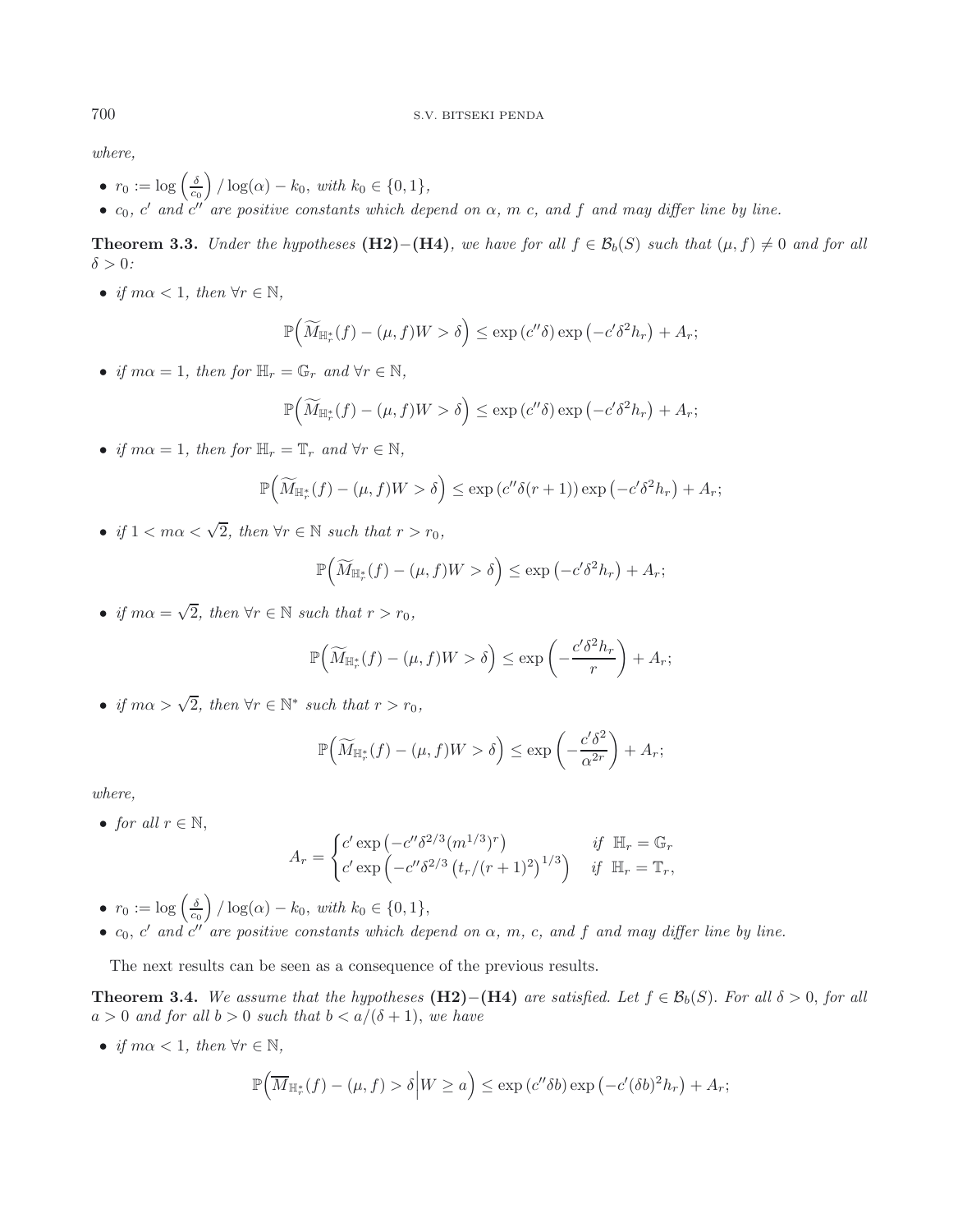• *if*  $m\alpha = 1$ *, then for*  $\mathbb{H}_r = \mathbb{G}_r$  *and*  $\forall r \in \mathbb{N}$ *,* 

$$
\mathbb{P}\Big(\overline{M}_{\mathbb{H}_r^*}(f) - (\mu, f) > \delta\Big|W \ge a\Big) \le \exp\left(c''\delta b\right) \exp\left(-c'(\delta b)^2 h_r\right) + A_r;
$$

• *if*  $m\alpha = 1$ *, then for*  $\mathbb{H}_r = \mathbb{T}_r$  *and*  $\forall r \in \mathbb{N}$ *,* 

$$
\mathbb{P}\Big(\overline{M}_{\mathbb{H}_r^*}(f) - (\mu, f) > \delta\Big|W \ge a\Big) \le \exp\left(c''\delta b(r+1)\right) \exp\left(-c'(\delta b)^2 h_r\right) + A_r;
$$

• *if*  $1 < m\alpha < \sqrt{2}$ , then  $\forall r \in \mathbb{N}$  such that  $r > r_0$ ,

$$
\mathbb{P}\Big(\overline{M}_{\mathbb{H}_r^*}(f) - (\mu, f) > \delta\Big|W \ge a\Big) \le \exp\left(-c'(\delta b)^2 h_r\right) + A_r;
$$

• *if*  $m\alpha = \sqrt{2}$ *, then*  $\forall r \in \mathbb{N}$  *such that*  $r > r_0$ *,* 

$$
\mathbb{P}\Big(\overline{M}_{\mathbb{H}_r^*}(f) - (\mu, f) > \delta \Big| W \ge a\Big) \le \exp\left(-\frac{c'(\delta b)^2 h_r}{r}\right) + A_r;
$$

• *if*  $m\alpha > \sqrt{2}$ *, then*  $\forall r \in \mathbb{N}^*$  *such that*  $r > r_0$ *,* 

$$
\mathbb{P}\Big(\overline{M}_{\mathbb{H}_r^*}(f) - (\mu, f) > \delta\Big|W \ge a\Big) \le \exp\left(-\frac{c'(\delta b)^2}{\alpha^{2r}}\right) + A_r;
$$

*where,*

• *for all*  $r \in \mathbb{N}$ ,

$$
A_r = \begin{cases} c' \exp\left(-c''(\delta b)^{2/3} (m^{1/3})^r\right) & \text{if } \mathbb{H}_r = \mathbb{G}_r\\ c' \exp\left(-c''(\delta b)^{2/3} (t_r/(r+1)^2)^{1/3}\right) & \text{if } \mathbb{H}_r = \mathbb{T}_r, \end{cases}
$$

- $r_0 := \log \left( \frac{\delta b}{c_0} \right) / \log(\alpha) k_0$ , with  $k_0 \in \{0, 1\}$ ,
- $c_0$ ,  $c'$  and  $c''$  are positive constants which depend on  $\alpha$ ,  $m$ ,  $a$ , and  $f$  and  $may$  differ line by line.

<span id="page-12-0"></span>We have the following extension of above theorems when  $f$  does not only depend on an individual  $X_i$ , but on the mother-daughters triangle  $\Delta_i$ .

**Theorem 3.5.** *Let*  $f \in \mathcal{B}_b(S^3)$ *. If*  $(\mu, P^*f) = 0$ *, then, under the hypotheses* (**H3)** *and* (**H4)***, we have deviation inequalities of Theorem* [3.2](#page-10-1) *for*  $M_{\mathbb{H}_{r}^{*}}(f)$ . *If*  $(\mu, P^{*}f) \neq 0$ *, under additional hypothesis* **(H2)***, we have deviation inequalities of Theorem* [3.3](#page-11-0) *for*  $\overline{M}_{\mathbb{H}_r^*}(f) - (\mu, P^*f)W$  *and of Theorem* [3.4](#page-11-1) *for*  $\overline{M}_{\mathbb{H}_r^*}(f) - (\mu, P^*f)$ *.* 

**Remark 3.6.** Let us stress that by tedious, but straightforward calculations, the constants which appear in the previous inequalities can be made explicit.

We also stress that it is possible to prove two-sided exponential inequalities in the previous results.

Let us recall the following definition.

**Definition 3.7.** Let  $(E, d)$  be a metric space. Let  $(Z_n)$  be a sequence of random variables valued in E, Z be a random variable valued in E and  $(v_n)$  be a rate. We say that  $Z_n$  converges  $v_n$ -superexponentially fast in probability to Z if for all  $\delta > 0$ ,

$$
\limsup_{n \to \infty} \frac{1}{v_n} \log \mathbb{P}(d(Z_n, Z) > \delta) = -\infty.
$$

This "exponential convergence" with speed  $v_n$  will be shortened as

$$
Z_n \stackrel{\text{superexp}}{\longrightarrow} Z.
$$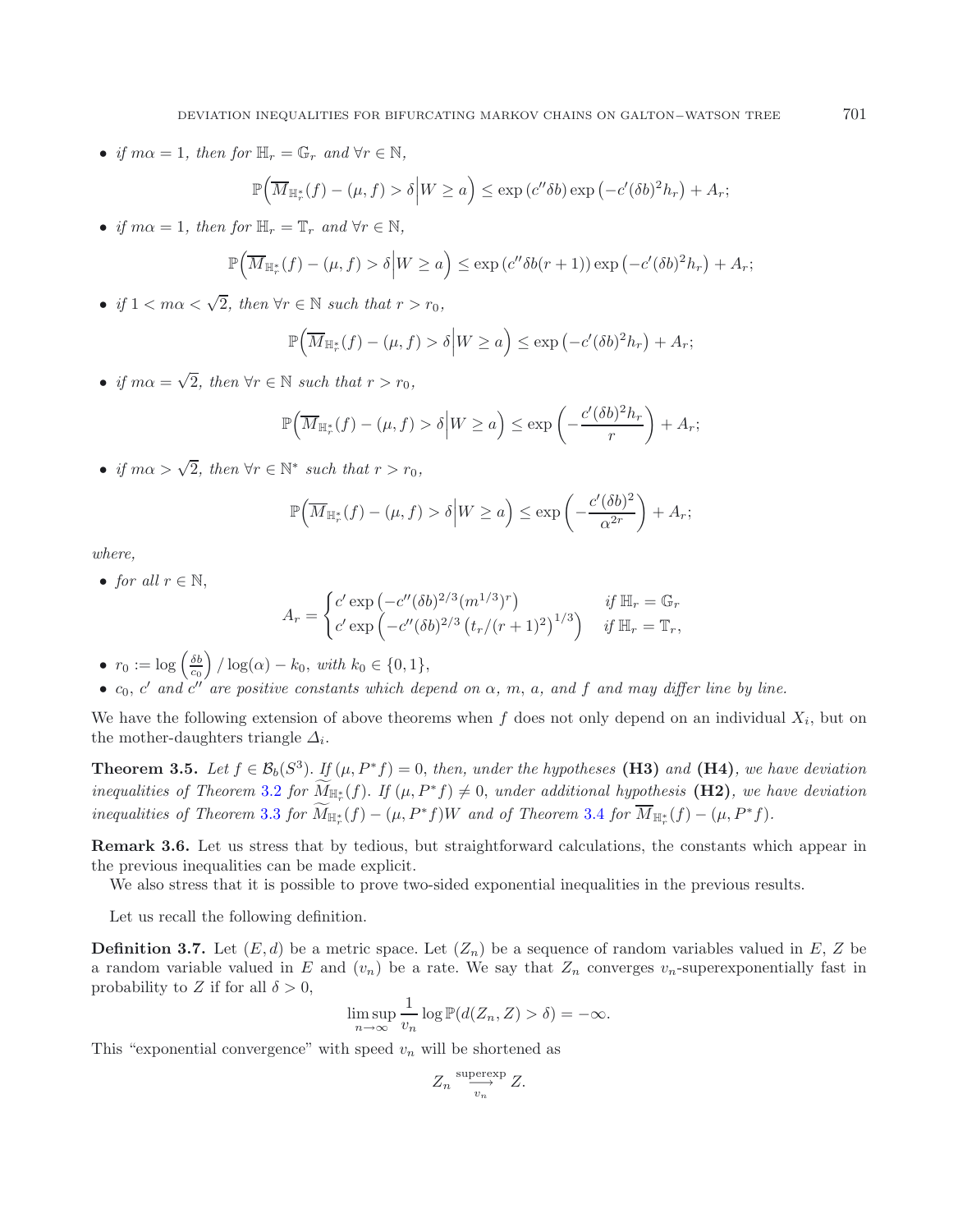**Remark 3.8.** Let  $(b_n)$  be a sequence of increasing positive real numbers such that

 $b_n \to +\infty$ 

and

- if  $m\alpha < \sqrt{2}$ , the sequence  $(b_n)$  is such that  $b_n/\sqrt{n} \longrightarrow 0$ ,
- if  $m\alpha < \sqrt{2}$ , the sequence  $(b_n)$  is such that  $(b_n\sqrt{\log n})/\sqrt{n} \longrightarrow 0$ ,
- if  $m\alpha > \sqrt{2}$ , the sequence  $(b_n)$  is such that  $b_n \alpha^{\log n / \log(m^2/2)} \longrightarrow 0$ .

From the previous deviation inequalities, we can deduce easily that

$$
\widetilde{M}_{\mathbb{H}_r^*}(f) \stackrel{\text{supersp}}{\longrightarrow} 0 \quad \text{if } \langle \mu, f \rangle = 0,
$$

and if  $\langle \mu, f \rangle \neq 0$ , we have for  $m < 2^{3/5}$ 

$$
\widetilde{M}_{\mathbb H_r^*}(f) \xrightarrow[b_{\lfloor h_r \rfloor}^{\text{supercxp}} \langle \mu, f \rangle W,
$$

and  $\forall a > 0$ ,

$$
\limsup_{r \to +\infty} \frac{1}{b_{\lfloor h_r \rfloor}^2} \log \mathbb{P}\left( \left| \overline{M}_{\mathbb{H}_r^*}(f) - \langle \mu, f \rangle \right| > \delta \middle| W \ge a \right) = -\infty.
$$

So, for the exponential convergence of averages  $M_{\mathbb{H}_r^*}(f)$  and  $M_{\mathbb{H}_r^*}(f)$ , there are three regimes according to the value of m $\alpha$  compared to  $\sqrt{2}$ . This phenomenon is not observed in the limit theorems of Delmas and Marsalle [\[15\]](#page-35-0).

So, our deviation inequalities highlight a competition between the ergodicity of the embedded Markov chain with transition probability Q and the Galton−Watson binary tree.

**Remark 3.9.** Once again, let us note that when  $m = 2$ , that is the no death case, we recover exactly the results of Bitseki *et al.* [\[9\]](#page-35-10). Consequently, for exponential deviation inequalities, this allows us to say that our results are relevant in the sense that, they enable to extend known results [\[9](#page-35-10)].

## <span id="page-13-0"></span>4. Application: First order bifurcating autoregressive processes with missing DATA

We consider the asymmetric autoregressive processes given in Section [1.1.](#page-1-1) Notice that the process  $(X_n, n \in \mathbb{T})$ defined in Section [1.1,](#page-1-1) with the convention that  $X_n = \partial$  if the cell n is missing, is a spatially homogeneous BMC on a GW tree. In all this section, we assume that the distribution of the ancestor  $X_1$ ,  $\nu$ , has finite moments of all orders. In the sequel, we will study the process  $(X_n, n \in \mathbb{T})$  in two settings:

• the Gaussian setting which corresponds to the case where  $((\varepsilon_{2n}, \varepsilon_{2n+1}), n \in \mathbb{T})$  forms a sequence of i.i.d. bivariate random variables with law  $\mathcal{N}_2(0, \Gamma)$  with

$$
\Gamma = \sigma^2 \begin{pmatrix} 1 & \rho \\ \rho & 1 \end{pmatrix}, \quad \sigma^2 > 0, \quad \rho \in (-1, 1);
$$

and  $(\varepsilon'_{2n}, n \in \mathbb{T})$  (resp.  $(\varepsilon'_{2n+1}, n \in \mathbb{T})$ ) forms a sequence of i.i.d. random variables with law  $\mathcal{N}(0, \sigma_0^2)$  (resp.  $\mathcal{N}(0, \sigma_0^2)$ ) with  $\sigma^2 > 0$  and  $\sigma^2 > 0$ .  $\mathcal{N}(0, \sigma_1^2)$  with  $\sigma_0^2 > 0$  and  $\sigma_1^2 > 0$ .

• the bounded setting which corresponds to the case where the noise sequences  $((\varepsilon_{2n}, \varepsilon_{2n+1}), n \in \mathbb{T})$ ,  $(\epsilon'_{2n}, n \in \mathbb{T})$  and  $(\epsilon'_{2n+1}, n \in \mathbb{T})$ , and the initial state  $X_1$  take their values in a compact set. The latter included implies that the process  $(X_n, n \in \mathbb{T})$  is bounded.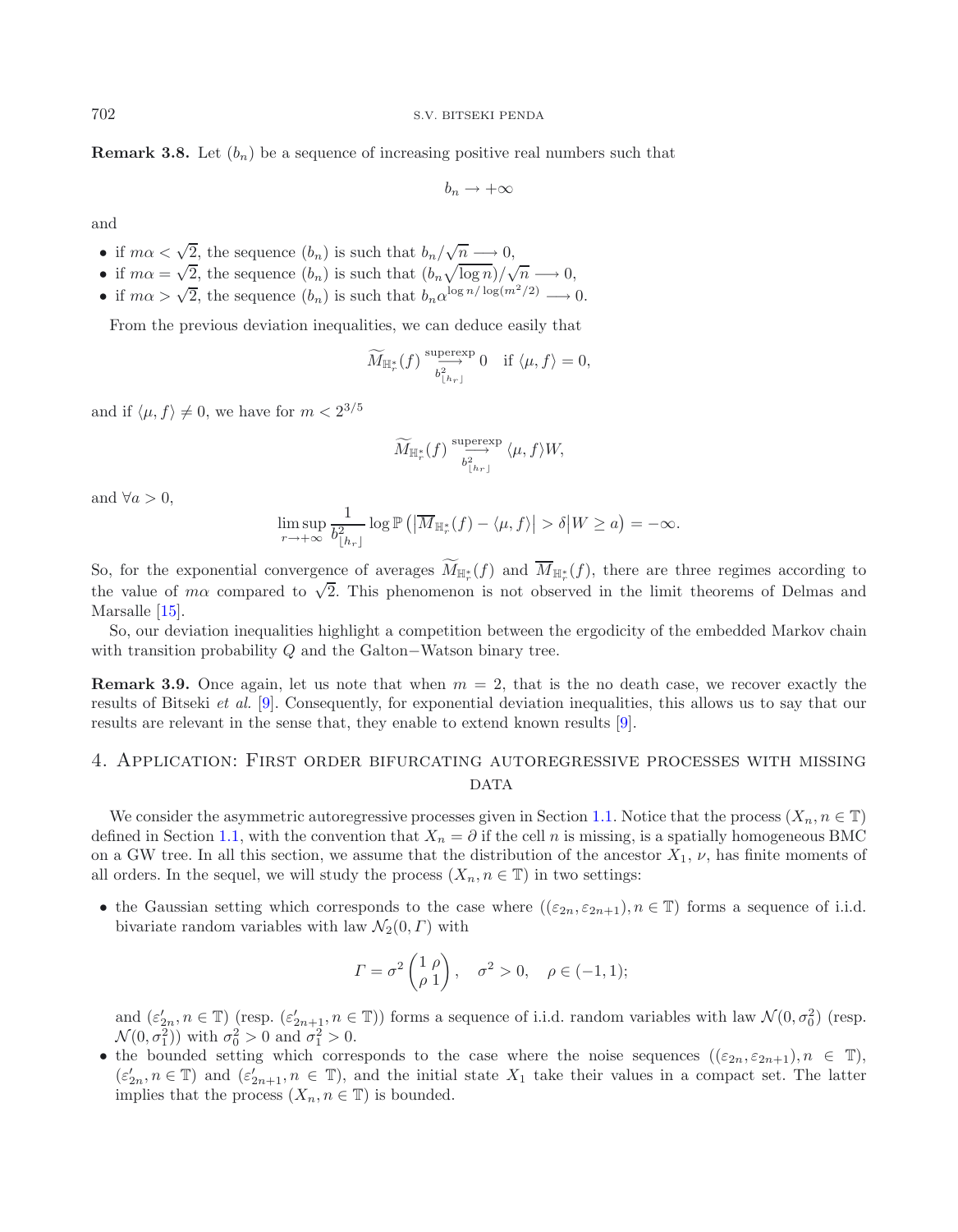In the bounded setting, we will assume hypothesis (**H4**), that is  $2p_{1,0} + p_1 + p_0 > \sqrt{2}$ . This implies in particular that the BMC on GW is super-critical. We denote by S the state space of  $(X_n, n \in \mathbb{T})$ . In the bounded setting, we will assume without loss of generality that  $S$  is a compact subset of  $\mathbb{R}$ .

Let  $\mathbb{T}_n^{0,1}$  be the subset of cells in  $\mathbb{T}_n^*$  with two living daughters,  $\mathbb{T}_n^0$  (resp.  $\mathbb{T}_n^1$ ) be the set of cells of  $\mathbb{T}_n^*$  with only the new (resp. old) pole daughter alive:

$$
\mathbb{T}_{n}^{1,0} = \{i \in \mathbb{T}_{n}^{*} : \Delta_{i} \in S^{3}\}, \mathbb{T}_{n}^{0} = \{i \in \mathbb{T}_{n}^{*} : \Delta_{i} \in S^{2} \times \{\partial\}\}\
$$
  
and 
$$
\mathbb{T}_{n}^{1} = \{i \in \mathbb{T}_{n}^{*} : \Delta_{i} \in S \times \{\partial\} \times S\}.
$$

We compute the least-squares estimator (LSE)

$$
\widehat{\theta}_n = (\widehat{\alpha}_0^n, \widehat{\beta}_0^n, \widehat{\alpha}_1^n, \widehat{\beta}_1^n, \widehat{\alpha}_0'^n, \widehat{\beta}_0'^n, \widehat{\alpha}_1'^n, \widehat{\beta}_1'^n)
$$

of  $\theta$  given by [\(1.5\)](#page-3-1), based on the observation of a sub-tree  $\mathbb{T}_{n+1}^*$ . Consequently, we obviously have for  $\eta \in \{0,1\}$ ,

$$
\widehat{\alpha}_{\eta}^{n} = \frac{|\mathbb{T}_{n}^{1,0}|^{-1} \sum_{i \in \mathbb{T}_{n}^{1,0}} X_{i} X_{2i+\eta} - (|\mathbb{T}_{n}^{1,0}|^{-1} \sum_{i \in \mathbb{T}_{n}^{1,0}} X_{i}) (|\mathbb{T}_{n}^{1,0}|^{-1} \sum_{i \in \mathbb{T}_{n}^{1,0}} X_{2i+\eta})}{|\mathbb{T}_{n}^{1,0}|^{-1} \sum_{i \in \mathbb{T}_{n}^{1,0}} X_{i}^{2} - (|\mathbb{T}_{n}^{1,0}|^{-1} \sum_{i \in \mathbb{T}_{n}^{1,0}} X_{i})^{2} \overline{\beta}_{\eta}^{n} = |\mathbb{T}_{n}^{1,0}|^{-1} \sum_{i \in \mathbb{T}_{n}^{1,0}} X_{2i+\eta} - \widehat{\alpha}_{\eta}^{n} |\mathbb{T}_{n}^{1,0}|^{-1} \sum_{i \in \mathbb{T}_{n}^{1,0}} X_{i},
$$

$$
\widehat{\alpha}_{\eta}^{n} = \frac{|\mathbb{T}_{n}^{n}|^{-1} \sum_{i \in \mathbb{T}_{n}^{n}} X_{i} X_{2i+\eta} - (|\mathbb{T}_{n}^{\eta}|^{-1} \sum_{i \in \mathbb{T}_{n}^{1}} X_{i}) (|\mathbb{T}_{n}^{\eta}|^{-1} \sum_{i \in \mathbb{T}_{n}^{n}} X_{2i+\eta})}{\widehat{\alpha}_{\eta}^{n} = \frac{|\mathbb{T}_{n}^{\eta}|^{-1} \sum_{i \in \mathbb{T}_{n}^{n}} X_{i}^{2} - (|\mathbb{T}_{n}^{\eta}|^{-1} \sum_{i \in \mathbb{T}_{n}^{n}} X_{i})}{|\mathbb{T}_{n}^{\eta}|^{-1} \sum_{i \in \mathbb{T}_{n}^{n}} X_{i}^{2} - (|\mathbb{T}_{n}^{\eta}|^{-1} \sum_{i \in \mathbb{T}_{n}^{n}} X_{i})}
$$

$$
\widehat{\beta}_{\eta}^{n} = |\mathbb{T}_{n}^{\eta}|^{-1} \sum_{i \in \mathbb{T}_{n}^{n}} X_{2i+\eta} - \widehat{\alpha}_{\eta}^{n} |\mathbb{T}_{n}^{\eta}|^{-1} \sum_{i \in \mathbb{T}_{n}^{n}} X_{i}.
$$

Let us stress that in the Gaussian setting, those LSE correspond to the maximum likelihood estimators.

Notice that those LSE are based on polynomial functions of the observations. So, in the bounded setting, since the latter are bounded, we are in the functional setting of the results of Section [3.](#page-10-0)

In the Gaussian setting, we will take  $F = C_{pol}^1(\mathbb{R})$  the set of all  $C^1$  functions  $f : \mathbb{R} \to \mathbb{R}$  such that  $|f| + |f'|$ is bounded above by a polynomial. Following the proof of Lemma 26 in  $[17]$  $[17]$ , one can check that F fulfills hypothesis (i)−(vi), then we are in the functional setting of the results of Section [2.](#page-6-0)

 $\sum_{k=1}^{n} a_1 a_2 \dots a_{k-1} b_k$ , where  $b_n = b'_n + s_n e_n$ ,  $((a_n, b'_n, s_n), n \ge 1)$  is a sequence of independent identically distributed random variables whose common distribution is given by for  $n \in \{0, 1\}$ . Recalling the Markov chain  $(Y_n, n \in \mathbb{N})$ , notice that  $Y_n$  is distributed as  $Z_n = a_1 a_2 ... a_{n-1} a_n Y_0 +$ distributed random variables, whose common distribution is given by, for  $\eta \in \{0, 1\}$ ,

$$
\mathbb{P}(a_1 = \alpha_{\eta}, b'_1 = \beta_{\eta}, s_1 = \sigma) = \frac{p_{1,0}}{m}
$$
 and  $\mathbb{P}(a_1 = \alpha'_{\eta}, b'_1 = \beta'_{\eta}, s_1 = \sigma_{\eta}) = \frac{p_{\eta}}{m}$ ,

 $(e_n, n \ge 1)$  is a sequence of independent  $\mathcal{N}(0, 1)$  random variables, and is independent of  $((a_n, b'_n, s_n), n \ge 1)$ , and both sequences are independent of  $Y_0$ . Moreover, it is easy to check that the sequence  $(Z_n, n \in \mathbb{N})$  converges a.s. to a limit Z, which implies that the Markov chain  $(Y_n, n \in \mathbb{N})$  converges in distribution to Z. We refer to [\[15\]](#page-35-0), Section 6, for more details.

Following the proof of Proposition 28, Step 1 in [\[17\]](#page-35-3), we check hypothesis **(H1)** and **(H3)** with  $\alpha$  =  $\max(|\alpha_0|, |\alpha_1|, |\alpha_0'|, |\alpha_1'|) < 1$  and with  $\mu$  the distribution of Z.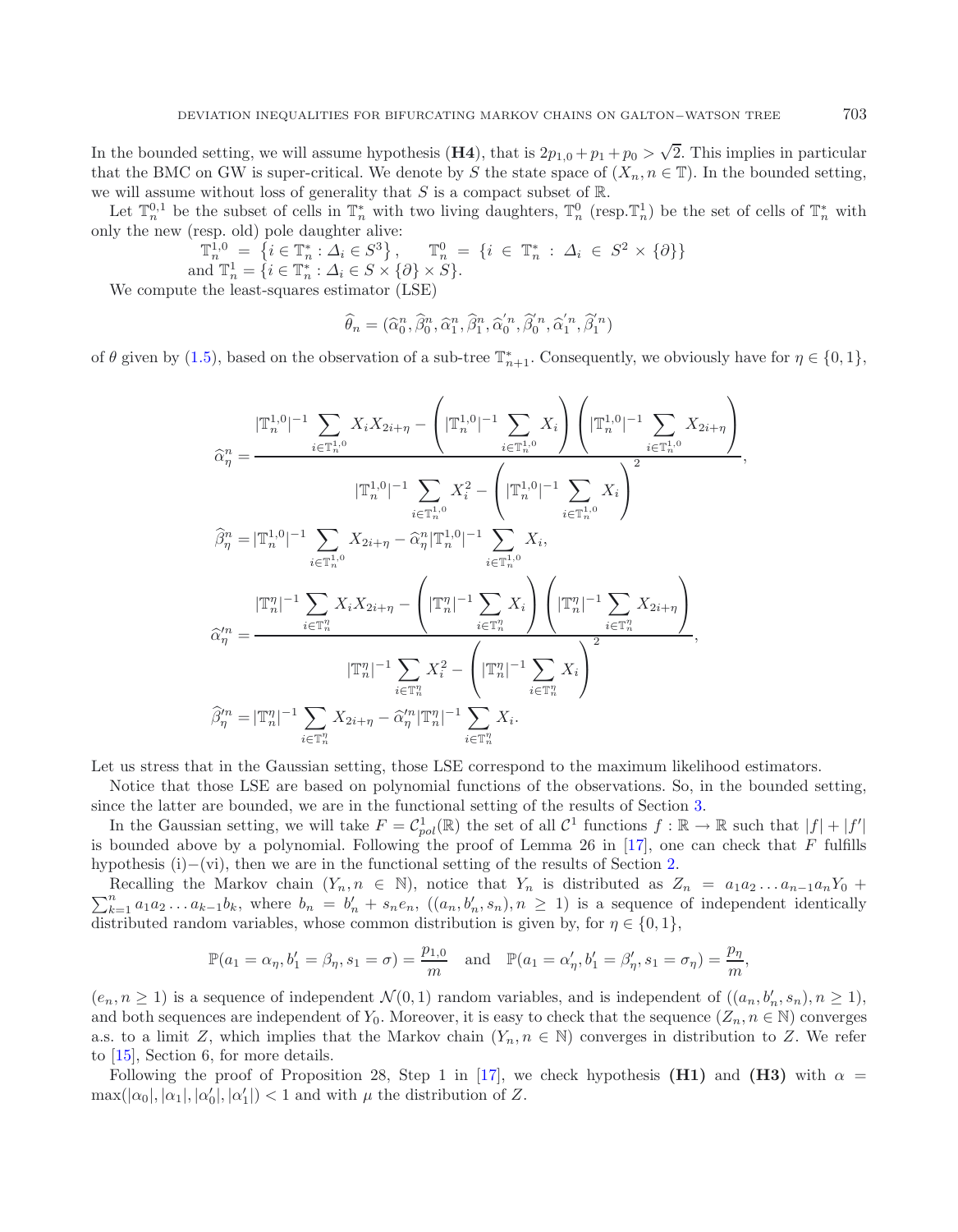Let  $\mu_1 = \mathbb{E}[Z]$  and  $\mu_2 = \mathbb{E}[Z^2]$ . We have (see [\[15](#page-35-0)])

$$
\mu_1 = \frac{\overline{\beta}}{1 - \overline{\alpha}}
$$
 and  $\mu_2 = \frac{2\overline{\alpha\beta\beta}/(1 - \overline{\alpha}) + \overline{\beta^2} + \overline{\alpha^2}}{1 - \overline{\alpha^2}}$ ,

where  $\overline{\alpha} = \mathbb{E}[a_1], \overline{\alpha^2} = \mathbb{E}[a_1^2], \overline{\beta} = \mathbb{E}[b_1], \overline{\beta^2} = \mathbb{E}[b_1^2], \overline{\alpha\beta} = \mathbb{E}[a_1b_1]$  and  $\overline{\sigma^2} = \mathbb{E}[s_1^2].$ As the case may be, we have the following deviation inequalities for  $\widehat{\theta}_n - \theta$ .

#### <span id="page-15-2"></span><span id="page-15-0"></span>**4.1. The Gaussian setting**

**Proposition 4.1.** *For all*  $\delta > 0$ *, for all*  $a > 0$  *and for all*  $\gamma > 0$  *such that* 

$$
\gamma < \min\left\{c_1/(1+\delta), c_1/\left(1+\sqrt{\delta}\right), c_1/\left(1+\sqrt[4]{\delta}\right)\right\},\
$$

*where*  $c_1$  *is a positive constant which depends on*  $p_{1,0}$ ,  $p_0$ ,  $p_1$ ,  $\mu_1$  *and*  $\mu_2$ *, we have* 

$$
\mathbb{P}\left(\|\widehat{\theta}_n - \theta\| > \delta |W \ge a\right) \le \begin{cases} \frac{c}{\gamma^{4q}\delta^{4-p}} \left(\frac{1}{m^2}\right)^{n+1} & \text{if } m\alpha^2 < 1\\ \frac{c}{\gamma^{4q}\delta^{4-p}} r^2 \left(\frac{1}{m^2}\right)^{n+1} & \text{if } m\alpha^2 = 1\\ \frac{c}{\gamma^{4q}\delta^{4-p}} \alpha^{4(n+1)} & \text{if } m\alpha^2 > 1, \end{cases}
$$

*where*  $p = p(\delta) \in \{0, 2, 4\}$ ,  $q = q(\delta) \in \{0, 1\}$  *and the constants* c, c' *and* c'' depend on  $p_{1,0}, p_0, p_1 \alpha, m, W, \mu_1$ , <sup>μ</sup>2 *and differ line by line.*

**Remark 4.2.** The values of p and q in Proposition [4.1](#page-15-0) depend on the order of  $\delta$ . For example, if  $\delta$  is small enough, we have  $p = 0$  and  $q = 0$ .

**Remark 4.3.** Using Remarks [2.9](#page-9-1) and [2.10,](#page-9-2) the previous inequalities can be improved. This improvement is related to the calculation of the 2k-order moments with  $k \in \mathbb{N}^*$ . But, as we have said, this comes at the price of enormous computations.

#### <span id="page-15-1"></span>**4.2. Compact case: The uniformly ergodic setting.**

**Proposition 4.4.** For all  $\delta > 0$ , for all  $a > 0$ , for all  $b > 0$  and for all  $\gamma > 0$  such that  $b < a/(\delta + 1)$  and  $\gamma < \min \Big\{ c_1/(1+\delta), c_1/\Big(1+\sqrt{\delta}\Big) \Big\}$ , where  $c_1$  is a positive constant which depends on  $p_{1,0}, p_0, p_1, \mu_1$  and  $\mu_2, \mu_3$ *and for*  $n_0 := (\log(\gamma^q \delta^p b/c_0) / \log \alpha) - 1$ *, we have* 

• *if*  $m\alpha < 1$ *, then*  $\forall n \in \mathbb{N}$ *,* 

$$
\mathbb{P}\left(\|\widehat{\theta}_n - \theta\| > \delta |W \ge a\right) \le c_2 \exp\left(c''\gamma^q \delta^p b\right) \exp\left(-c' \left(\gamma^q \delta^p b\right)^2 h_n\right) + A_n;
$$

• *if*  $m\alpha = 1$ *, then*  $\forall n \in \mathbb{N}$ *,* 

$$
\mathbb{P}\left(\left\|\widehat{\theta}_{n}-\theta\right\| > \delta\right|W \geq a\right) \leq c_{2} \exp\left(c''\gamma^{q} \delta^{p} b(n+1)\right) \exp\left(-c' \left(\gamma^{q} \delta^{p} b\right)^{2} h_{n}\right) + A_{n};
$$

• *if*  $1 < m\alpha < \sqrt{2}$ , then  $\forall n \in \mathbb{N}$  such that  $n > n_0$ ,

$$
\mathbb{P}\left(\left\|\widehat{\theta}_n-\theta\right\|>\delta\middle|W\geq a\right)\leq c_2\exp\left(-c'\left(\gamma^q\delta^p b\right)^2 h_n\right)+A_n;
$$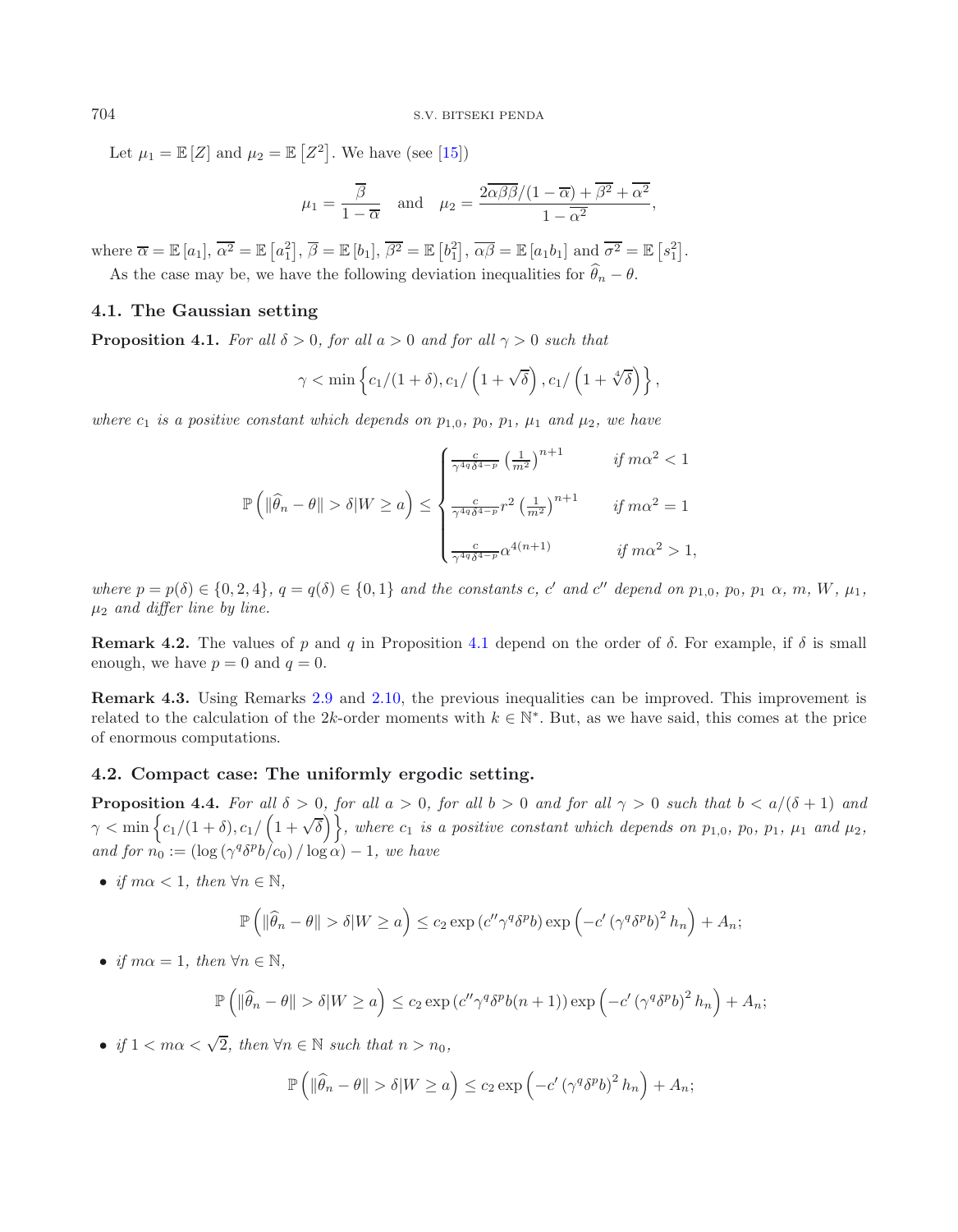• *if*  $m\alpha = \sqrt{2}$ *, then*  $\forall n \in \mathbb{N}$  *such that*  $n > n_0$ *,* 

$$
\mathbb{P}\left(\|\widehat{\theta}_n - \theta\| > \delta |W \ge a\right) \le c_2 \exp\left(-c' \left(\gamma^q \delta^p b\right)^2 (1/n)h_n\right) + A_n;
$$

• *if*  $m\alpha > \sqrt{2}$ , then  $\forall n \in \mathbb{N}^*$  such that  $n > n_0$ ,

$$
\mathbb{P}\left(\left\|\widehat{\theta}_n - \theta\right\| > \delta | W \ge a\right) \le c_2 \exp\left(-c' \left(\gamma^q \delta^p b\right)^2 \alpha^{-2n}\right) + A_n;
$$

*where*

 $A_n = c_3 \exp\left(c'(\gamma^q \delta^p b)^{2/3}\right) \exp\left(-c''(\gamma^q \delta^p b)^{2/3} (t_n/(n+1)^2)^{1/3}\right), p \in \{1/2, 1\}, q \in \{0, 1/2, 1\}, c_2, c_3, c_4, c_5, c_6, c_7, c_8, c_8, c_9, c_{10}, c_{11}, c_{12}, c_{13}, c_{14}, c_{15}, c_{16}, c_{17}, c_{18}, c_{19}, c_{10}, c_{11}, c_{12}, c_{13}, c_{14}, c_{15}, c_{16}, c_{$ and  $c''$  are positive constants which depend on c, m,  $\alpha$   $p_{1,0}$ ,  $p_0$ ,  $p_1$ ,  $\mu_1$  and  $\mu_2$ .

**Remark 4.5.** Note that the constants  $c_2$ ,  $c_3$ ,  $c_4$ ,  $c'$  and  $c''$  which appear in Proposition [4.4](#page-15-1) may differ term by term. The values of p and q depend on the magnitude of  $\delta$  and  $\gamma$ . For example, for  $\delta$  and  $\gamma$  small enough, we have  $p = 1$  and  $q = 1$ . We also stress that all these constants can be made explicit by tedious calculations.

#### Appendix A. Proofs of the polynomial deviation inequalities

This section is devoted to the proofs of the Theorems [2.5](#page-8-0) and [2.8,](#page-9-0) and Proposition [4.1.](#page-15-2)

#### **A.1. Proof of Theorem [2.5](#page-8-0)**

Let  $f \in F$  such that  $(\mu, f) = 0$ . We shall study the two empirical averages  $M_{\mathbb{G}_r^*}(f)$  and  $M_{\mathbb{F}_r^*}(f)$  successively. **Part 1.** Let us first deal with  $M_{\mathbb{G}_r^*}(f)$ . By Markov inequality, we get, for all  $\delta > 0$ 

$$
\mathbb{P}\Big(\big|\widetilde{M}_{\mathbb{G}_r}(f)\big| > \delta\Big) = \mathbb{P}\Big(\big|\widetilde{M}_{\mathbb{G}_r}(f)\big|^4 > \delta^4\Big) \le \frac{1}{\delta^4} \mathbb{E}\Big[\widetilde{(M}_{\mathbb{G}_r}(f))^4\Big].
$$

<span id="page-16-0"></span>Now,  $(2.5)$  follows from  $(2.1)$ .

**Part 2.** Let us now consider  $M_{\mathbb{T}_r^*}(f)$ . In the same way as before,  $(2.6)$  follows from  $(2.2)$  after one application of Markov inequality.

#### **A.2. Proof of Corollary [2.6](#page-8-1)**

Let  $f \in F$  such that  $(\mu, f) \neq 0$ . Once again, we are going to study successively  $M_{\mathbb{G}_r^*}(f)$  and  $M_{\mathbb{T}_r^*}(f)$ . **Part 1.** Let us first deal with  $M_{\mathbb{G}_r^*}(f)$ . Set  $g = f - (\mu, f)$ . Then,  $(\mu, g) = 0$  and

$$
\widetilde{M}_{\mathbb{G}_r^*}(f) = \widetilde{M}_{\mathbb{G}_r^*}(g) + (|\mathbb{G}_r^*|/m^r)(\mu, f).
$$

We have for all  $\delta > 0$ 

$$
\mathbb{P}\left(\left|\widetilde{M}_{\mathbb{G}_r^*}(f) - (\mu, f)W\right| > \delta\right) \le \mathbb{P}\left(\left|\widetilde{M}_{\mathbb{G}_r^*}(g)\right| > \delta/2\right) + \mathbb{P}\left(\left|\frac{|\mathbb{G}_r^*|}{m^r} - W\right| > \frac{\delta}{2|(\mu, f)|}\right). \tag{A.1}
$$

As  $(\mu, g) = 0$ , the previous computations (Proof of Thm. [2.5\)](#page-8-0) give us some bound for the first term of right hand of [\(A.1\)](#page-16-0), similar to those obtain in Theorem [2.5.](#page-8-0) Let us stress that since  $|\mathbb{G}_1^*| \leq 2$ , we have  $\mathbb{E} [\exp (\theta | \mathbb{G}_1^* |)] < +\infty$ <br>for all  $\theta > 0$ . Now, under hypothosis (H2), we deduce from [1] Theorem 5, that for all  $\theta > 0$ . Now, under hypothesis **(H2)**, we deduce, from [\[1\]](#page-35-11) Theorem 5, that

$$
\mathbb{P}\left(\left|\frac{|\mathbb{G}_r^*|}{m^r} - W\right| > \frac{\delta}{2|(\mu, f)|}\right) \leq c \exp\left(-c'\delta^{2/3}m^{r/3}\right),
$$

and this ends the proof of [\(2.7\)](#page-8-4).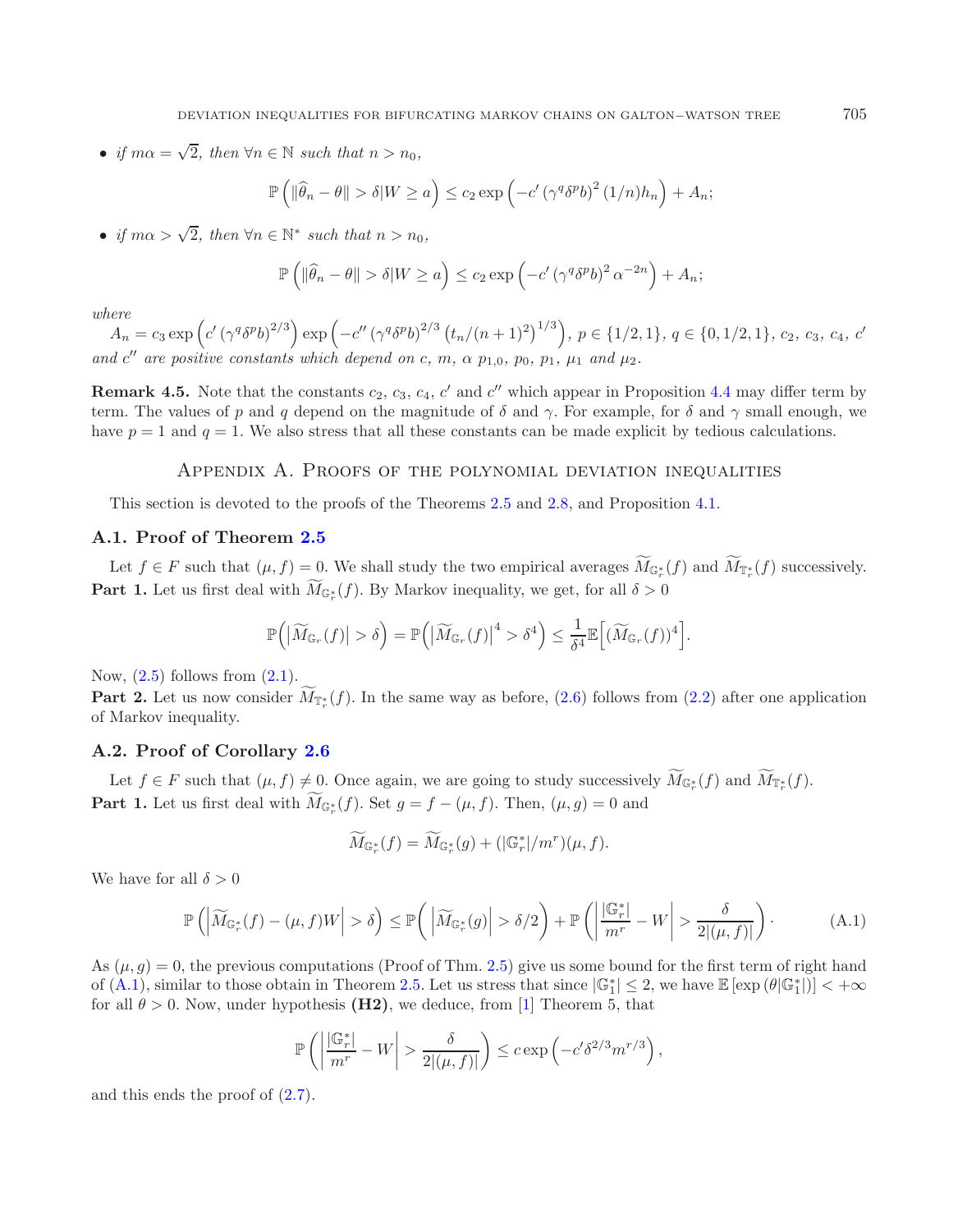**Part 2.** Let us look at  $M_{\mathbb{T}_{r}^{*}}(f)$ . For  $f \in F$ , set  $g = f - (\mu, f)$ . Then,  $(\mu, g) = 0$  and

$$
\widetilde{M}_{\mathbb{T}_r^*}(f) = \widetilde{M}_{\mathbb{T}_r^*}(g) + (|\mathbb{T}_r^*|/t_r)(\mu, f).
$$

We have for all  $\delta > 0$ 

$$
\mathbb{P}\left(\left|\widetilde{M}_{\mathbb{T}_{r}^{*}}(f) - (\mu, f)W\right| > \delta\right) \leq \mathbb{P}\left(\left|\widetilde{M}_{\mathbb{T}_{r}^{*}}(g)\right| > \delta/2\right) + \mathbb{P}\left(\left|\frac{\mathbb{T}_{r}^{*}}{t_{r}} - W\right| > \frac{\delta}{2|(\mu, f)|}\right). \tag{A.2}
$$

Since  $(\mu, g) = 0$ , the first term of the right hand of  $(A.2)$  can be bounded as in the previous computations (Proof of Thm. [2.5\)](#page-8-0). Under additional hypothesis **(H2)**, we have, from [\[1\]](#page-35-11) Theorem 5,

$$
\mathbb{P}\left(\left|\frac{|\mathbb{T}_{r}^{*}|}{t_{r}}-W\right|>\frac{\delta}{2|(\mu,f)|}\right) \leq \sum_{q=0}^{r} \mathbb{P}\left(\frac{m^{q}}{t_{r}}\left|\frac{|\mathbb{G}_{q}^{*}|}{m^{q}}-W\right|>\frac{\delta}{2(r+1)|(\mu,f)|}\right)
$$

$$
=\sum_{q=0}^{r} \mathbb{P}\left(\left|\frac{|\mathbb{G}_{q}^{*}|}{m^{q}}-W\right|>\frac{\delta t_{r}}{2(r+1)|(\mu,f)|m^{q}}\right)
$$

$$
\leq \sum_{q=0}^{r} c \exp\left(-c'\delta^{2/3}\left(\frac{t_{r}^{2}}{(r+1)^{2}m^{q}}\right)^{1/3}\right)
$$

$$
\leq c \exp\left(-c'\delta^{2/3}\left(\frac{t_{r}}{(r+1)^{2}}\right)^{1/3}\right),
$$

where the last inequality comes from the fact up to a multiplicative constant  $c$  which does not depend on  $r$  (and which may differ term by term), we have

$$
\sum_{q=0}^{r-1} \exp\left(-c'\delta^{2/3}\left(\left(\frac{t_r^2}{(r+1)^2m^q}\right)^{1/3} - \left(\frac{t_r^2}{(r+1)^2m^r}\right)^{1/3}\right)\right) \le cr \exp\left(-c\delta^{2/3}\left(m^{1/3} - 1\right)\frac{m^{r/3}}{(r+1)^{2/3}}\right)
$$
  
 
$$
\lim_{r \to \infty} r \exp\left(-c\delta^{2/3}\left(m^{1/3} - 1\right)\frac{m^{r/3}}{(r+1)^{2/3}}\right) = 0.
$$

and

$$
\lim_{r \to +\infty} r \exp\left(-c\delta^{2/3} \left(m^{1/3} - 1\right) \frac{m^{r/3}}{(r+1)^{2/3}}\right) = 0.
$$

We thus conclude that the latter sum is bounded and this ends the proof of  $(2.8)$ .

## **A.3. Proof of Theorem [2.8](#page-9-0)**

Let  $f \in F$ . Without loss of generality, we assume that  $(\mu, f) = 0$ . Otherwise, we take  $f - (\mu, f)$ . We first deal with  $\overline{M}_{\mathbb{G}_r^*}(f)$ . Let  $\delta > 0$  and  $a > 0$ . We assume that  $\mathbb{P}(W > a) \neq 0$ . We have

$$
\mathbb{P}\left(\left|\overline{M}_{\mathbb{G}_r^*}(f)\right| > \delta |W \ge a\right) = \mathbb{P}\left(\left|\overline{M}_{\mathbb{G}_r^*}(f)\right| > \delta, \frac{|\mathbb{G}_r^*|}{m^r} > b |W \ge a\right) + \mathbb{P}\left(\left|\overline{M}_{\mathbb{G}_r^*}(f)\right| > \delta, \frac{|\mathbb{G}_r^*|}{m^r} \le b |W \ge a\right)
$$

$$
= \frac{1}{\mathbb{P}\left(W \ge a\right)} \left(\mathbb{P}\left(\left|\overline{M}_{\mathbb{G}_r^*}(f)\right| > \delta, \frac{|\mathbb{G}_r^*|}{m^r} > b, W \ge a\right)\right)
$$

$$
+ \mathbb{P}\left(\left|\overline{M}_{\mathbb{G}_r^*}(f)\right| > \delta, \frac{|\mathbb{G}_r^*|}{m^r} \le b, W \ge a\right)\right)
$$

$$
\le p_a \mathbb{P}\left(\left|\widetilde{M}_{\mathbb{G}_r^*}(f)\right| > \delta b\right) + p_a \mathbb{P}\left(\left|\frac{|\mathbb{G}_r^*|}{m^r} - W\right| > W - b, W \ge a\right)
$$

$$
\le p_a \mathbb{P}\left(\left|\widetilde{M}_{\mathbb{G}_r^*}(f)\right| > \delta b\right) + p_a \mathbb{P}\left(\left|\frac{|\mathbb{G}_r^*|}{m^r} - W\right| > b b\right),
$$

<span id="page-17-0"></span>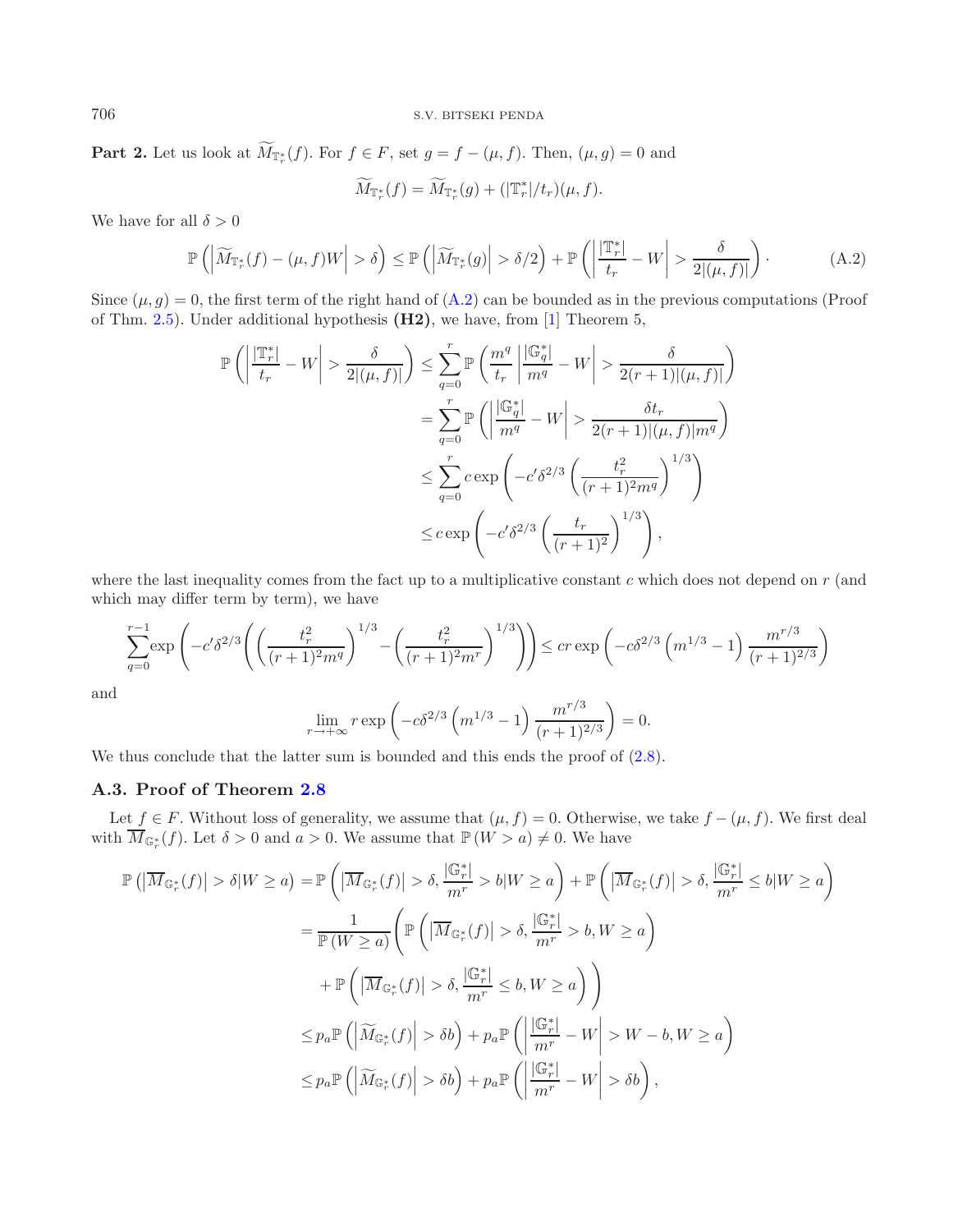where  $p_a = \mathbb{P}(W \ge a)^{-1}$  and  $b = a/(\delta + 1)$ . Now, the first term of the last inequality can be bounded as in Theorem [2.5,](#page-8-0) and the second term is bounded as in the **Part 1** of Corollary [2.6.](#page-8-1) This ends the proof [\(2.9\)](#page-9-3).

The proof of [\(2.10\)](#page-9-4) can be dealt with in the same way, with  $\mathbb{T}_r^*$  (resp.  $t_r$ ) taking the place of  $\mathbb{G}_r^*$  (resp.  $m^r$ ).

#### **A.4. Proof of Proposition [4.1](#page-15-2)**

We are going to treat  $\hat{\alpha}_0^n - \alpha_0$ . Deviation inequalities for  $\hat{\alpha}_1^n - \alpha_1$ ,  $\hat{\beta}_\eta^n - \beta_\eta$ ,  $\hat{\alpha}_\eta^{n} - \alpha'_\eta$ ,  $\hat{\beta}_\eta^{n} - \beta'_\eta$ ,  $\eta \in \{0, 1\}$ ,<br>the treated in the same way. Becalling that we take  $F - C^1$  ( $\mathbb{R$ can be treated in the same way. Recalling that we take  $F = \mathcal{C}_{pol}^1(\mathbb{R})$ .

Let  $g_1$ ,  $g_2$ ,  $h_1$  and  $h_2$  be the functions defined on  $S^3$  respectively by

<span id="page-18-0"></span>
$$
g_1(x, y, z) = (xy - x(\alpha_0 x + \beta_0)) \mathbf{1}_{S^3}(x, y, z),
$$
  
\n
$$
g_2(x, y, z) = (y - \alpha_0 x - \beta_0) \mathbf{1}_{S^3}(x, y, z),
$$
  
\n
$$
h_1(x, y, z) = x \mathbf{1}_{S^3}(x, y, z),
$$
  
\n
$$
h_2(x, y, z) = x^2 \mathbf{1}_{S^3}(x, y, z).
$$

It is easy to see that  $P^*g_1(x) = 0$ ,  $P^*g_2(x) = 0$ ,  $P^*h_1(x) = p_{1,0}x$  and  $P^*h_2(x) = p_{1,0}x^2$  where  $P^*$  denote the transition kernel associated to the BAR(1) process with missing data. With these notations, we can rewrite  $\widehat{\alpha}_0^n - \alpha_0$  as

$$
\widehat{\alpha}_0^n - \alpha_0 = \frac{|\mathbb{T}_n^*|^{-1}|\mathbb{T}_n^{1,0}| \left(|\mathbb{T}_n^*|^{-1} \sum_{i \in \mathbb{T}_n^*} g_1(\Delta_i)\right)}{B_n} - \frac{\left(|\mathbb{T}_n^*|^{-1} \sum_{i \in \mathbb{T}_n^*} h_1(\Delta_i)\right) \left(|\mathbb{T}_n^*|^{-1} \sum_{i \in \mathbb{T}_n^*} g_2(\Delta_i)\right)}{B_n},
$$
\nwhere  $B_n = |\mathbb{T}_n^*|^{-1}|\mathbb{T}_n^{1,0}|\left(|\mathbb{T}_n^*|^{-1} \sum_{i \in \mathbb{T}_n^*} h_2(\Delta_i)\right) - \left(|\mathbb{T}_n^*|^{-1} \sum_{i \in \mathbb{T}_n^*} h_1(\Delta_i)\right)^2$ .  
\nRecalling (1.8), we then have for all  $\delta > 0$  and  $a > 0$ 

$$
\mathbb{P}\left(|\widehat{\alpha}_0^n - \alpha_0| > \delta | W \ge a\right) \le \mathbb{P}\left(\frac{|\mathbb{T}_n^*|^{-1} |\mathbb{T}_n^{1,0}| |\overline{M}_{\mathbb{T}_n^*}(g_1)|}{B_n} > \frac{\delta}{2} \middle| W \ge a\right) \\
+ \mathbb{P}\left(\frac{|\overline{M}_{\mathbb{T}_n^*}(h_1)| |\overline{M}_{\mathbb{T}_n^*}(g_2)|}{B_n} > \frac{\delta}{2} \middle| W \ge a\right). \tag{A.3}
$$

For the first term of the right hand of [\(A.3\)](#page-18-0), since  $|\mathbb{T}_n^*|^{-1} |\mathbb{T}_n^{1,0}| \leq 1$ , we have for all  $\gamma > 0$ 

$$
\mathbb{P}\left(\frac{|\mathbb{T}_n^*|^{-1}|\mathbb{T}_n^{1,0}||\overline{M}_{\mathbb{T}_n^*}(g_1)|}{B_n} > \frac{\delta}{2} \middle| W \ge a\right) \le \mathbb{P}\left(B_n < \gamma | W \ge a\right) \\
+ \mathbb{P}\left(|\overline{M}_{\mathbb{T}_n^*}(g_1)| > \frac{\delta \gamma}{2} \middle| W \ge a\right).
$$

Notice that

$$
B_n - (p_{1,0}^2 \mu_2 - p_{1,0}^2 \mu_1^2) = p_{1,0} \mu_2 \left( \frac{|\mathbb{T}_n^{1,0}|}{|\mathbb{T}_n^*|} - p_{1,0} \right) + \frac{|\mathbb{T}_n^{1,0}|}{|\mathbb{T}_n^*|} \overline{M}_{\mathbb{T}_n^*} (h_2 - p_{1,0} \mu_2)
$$

$$
- \left( \overline{M}_{\mathbb{T}_n^*} (h_1 - p_{1,0} \mu_1) \right)^2 - 2p_{1,0} \mu_1 \overline{M}_{\mathbb{T}_n^*} (h_1 - p_{1,0} \mu_1).
$$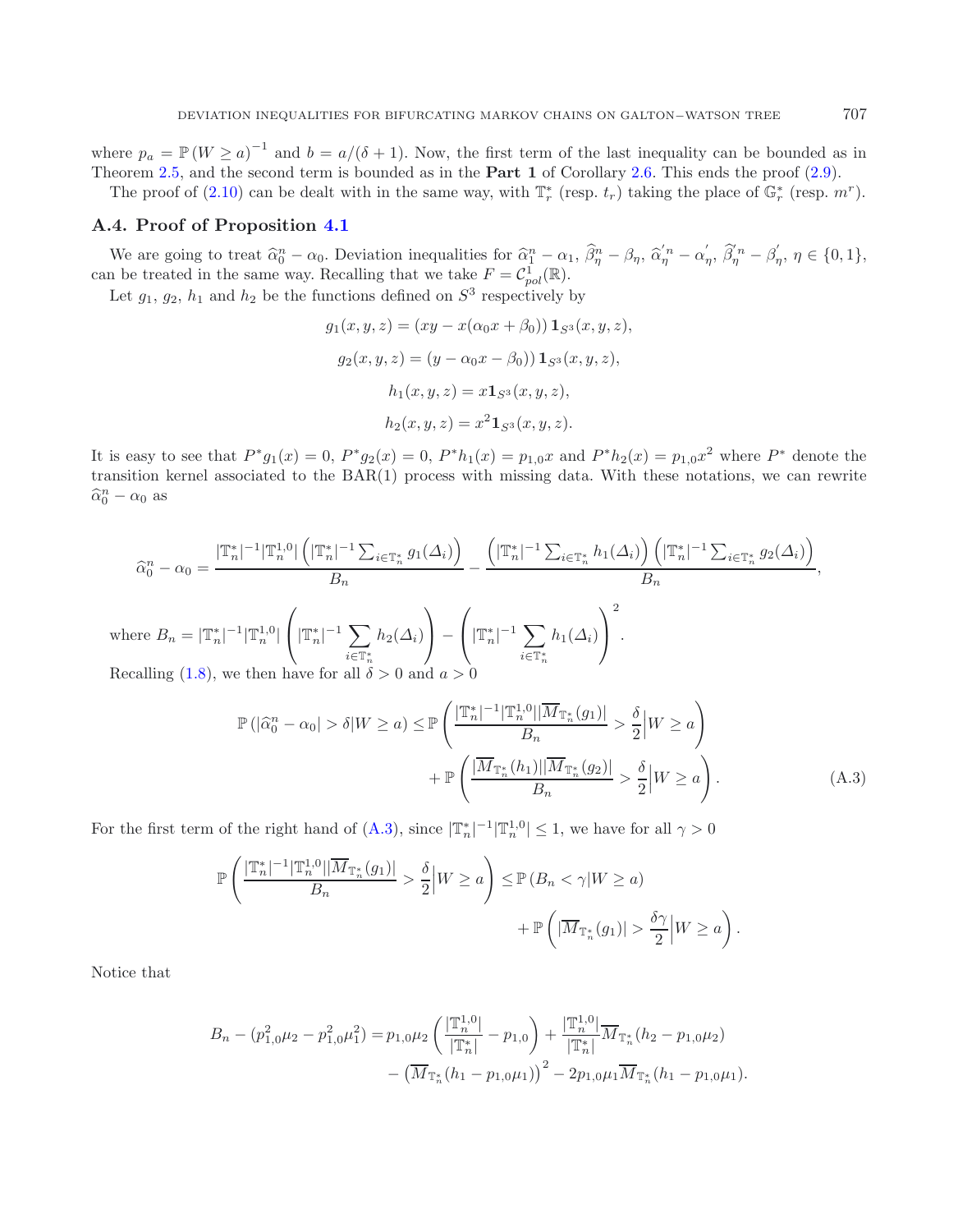We then have for all  $0 < \gamma < \frac{2|p_{1,0}^2 \mu_2 - p_{1,0}^2 \mu_1^2|}{2 + \delta}$ ,

<span id="page-19-0"></span>
$$
\mathbb{P}\left(\frac{|\mathbb{T}_{n}^{*}|^{-1}|\mathbb{T}_{n}^{1,0}||\overline{M}_{\mathbb{T}_{n}^{*}}(g_{1})|}{B_{n}} > \frac{\delta}{2}|W \geq a\right)
$$
\n
$$
\leq \mathbb{P}\left((p_{1,0}^{2}\mu_{2} - p_{1,0}^{2}\mu_{1}^{2}) - B_{n} > \frac{\gamma\delta}{2}|W \geq a\right) + \mathbb{P}\left(|\overline{M}_{\mathbb{T}_{n}^{*}}(g_{1})| > \frac{\delta\gamma}{2}|W \geq a\right)
$$
\n
$$
\leq \mathbb{P}\left(|\overline{M}_{\mathbb{T}_{n}^{*}}(g_{1})| > \frac{\delta\gamma}{2}|W \geq a\right) + \mathbb{P}\left(|\overline{M}_{\mathbb{T}_{n}^{*}}(h_{2} - p_{1,0}\mu_{2})| > \frac{\gamma\delta}{8}|W \geq a\right)
$$
\n
$$
+ \mathbb{P}\left(|\overline{M}_{\mathbb{T}_{n}^{*}}(h_{1} - p_{1,0}\mu_{1})| > \frac{\gamma\delta}{2\sqrt{2}}|W \geq a\right) + \mathbb{P}\left(\left|\frac{|\overline{\mathbb{T}}_{n}^{1,0}|}{|\overline{\mathbb{T}}_{n}^{*}|} - p_{1,0}\right| > \frac{\delta\gamma}{8p_{1,0}\mu_{2}}|W \geq a\right)
$$
\n
$$
+ \mathbb{P}\left(|\overline{M}_{\mathbb{T}_{n}^{*}}(h_{1} - p_{1,0}\mu_{1})| > \frac{\gamma\delta}{16p_{1,0}\mu_{1}}|W \geq a\right).
$$

From [\[16\]](#page-35-15), Section 5, we have

$$
\mathbb{P}\left(\left|\frac{\mathbb{T}_{n}^{1,0}}{\mathbb{T}_{n}^{*}}\right| - p_{1,0}\right| > \frac{\delta\gamma}{8p_{1,0}\mu_{2}}\left|W\geq a\right\rangle = \mathbb{P}\left(\left|\frac{1}{\mathbb{T}_{n}^{*}}\right| \sum_{j=1}^{\mathbb{T}_{n}^{*}}\left(T_{j} - p_{1,0}\right)\right| > \frac{\delta\gamma}{8p_{1,0}\mu_{2}}\left|W\geq a\right\rangle,\tag{A.4}
$$

where  $(T_j)_{j\geq 1}$  is a sequence of i.i.d. Bernoulli random variables such that

$$
p_{1,0} = \mathbb{P}(T_j = 1) = 1 - \mathbb{P}(T_j = 0).
$$

Using the same ideas as in the proof of Theorem [2.8,](#page-9-0) we get

$$
\mathbb{P}\left(\left|\frac{1}{|\mathbb{T}_{n}^{*}|}\sum_{j=1}^{|\mathbb{T}_{n}^{*}|}(T_{j}-p_{1,0})\right|>\frac{\delta\gamma}{8p_{1,0}\mu_{2}}\middle|W\geq a\right) \leq p_{a}\mathbb{P}\left(\frac{1}{t_{n}}\left|\sum_{j=1}^{|\mathbb{T}_{n}^{*}|}(T_{j}-p_{1,0})\right|>\frac{\delta\gamma b}{8p_{1,0}\mu_{2}}\right)+p_{a}\mathbb{P}\left(\left|\frac{|T_{n}^{*}|}{t_{n}}-W\right|>\frac{\delta\gamma b}{8p_{1,0}\mu_{2}}\right),
$$

where  $b$  is taken in the same way as in the proof of Theorem [2.8.](#page-9-0) Now, the majoration of the right hand side of [\(A.4\)](#page-19-0) follows as in the **Part 2** of the proof of Theorem [2.6.](#page-8-1)

For the second term of the right hand of  $(A.3)$ , we have

$$
\mathbb{P}\left(\frac{|\overline{M}_{\mathbb{T}_{n}^{*}}(h_{1})||\overline{M}_{\mathbb{T}_{n}^{*}}(g_{2})|}{|B_{n}|} > \frac{\delta}{2}\Big|W\geq a\right) \leq \mathbb{P}\left(\frac{|\overline{M}_{\mathbb{T}_{n}^{*}}(g_{2})|}{|B_{n}|} > \frac{\delta}{4p_{1,0}\mu_{1}}\Big|W\geq a\right) + \mathbb{P}\left(\frac{|\overline{M}_{\mathbb{T}_{n}^{*}}(g_{2})|}{|B_{n}|} > \frac{\sqrt{\delta}}{2}\Big|W\geq a\right) + \mathbb{P}\left(\frac{|\overline{M}_{\mathbb{T}_{n}^{*}}(h_{1}-p_{1,0}\mu_{1})|}{|B_{n}|} > \frac{\sqrt{\delta}}{2}\Big|W\geq a\right)
$$

Now, the first and the second term of the right hand of the last inequality can be treated as the first term of the right hand of [\(A.3\)](#page-18-0).

Finally, to get the result, just apply Theorem [2.8](#page-9-0) and Remark [2.10](#page-9-2) to functions  $g_1$ ,  $g_2$ ,  $h_1$  and  $h_2$ .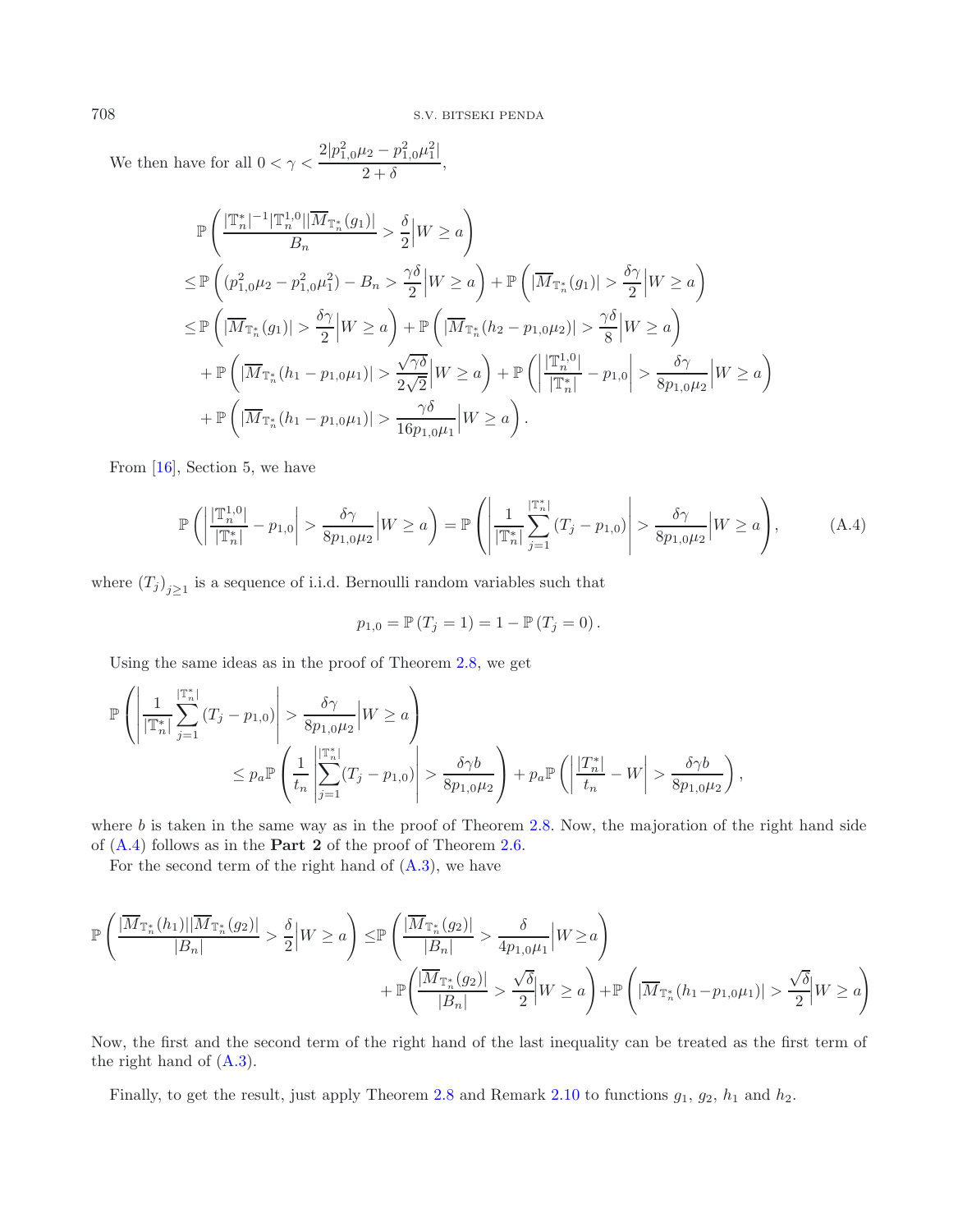## Appendix B. Proofs of the exponential deviation inequalities

This section is devoted to the proof of the Theorems [3.2,](#page-10-1) [3.3,](#page-11-0) [3.4](#page-11-1) and Proposition [4.4.](#page-15-1)

For the convenience of the readers, let us first state Azuma−Bennett−Hoeffding's inequality [\[3](#page-35-16), [5](#page-35-17), [19](#page-35-18), [21](#page-35-19)].

**Lemma B.1.** Let X be a real-valued and centered random variable such that  $a \leq X \leq b$  a.s., with  $a < b$ . Then *for all*  $\lambda > 0$ *, we have* 

<span id="page-20-3"></span><span id="page-20-1"></span><span id="page-20-0"></span>
$$
\mathbb{E}\left[\exp\left(\lambda X\right)\right] \leq \exp\left(\frac{\lambda^2(b-a)^2}{8}\right).
$$

#### **B.1. Proof of Theorem [3.2](#page-10-1)**

Let  $f \in \mathcal{B}_b(S)$  such that  $(\mu, f) = 0$ . We are going to study successively  $\widetilde{M}_{\mathbb{H}_r^*}(f)$  for  $\mathbb{H}_r = \mathbb{G}_r$  and  $\mathbb{H}_r = \mathbb{T}_r$ . **Step 1.** Let us first deal with  $M_{\mathbb{G}_r^*}(f)$ . By Chernoff's inequality, we have for all  $\delta > 0$  and for all  $\lambda > 0$ 

$$
\mathbb{P}\left(\widetilde{M}_{\mathbb{G}_r^*}(f) > \delta\right) \le \exp\left(-\lambda \delta m^r\right) \mathbb{E}\left[\exp\left(\lambda \sum_{i \in \mathbb{G}_r^*} f(X_i)\right)\right].\tag{B.1}
$$

Recall that for all  $i \in \mathbb{G}_{r-1}^*$ ,

<span id="page-20-2"></span>
$$
\mathbb{E}\left[f(X_{2i})\mathbf{1}_{\{2i\in\mathbb{T}^*\}}+f(X_{2i+1})\mathbf{1}_{\{2i+1\in\mathbb{T}^*\}}|\mathcal{F}_{r-1}\right]=mQf(X_i).
$$

By substracting and adding terms in expectation of the right hand of [\(B.1\)](#page-20-0), and conditioning with respect to  $\mathcal{F}_{r-1}$ , we get

$$
\mathbb{E}\left[\exp\left(\lambda \sum_{i\in\mathbb{G}_r^*} f(X_i)\right)\right] = \mathbb{E}\left[\exp\left(\lambda \sum_{i\in\mathbb{G}_{r-1}^*} mQf(X_i)\right)\right]
$$

$$
\times \mathbb{E}\left[\exp\left(\sum_{i\in\mathbb{G}_{r-1}^*}\lambda \left(f(X_{2i})\mathbf{1}_{\{2i\in\mathbb{T}^*\}} + f(X_{2i+1})\mathbf{1}_{\{2i+1\in\mathbb{T}^*\}} - mQf(X_i)\right)\right) \bigg|\mathcal{F}_{r-1}\right]\right].
$$
(B.2)

Observing that  $\mathbb{G}_{r-1}^*$  is  $\mathcal{F}_{r-1}$  measurable, and using the fact that conditionally to  $\mathcal{F}_{r-1}$ , the triplets  $\{(\Delta_i), i \in \mathbb{G}_{r-1}\}$  are independent (this is due to the Markov's property) we have  $\mathbb{G}_{r-1}$  are independent (this is due to the Markov's property), we have

$$
\mathbb{E}\left[\exp\left(\sum_{i\in\mathbb{G}_{r-1}^*}\lambda\left(f(X_{2i})\mathbf{1}_{\{2i\in\mathbb{T}^*\}}+f(X_{2i+1})\mathbf{1}_{\{2i+1\in\mathbb{T}^*\}}-mQf(X_i)\right)\right)\bigg|\mathcal{F}_{r-1}\right]
$$
\n
$$
=\prod_{i\in\mathbb{G}_{r-1}^*}\mathbb{E}\left[\exp\left(\lambda\left(f(X_{2i})\mathbf{1}_{\{2i\in\mathbb{T}^*\}}+f(X_{2i+1})\mathbf{1}_{\{2i+1\in\mathbb{T}^*\}}-mQf(X_i)\right)\right)\bigg|\mathcal{F}_{r-1}\right].
$$
\n(B.3)

Using Azuma–Bennett–Hoeffding's inequality (see Lem. [B.1\)](#page-20-1) and according to **(H3)** and recalling that  $Q^0 f =$ f, we get for all  $i \in \mathbb{G}_{r-1}^*$ ,

$$
\mathbb{E}\left[\exp\left(\lambda\left(f(X_{2i})\mathbf{1}_{\{2i\in\mathbb{T}^*\}}+f(X_{2i+1})\mathbf{1}_{\{2i+1\in\mathbb{T}^*\}}-mQf(X_i)\right)\right)\bigg|\mathcal{F}_{r-1}\right]\leq \exp\left(\frac{c^2\lambda^2(2+m\alpha)^2}{2}\right).
$$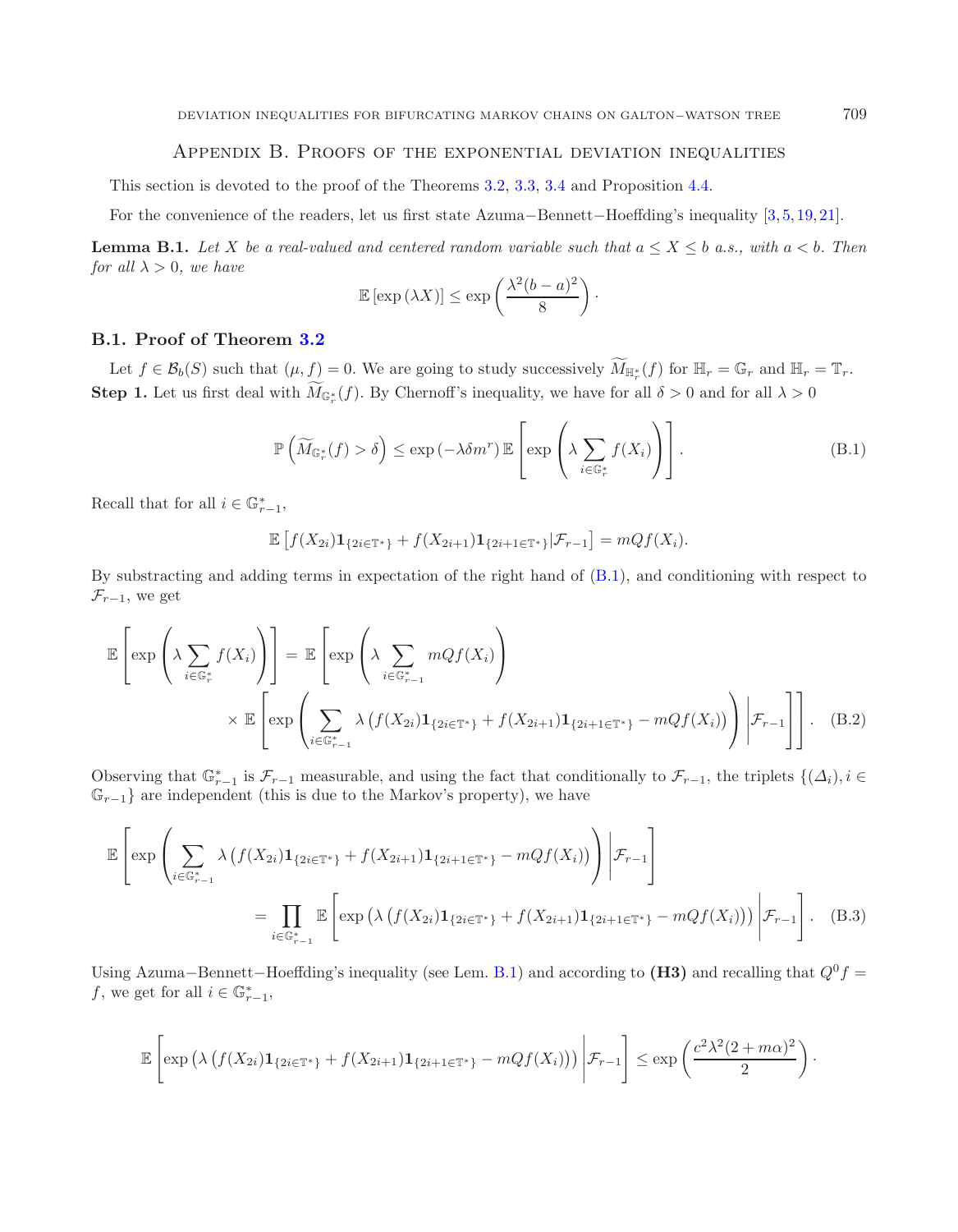From [\(B.3\)](#page-20-2), this implies that

$$
\mathbb{E}\left[\exp\left(\sum_{i\in\mathbb{G}_{r-1}^*}\lambda\left(f(X_{2i})\mathbf{1}_{\{2i\in\mathbb{T}^*\}}+f(X_{2i+1})\mathbf{1}_{\{2i+1\in\mathbb{T}^*\}}-mQf(X_i)\right)\right)\bigg|\mathcal{F}_{r-1}\right]
$$
  

$$
\leq \exp\left(\frac{c^2\lambda^2(2+m\alpha)^2|\mathbb{G}_{r-1}^*|}{2}\right).
$$

Recalling [\(B.2\)](#page-20-3), we are led to

$$
\mathbb{E}\left[\exp\left(\lambda \sum_{i\in\mathbb{G}_r^*} f(X_i)\right)\right] \leq \mathbb{E}\left[\exp\left(\lambda \sum_{i\in\mathbb{G}_{r-1}^*} mQf(X_i)\right) \times \exp\left(\frac{c^2\lambda^2(2+m\alpha)^2|\mathbb{G}_{r-1}^*|}{2}\right)\right].
$$

Let  $\{\mathcal{G}_r, r \in \mathbb{N}\}\)$  the filtration defined by  $\mathcal{G}_r = \sigma\{|\mathbb{G}_0^*|, \ldots, |\mathbb{G}_r^*|\}\$ . By conditioning with respect to  $\mathcal{G}_{r-1}$ , we are led to

$$
\mathbb{E}\left[\exp\left(\lambda \sum_{i\in\mathbb{G}_r^*} f(X_i)\right)\right] \leq \mathbb{E}\left[\exp\left(\frac{c^2\lambda^2(2+m\alpha)^2|\mathbb{G}_{r-1}^*|}{2}\right)\times \mathbb{E}\left[\exp\left(\lambda \sum_{i\in\mathbb{G}_{r-1}^*} mQf(X_i)\right)|\mathcal{G}_{r-1}\right]\right].
$$

For all  $q \in \{1,\ldots,r\}$ , let  $\widetilde{\mathcal{F}}_{r-q}$  the  $\sigma$ -algebras defined by  $\widetilde{\mathcal{F}}_{r-q} = \sigma(\mathcal{F}_{r-q}, \mathcal{G}_{r-1})$ . We have

$$
\mathbb{E}\left[\exp\left(\lambda m \sum_{i \in \mathbb{G}_{r-1}^*} Qf(X_i)\right) \Big| \mathcal{G}_{r-1}\right] = \mathbb{E}\left[\exp\left(\lambda m^2 \sum_{i \in \mathbb{G}_{r-2}^*} Q^2f(X_i)\right) \times \prod_{i \in \mathbb{G}_{r-2}^*} \mathbb{E}\left[\exp\left(\lambda m \left(Qf(X_{2i})\mathbf{1}_{\{2i \in \mathbb{T}^*\}}\right) + Qf(X_{2i+1})\mathbf{1}_{\{2i+1 \in \mathbb{T}^*\}} - mQ^2f(X_i)\right)\right) \Big|\widetilde{\mathcal{F}}_{r-2}\right] \Big|\mathcal{G}_{r-1}\right].
$$

Since for  $i \in \mathbb{G}_{r-2}^*$  we have

$$
\mathbb{E}\left[Qf(X_{2i})\mathbf{1}_{\{2i\in\mathbb{T}^*\}} + Qf(X_{2i+1})\mathbf{1}_{\{2i+1\in\mathbb{T}^*\}} - mQ^2f(X_i)\Big|\widetilde{\mathcal{F}}_{r-2}\right] = 0,
$$

Azuma−Bennett−Hoeffding's inequality leads us to

$$
\mathbb{E}\left[\exp\left(\lambda \sum_{i\in\mathbb{G}_r^*} f(X_i)\right)\right] \leq \mathbb{E}\left[\exp\left(\frac{c^2\lambda^2(2+m\alpha)^2|\mathbb{G}_{r-1}^*|}{2}\right)\right] \times \exp\left(\frac{c^2\lambda^2m^2(2\alpha+m\alpha^2)^2|\mathbb{G}_{r-2}^*|}{2}\right) \times \mathbb{E}\left[\exp\left(\lambda m^2\sum_{i\in\mathbb{G}_{r-2}^*} Q^2f(X_i)\right)|\mathcal{G}_{r-1}\right]\right].
$$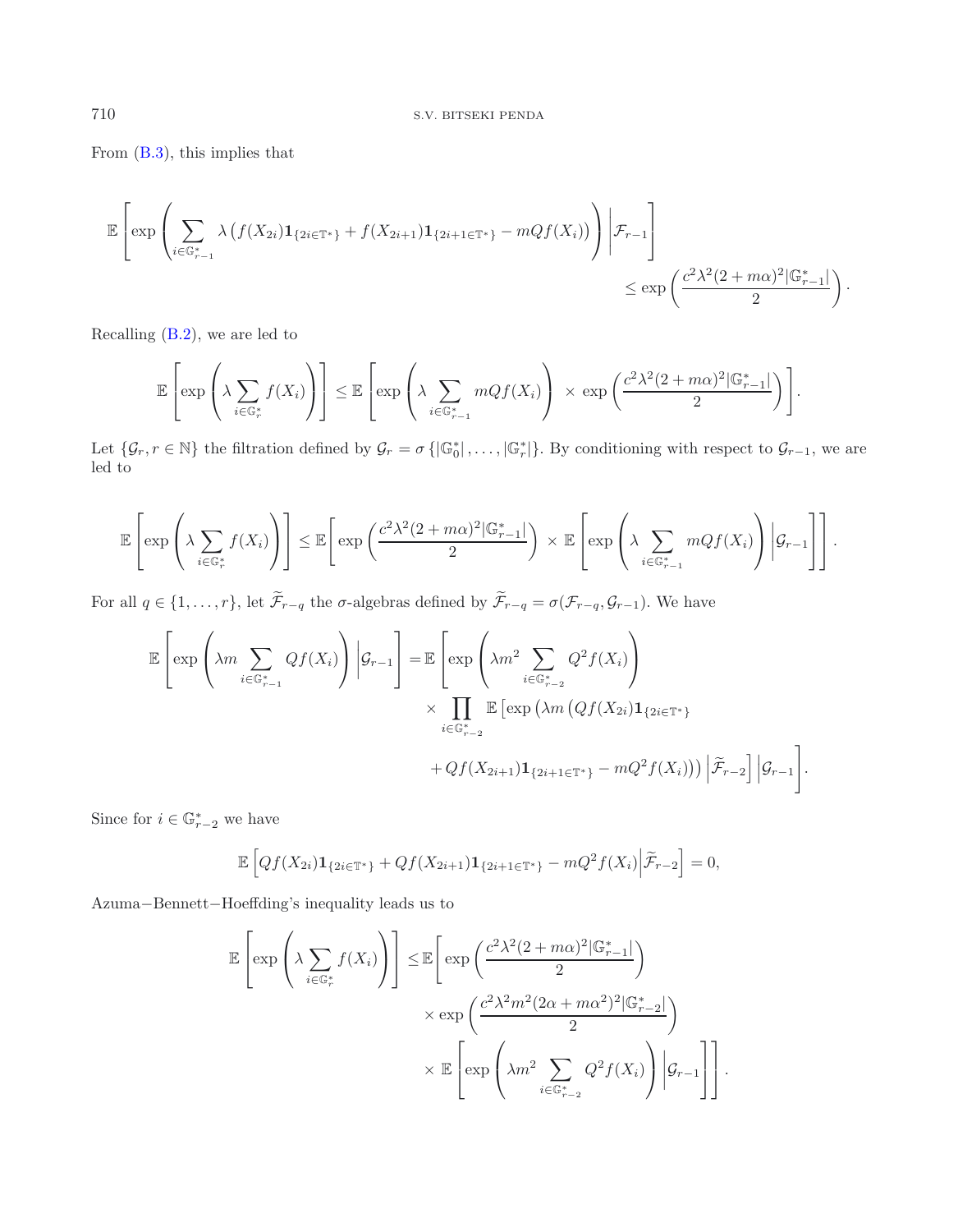Iterating this procedure, we get

$$
\mathbb{E}\left[\exp\left(\lambda \sum_{i\in\mathbb{G}_r^*} f(X_i)\right)\right] \leq \mathbb{E}\left[\exp\left(\frac{c^2\lambda^2}{2}\sum_{q=0}^{r-1} \left(2\alpha^q + m\alpha^{q+1}\right)^2 m^{2q} \,|\mathbb{G}_{r-q-1}^*\right)\right)
$$

$$
\times \mathbb{E}\left[\exp\left(\lambda m^r Q^r f(X_1)\right)|\mathcal{G}_{r-1}\right]
$$

$$
\leq \exp\left(\lambda c(\alpha m)^r\right) \times \mathbb{E}\left[\exp\left(\frac{c^2\lambda^2(2+m\alpha)^2}{2}\sum_{q=0}^{r-1} \left(\alpha^2 m^2\right)^{r-q-1} |\mathbb{G}_q^*|\right)\right],
$$

where the last inequality was obtained from  $(H3)$  and after a change of indices.

Now we are going to control the expectation which appears in the last inequality. By conditioning with respect to  $\mathcal{G}_{r-2}$ , we are led to

$$
\mathbb{E}\left[\exp\left(\frac{c^2\lambda^2(2+m\alpha)^2}{2}\sum_{q=0}^{r-1}\left(\alpha^2m^2\right)^{r-q-1}\left|\mathbb{G}_q^*\right|\right)\right] = \mathbb{E}\left[\exp\left(\frac{c^2\lambda^2(2+m\alpha)^2}{2}\sum_{q=0}^{r-2}\left(\alpha^2m^2\right)^{r-q-1}\left|\mathbb{G}_q^*\right|\right)\right] \times \mathbb{E}\left[\exp\left(\frac{c^2(2+m\alpha)^2\lambda^2}{2}\left|\mathbb{G}_{r-1}^*\right|\right)\left|\left|\mathbb{G}_{r-2}^*\right|\right|\right].
$$

Now, recalling that the process ( $|\mathbb{G}_k^*|, k \in \mathbb{N}$ ) is a GW process with the reproduction generating function  $\psi(z)$  $(p_0 + p_1)z + p_{1,0}z^2$  and using the convexity of the power functions with exponent greater than 1, hypothesis **(H2)** and the properties of Galton−Watson's processes, we are led to

$$
\mathbb{E}\left[\exp\left(\frac{c^2\lambda^2(2+m\alpha)^2}{2}\sum_{q=0}^{r-1}\left(\alpha^2m^2\right)^{r-q-1}\left|\mathbb{G}_q^*\right|\right)\right]
$$
\n
$$
\leq \mathbb{E}\left[\exp\left(\frac{c^2\lambda^2(2+m\alpha)^2}{2}\sum_{q=0}^{r-2}\left(\alpha^2m^2\right)^{r-q-1}\left|\mathbb{G}_q^*\right|\right)\right]
$$
\n
$$
\times \left((p_0+p_1)\exp\left(\frac{c^2\lambda^2(2+m\alpha)^2}{2}\left|\mathbb{G}_{r-2}^*\right|\right)+p_{1,0}\exp\left(c^2\lambda^2(2+m\alpha)^2\left|\mathbb{G}_{r-2}^*\right|\right)\right)\right]
$$
\n
$$
\leq \mathbb{E}\left[\exp\left(\frac{c^2\lambda^2(2+m\alpha)^2}{2}\sum_{q=0}^{r-2}\left(\alpha^2m^2\right)^{r-q-1}\left|\mathbb{G}_q^*\right|\right) \times \exp\left(c^2\lambda^2(2+m\alpha)^2\left|\mathbb{G}_{r-2}^*\right|\right)\right].
$$

Iterating this procedure, studious but straightforward computations lead us to

$$
\mathbb{E}\left[\exp\left(\frac{c^2\lambda^2(2+m\alpha)^2}{2}\sum_{q=0}^{r-1} (\alpha^2 m^2)^{r-q-1} |\mathbb{G}_q^*| \right)\right]
$$
  

$$
\leq \exp\left(c^2\lambda^2(2+m\alpha)^2\left(2^{r-2}+2^{r-3}(m\alpha)^2+\ldots+(m\alpha)^{2(r-2)}+\frac{(m\alpha)^{2(r-1)}}{2}\right)\right).
$$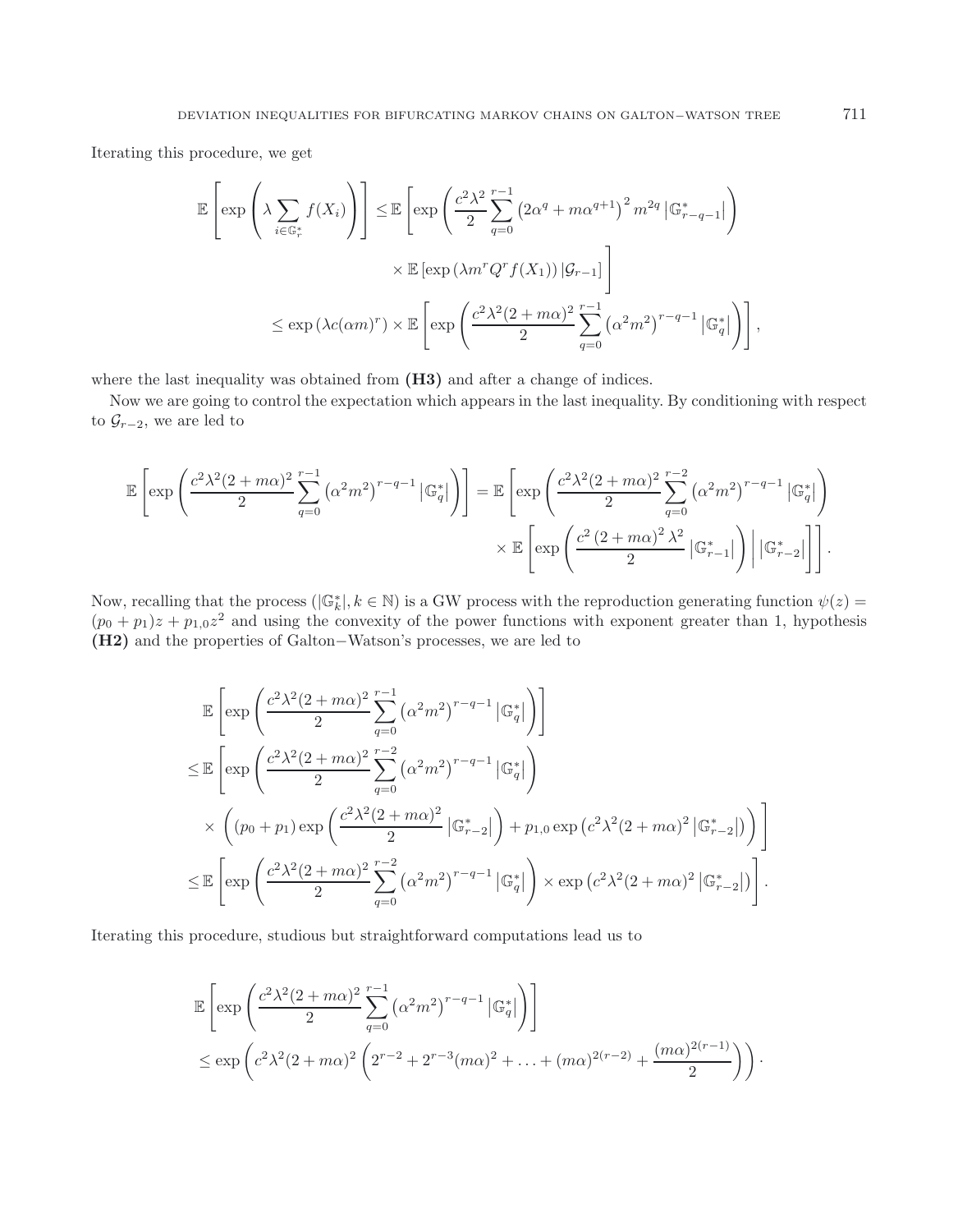From the foregoing and from [\(B.1\)](#page-20-0), we deduce that

$$
\mathbb{P}\left(\widetilde{M}_{\mathbb{G}_r^*}(f) > \delta\right) \leq \begin{cases} \exp\left(-\lambda \delta m^r + \frac{c^2 \lambda^2 (2 + m\alpha)^2 \left(2^r - (\alpha^2 m^2) r\right)}{2(2 - \alpha^2 m^2)}\right) \times \exp\left(\lambda c (\alpha m)^r\right) & \text{if } \alpha^2 m^2 \neq 2, \\ \exp\left(-\lambda \delta m^r + c^2 \lambda^2 (2 + \sqrt{2})^2 r 2^{r-2}\right) \exp\left(\lambda c (\sqrt{2})^r\right) & \text{if } \alpha^2 m^2 = 2. \end{cases}
$$

Now, the rest divides into four cases. In the sequel  $c_1$  and  $c_2$  will denote positive constants which depend on c, m, and  $\alpha$  and may vary from line to line.

• If  $m\alpha \leq 1$ , then, for all  $r \in \mathbb{N}$ ,  $(m\alpha)^r \leq 1$  and  $2^r - (\alpha^2 m^2)^r < 2^r$ . We then have

$$
\mathbb{P}\left(\widetilde{M}_{\mathbb{G}_r^*}(f) > \delta\right) \leq \exp\left(c\lambda\right) \exp\left(-\lambda \delta m^r + \lambda^2 c_1 2^r\right).
$$

Taking  $\lambda = (\delta m^r)/(2^{r+1}c_1)$ , we are led to

$$
\mathbb{P}\left(\widetilde{M}_{\mathbb{G}_r^*}(f) > \delta\right) \le \exp\left(c_1 \delta\right) \exp\left(-\delta^2 c_1 \left(\frac{m^2}{2}\right)^r\right).
$$

• If  $1 < m\alpha < \sqrt{2}$ , then, since  $2^r - (\alpha^2 m^2)^r < 2^r$ , we have

$$
\mathbb{P}\left(\widetilde{M}_{\mathbb{G}_r^*}(f) > \delta\right) \le \exp\left(-\lambda \delta m^r + \lambda^2 c_1 2^r\right) \exp\left(\lambda c (m\alpha)^r\right).
$$

Taking  $\lambda = (\delta m^r)/(2^{r+1}c_1)$ , we are led to

$$
\mathbb{P}\left(\widetilde{M}_{\mathbb{G}_r^*}(f) > \delta\right) \leq \exp\left(-c_2\delta(m^2/2)^r(\delta - 2c\alpha^r)\right).
$$

For all  $r \in \mathbb{N}$  such that  $r > \log(\delta/4c)/\log(\alpha)$ , we have  $\delta - 2c\alpha^r > \delta/2$  and it then follows that

$$
\mathbb{P}\left(\widetilde{M}_{\mathbb{G}_r^*}(f) > \delta\right) \le \exp\left(-c_2\delta^2(m^2/2)^r\right).
$$

• If  $m\alpha = \sqrt{2}$ , then we have

$$
\mathbb{P}\left(\widetilde{M}_{\mathbb{G}_r^*}(f) > \delta\right) \le \exp\left(-\lambda \delta m^r + \lambda^2 c_1 r 2^{r-2}\right) \exp\left(\lambda c \left(\sqrt{2}\right)^r\right).
$$

Taking  $\lambda = (\delta m^r)/(c_1 r 2^{r-1})$ , we have for all  $r > \log(\delta/4c)/\log(\sqrt{2}/m)$ ,

<span id="page-23-0"></span>
$$
\mathbb{P}\left(\widetilde{M}_{\mathbb{G}_r^*}(f) > \delta\right) \le \exp\left(-c_2\delta^2(1/r)(m^2/2)^r\right).
$$

• If  $m\alpha > \sqrt{2}$ , then we have

$$
\mathbb{P}\left(\widetilde{M}_{\mathbb{G}_r^*}(f) > \delta\right) \leq \exp\left(-\lambda \delta m^r + \lambda^2 c_1(m^2 \alpha^2)^r\right) \exp\left(\lambda c(m\alpha)^r\right).
$$

Taking  $\lambda = \delta/(2c_1(m\alpha^2)^r)$ , we have for all  $r > \log(\delta/4c)/\log \alpha$ ,

$$
\mathbb{P}\left(\widetilde{M}_{\mathbb{G}_r^*}(f) > \delta\right) \le \exp\left(-c_3\delta^2\alpha^{-2r}\right).
$$

This ends the proof for  $\mathbb{H}_r = \mathbb{G}_r$ .

**Step 2.** Let us look at  $M_{\mathbb{T}_r^*}(f)$ . By Chernoff's inequality, we have for all  $\delta > 0$  and for all  $\lambda > 0$ 

$$
\mathbb{P}\left(\widetilde{M}_{\mathbb{T}_{r}^{*}}(f) > \delta\right) \leq \exp\left(-\lambda \delta t_{r}\right) \mathbb{E}\left[\exp\left(\lambda \sum_{i \in \mathbb{T}_{r}^{*}} f(X_{i})\right)\right].
$$
\n(B.4)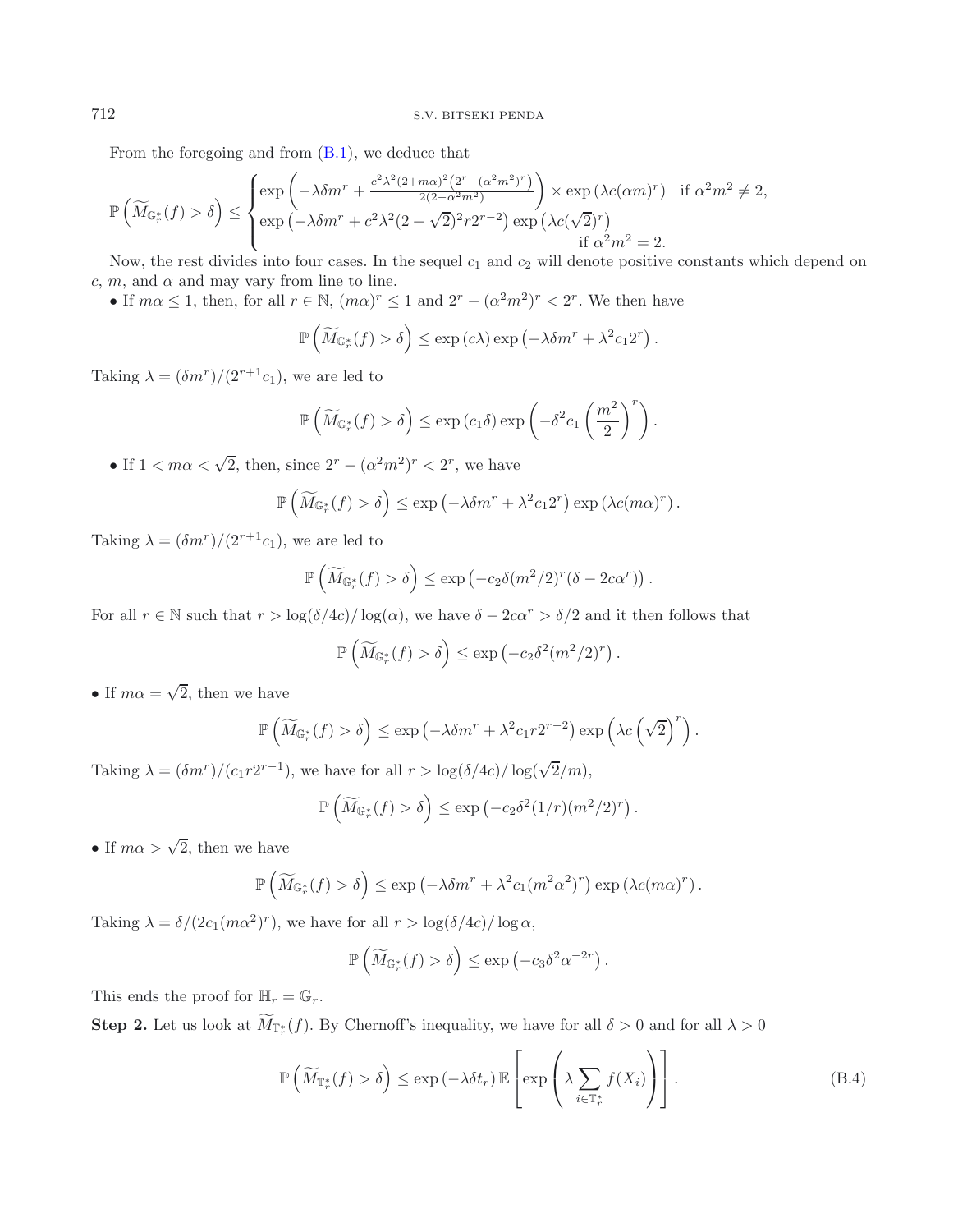Expectation which appears in the right hand of  $(B.4)$  can be written as

$$
\mathbb{E}\left[\exp\left(\lambda \sum_{i\in\mathbb{T}_{r}^{*}} f(X_{i})\right)\right] = \mathbb{E}\left[\exp\left(\lambda \sum_{i\in\mathbb{T}_{r-2}^{*}} f(X_{i})\right)\exp\left(\lambda \sum_{i\in\mathbb{G}_{r-1}^{*}} (f+mQf)(X_{i})\right)\right] \times \mathbb{E}\left[\exp\left(\lambda \sum_{i\in\mathbb{G}_{r-1}^{*}} (f(X_{2i})\mathbf{1}_{\{2i\in\mathbb{T}^{*}\}} + f(X_{2i+1})\mathbf{1}_{\{2i+1\in\mathbb{T}^{*}\}} - mQf(X_{i}))\right)\Big| \mathcal{F}_{r-1}\right]\right].
$$
\n(B.5)

Iterating this procedure and using the same computations as those made in Step 1, we are led to

$$
\mathbb{E}\left[\exp\left(\lambda \sum_{i\in\mathbb{T}_{r}^{*}} f(X_{i})\right)\right] \leq \exp\left(\frac{c^{2}(2+m\alpha)^{2}\lambda^{2}}{2}\sum_{q=1}^{r}\left(\sum_{k=0}^{q-1}(m\alpha)^{k}\right)^{2}2^{r-q}\right)
$$

$$
\times \mathbb{E}\left[\exp\left(\lambda \sum_{q=0}^{r} m^{q}Q^{q}f(X_{1})\right)\right]
$$

$$
\leq \exp\left(\frac{c^{2}(2+m\alpha)^{2}\lambda^{2}}{2}\sum_{q=1}^{r}\left(\sum_{k=0}^{q-1}(m\alpha)^{k}\right)^{2}2^{r-q}\right)\exp\left(\lambda c\sum_{q=0}^{r}(m\alpha)^{q}\right),
$$

where the last inequality was obtained using hypothesis  $(H3)$ . In the sequel,  $c_0$ ,  $c_1$  and  $c_2$  will denote some positive constants which depend on  $\alpha$ , m, and c. They may differ from one line to another. For  $m\alpha \neq 1$  and  $m\alpha \neq \sqrt{2}$ , we deduce from the foregoing and from [\(B.4\)](#page-23-0) that

$$
\mathbb{P}\left(\widetilde{M}_{\mathbb{T}_r^*}(f) > \delta\right) \le \exp\left(-\lambda \delta t_r + \frac{c^2(2+m\alpha)^2\lambda^2}{2(m\alpha-1)^2} \left((2^r-1) + \frac{(m\alpha)^2(2^r - (m^2\alpha^2)^r)}{2 - (m\alpha)^2}\right)\right)
$$

$$
\times \exp\left(\frac{\lambda c(1 - (m\alpha)^{r+1})}{1 - m\alpha}\right).
$$

Taking 
$$
\lambda = \frac{\delta t_r (m\alpha - 1)^2}{c^2 (2 + m\alpha)^2 \left( (2^r - 1) + \frac{(m\alpha)^2 (2^r - (m^2\alpha^2)^r)}{2 - (m\alpha)^2} \right)}
$$
, we are led to  
\n
$$
\mathbb{P}\left(\widetilde{M}_{\mathbb{T}_r^*}(f) > \delta\right) \le \exp\left(-\frac{\delta^2 (1 - m\alpha)^2 t_r^2}{2c^2 (2 + m\alpha)^2 \left( 2^r - 1 + \frac{(m\alpha)^2 (2^r - (m^2\alpha^2)^r)}{2 - (m\alpha)^2} \right)}\right)
$$
\n
$$
\times \exp\left(\frac{\delta (1 - m\alpha)^2 t_r}{c(2 + m\alpha)^2 \left( 2^r - 1 + \frac{(m\alpha)^2 (2^r - (m^2\alpha^2)^r)}{2 - (m\alpha)^2} \right)} \times \frac{1 - (m\alpha)^{r+1}}{1 - m\alpha}\right).
$$

Now, the rest of the proof divides into five cases.

• If  $m\alpha < 1$ , then, for all  $r \in \mathbb{N}$ ,  $(m\alpha)^{r+1} - 1 \leq m\alpha - 1$  and  $2^r - (m\alpha)^{2r} < 2^r$ . We then deduce that

$$
\mathbb{P}\left(\widetilde{M}_{\mathbb{T}_r^*}(f) > \delta\right) \leq \exp\left(c_2\delta\right) \exp\left(-c_2\delta^2(m^2/2)^{r+1}\right).
$$

• If  $1 < m\alpha < \sqrt{2}$ , then we have

$$
\mathbb{P}\left(\widetilde{M}_{\mathbb{T}_r^*}(f) > \delta\right) \le \exp\left(-c_1\delta^2(m^2/2)^{r+1}\right) \exp\left(c_2\delta \frac{(m^2\alpha)^{r+1} - 1}{2^r(m\alpha - 1)}\right)
$$
  

$$
\le \exp\left(-\delta c_2(m^2/2)^{r+1}(\delta - c_0\alpha^{r+1})\right).
$$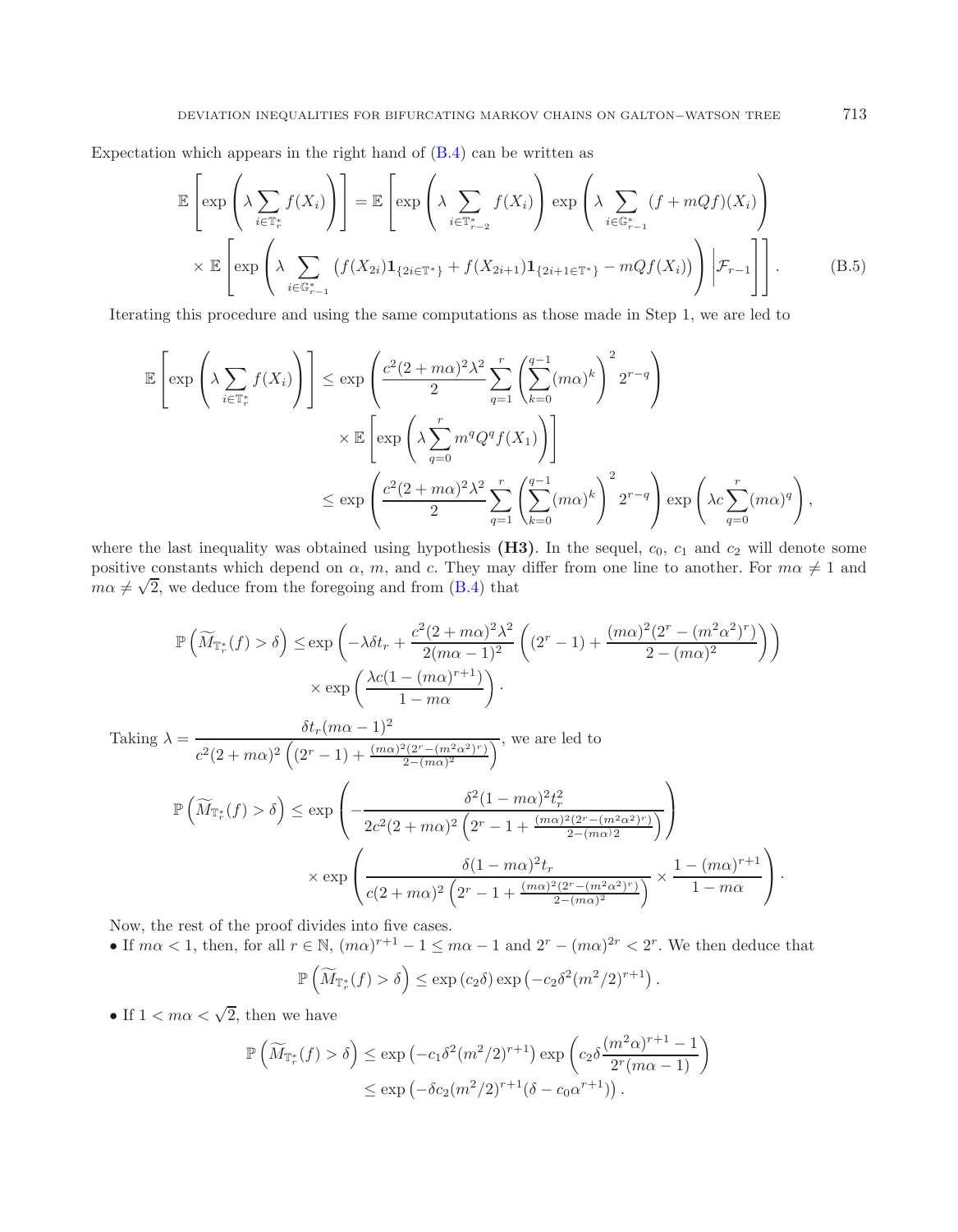Now, for all  $r \in \mathbb{N}$  such that  $r + 1 > \log(\delta/2c_0)/\log(\alpha)$ , we have  $\delta - c_0\alpha^{r+1} > \delta/2$ , in such a way that

$$
\mathbb{P}\left(\widetilde{M}_{\mathbb{T}_r^*}(f) > \delta\right) \le \exp\left(-\delta^2 c_2 (m^2/2)^{r+1}\right).
$$

• If  $m\alpha > \sqrt{2}$ , then for all  $r \in \mathbb{N}$ ,  $(m^2\alpha^2)^r > 2^r$ . We then have

$$
\mathbb{P}\left(\widetilde{M}_{\mathbb{T}_r^*}(f) > \delta\right) \leq \exp\left(-c_2 \delta \alpha^{-2r} (\delta - c_0 \alpha^{r+1})\right).
$$

Now for all  $r \in \mathbb{N}$  such that  $r + 1 > \log(\delta/2c_0)/\log(\alpha)$ , we have

$$
\mathbb{P}\left(\widetilde{M}_{\mathbb{T}_r^*}(f) > \delta\right) \le \exp\left(-\frac{c_2\delta^2}{\alpha^{2r}}\right).
$$

- If  $m\alpha = 1$ , then
- $\mathbb{P}\left(\widetilde{M}_{\mathbb{T}_{r}^*}(f) > \delta\right) \leq \exp\left(-\lambda \delta t_r + c_1 2^r \lambda^2\right) \exp\left(\lambda c(r+1)\right)$

Taking  $\lambda = \delta t_r/c_1 2^{r+1}$ , we are led to

$$
\mathbb{P}\left(\widetilde{M}_{\mathbb{T}_r^*}(f) > \delta\right) \le \exp\left(c_1 \delta \frac{(r+1)t_r}{2^{r+1}}\right) \exp\left(-c_2 \delta^2 (m^2/2)^{r+1}\right).
$$

• If  $m\alpha = \sqrt{2}$ , then

$$
\mathbb{P}\left(\widetilde{M}_{\mathbb{T}_r^*}(f) > \delta\right) \le \exp\left(-\lambda \delta t_r + \lambda^2 c_1(r+1)2^r\right) \exp\left(\lambda c_1(\sqrt{2})^{r+1}\right).
$$

Taking  $\lambda = \delta t_r/(2c_1(r+1)2^r)$ , we are led to

$$
\mathbb{P}\left(\widetilde{M}_{\mathbb{T}_r^*}(f) > \delta\right) \le \exp\left(-\frac{c_2\delta}{r+1}\left(\frac{m^2}{2}\right)^{r+1}\left(\delta - c_0\left(\frac{\sqrt{2}}{m}\right)^{r+1}\right)\right).
$$
  
For  $\delta$  such that  $n+1 \ge \log(\delta/2e) / \log(\sqrt{2}/m)$  are set

Now, for all  $r \in \mathbb{N}$  such that  $r + 1 > \log(\delta/2c_0)/\log(\sqrt{2}/m)$ , we get

$$
\mathbb{P}\left(\widetilde{M}_{\mathbb{T}_r^*}(f) > \delta\right) \le \exp\left(-\frac{c_2\delta^2}{r+1}\left(\frac{m^2}{2}\right)^{r+1}\right).
$$

This ends the proof for  $\mathbb{H}_r = \mathbb{T}_r$ .

## **B.2. Proof of Theorem [3.3](#page-11-0)**

The proof follows the same ideas that the proof of Corollary [2.6](#page-8-1) and uses the computations of the proof of Theorem [3.3](#page-11-0) instead of Theorem [2.5.](#page-8-0)

#### **B.3. Proof of Theorem [3.4](#page-11-1)**

The proof follows the same ideas that the proof of Theorem [2.8](#page-9-0) and uses Theorems [3.2](#page-10-1) and [3.3](#page-11-0) instead of Theorem [2.5](#page-8-0) and Corollary [2.6.](#page-8-1)

## **B.4. Proof of Theorem [3.5](#page-12-0)**

Let  $f \in \mathcal{B}_b(S^3)$ .

**Step 1.** Let us first deal with  $M_{\mathbb{G}_r^*}(f)$ . Assume that  $(\mu, P^*f) = 0$ . By Chernoff's inequality, we have for all  $\delta > 0$  and for all  $\lambda > 0$ ,

$$
\mathbb{P}\left(\widetilde{M}_{\mathbb{G}_r^*}(f) > \delta\right) \leq \exp\left(-\lambda \delta m^r\right) \mathbb{E}\left[\exp\left(\lambda \sum_{i \in \mathbb{G}_r^*} f(\Delta_i)\right)\right].
$$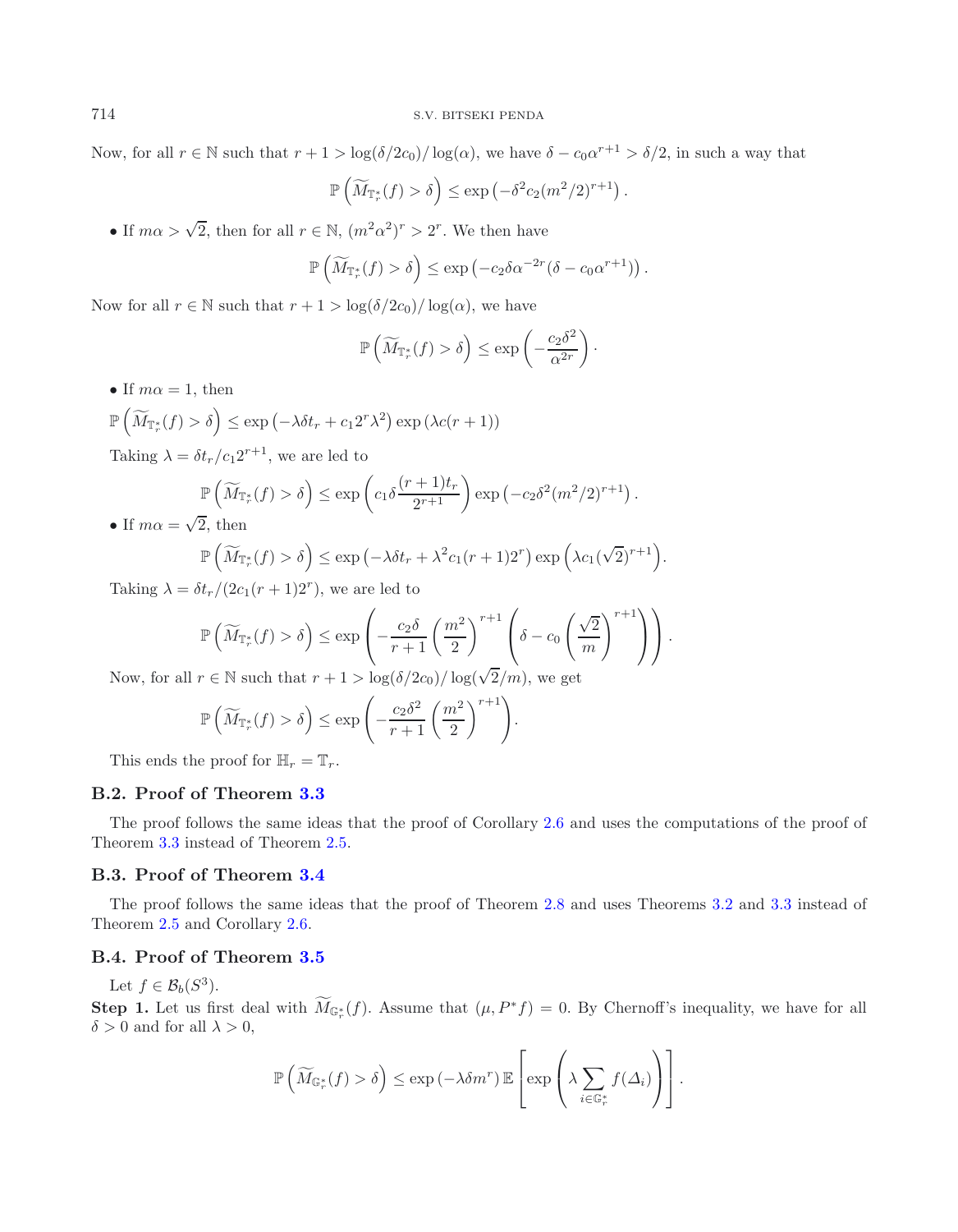Conditioning by  $\mathcal{F}_r$ , and using, conditional independence of triplets  $\{\Delta_i, i \in \mathbb{G}_r\}$  with respect to  $\mathcal{F}_r$  and Azuma−Bennett−Hoeffding's inequality, we obtain

<span id="page-26-0"></span>
$$
\mathbb{E}\left[\exp\left(\lambda \sum_{i\in\mathbb{G}_r^*} f(\Delta_i)\right)\right] = \mathbb{E}\left[\exp\left(\lambda \sum_{i\in\mathbb{G}_r^*} P^*f(X_i)\right) \mathbb{E}\left[\exp\left(\lambda \sum_{i\in\mathbb{G}_r^*} (f(\Delta_i) - P^*f(X_i))\right) \Big| \mathcal{F}_r\right]\right]
$$

$$
= \mathbb{E}\left[\exp\left(\lambda \sum_{i\in\mathbb{G}_r^*} P^*f(X_i)\right) \prod_{i\in\mathbb{G}_r^*} \mathbb{E}\left[\exp\left(\lambda(f(\Delta_i) - P^*f(X_i))\right) \Big| \mathcal{F}_r\right]\right]
$$

$$
\leq \exp\left(2\lambda^2 \|f\|_{\infty} c_1 |\mathbb{G}_r|\right) \mathbb{E}\left[\exp\left(\lambda \sum_{i\in\mathbb{G}_r^*} P^*f(X_i)\right)\right]. \quad (B.6)
$$

We control the last expectation as in the Step 1 of the proof of Theorem [3.2,](#page-10-1) apply to  $P^*f$ . Next, we get the result discussing as in the proof of Theorem [3.2.](#page-10-1)

If  $(\mu, P^*f) \neq 0$ , we set  $q = f - (\mu, P^*f)$ . Then, we have

$$
\mathbb{P}\left(\widetilde{M}_{\mathbb{G}_r^*}(f) - (\mu, P^*f)W > \delta\right) \le \mathbb{P}\left(\widetilde{M}_{\mathbb{G}_r^*}(g) > \delta/2\right) + \mathbb{P}\left(\left|\frac{|\mathbb{G}_r^*|}{m^r} - W\right| > \delta/2 |(\mu, P^*f)|\right). \tag{B.7}
$$

The first term of the right hand of [\(B.7\)](#page-26-0) can be bounded as previously since  $(\mu, P^*g) = 0$ . The second term can be bounded as in **Part 1** of the proof of Corollary [2.6.](#page-8-1) This ends the proof for  $M_{\mathbb{G}_r^*}(f)$ .

**Step 2.** Let us now treat  $M_{\mathbb{T}_{r}^{*}}(f)$ . First, we assume that  $(\mu, P^{*}f) = 0$ . For all  $\delta > 0$ , we have

$$
\mathbb{P}\left(\widetilde{M}_{\mathbb{T}_{r}^{*}}(f) > \delta\right) \leq \mathbb{P}\left(\frac{1}{t_{r}}\sum_{i\in\mathbb{T}_{r}^{*}}(f(\Delta_{i}) - P^{*}f(X_{i})) > \delta/2\right) + \mathbb{P}\left(\widetilde{M}_{\mathbb{T}_{r}^{*}}(P^{*}f) > \delta/2\right)
$$

By Chernoff's inequality, we have for all  $\lambda > 0$ ,

$$
\mathbb{P}\left(\frac{1}{t_r}\sum_{i\in\mathbb{T}_r^*}(f(\Delta_i)-P^*f(X_i))>\delta/2\right)\leq \exp\left(-\frac{\lambda\delta t_r}{2}\right)\times \mathbb{E}\left[\exp\left(\lambda\sum_{i\in\mathbb{T}_r^*}(f(\Delta_i)-P^*f(X_i))\right)\right]
$$

Conditioning successively with respect to  $(\mathcal{F}_q)_{0 \leq q \leq r}$ , using conditional independence of triplets  $\{\Delta_i, i \in \mathbb{G}_q\}$  with respect to  $\mathcal{F}_q$  and applying successively Azuma–Bennett–Hoeffding's inequality and for all  $q \in \{0, \ldots, r\}$ , we get

$$
\mathbb{E}\left[\exp\left(\lambda \sum_{i\in\mathbb{T}_{r}^{*}}(f(\Delta_{i})-P^{*}f(X_{i}))\right)\right]
$$
\n
$$
=\mathbb{E}\left[\exp\left(\lambda \sum_{i\in\mathbb{T}_{r-1}^{*}}(f(\Delta_{i})-P^{*}f(X_{i}))\right)\mathbb{E}\left[\exp\left(\lambda \sum_{i\in\mathbb{G}_{r}^{*}}(f(\Delta_{i})-P^{*}f(X_{i}))\right)|\mathcal{F}_{r}\right]\right]
$$
\n
$$
=\mathbb{E}\left[\exp\left(\lambda \sum_{i\in\mathbb{T}_{r-1}^{*}}(f(\Delta_{i})-P^{*}f(X_{i}))\right)\prod_{i\in\mathbb{G}_{r}^{*}}\mathbb{E}\left[\exp\left(\lambda(f(\Delta_{i})-P^{*}f(X_{i}))\right)|\mathcal{F}_{r}\right]\right]
$$
\n
$$
\leq \exp\left(2\lambda^{2}\|f\|_{\infty}^{2}|\mathbb{G}_{r}|\right)\mathbb{E}\left[\exp\left(\lambda \sum_{i\in\mathbb{T}_{r-1}^{*}}(f(\Delta_{i})-P^{*}f(X_{i}))\right)\right]
$$
\n
$$
\vdots
$$
\n
$$
\leq \exp\left(2\lambda^{2}\|f\|_{\infty}^{2}|\mathbb{T}_{r}|\right).
$$

.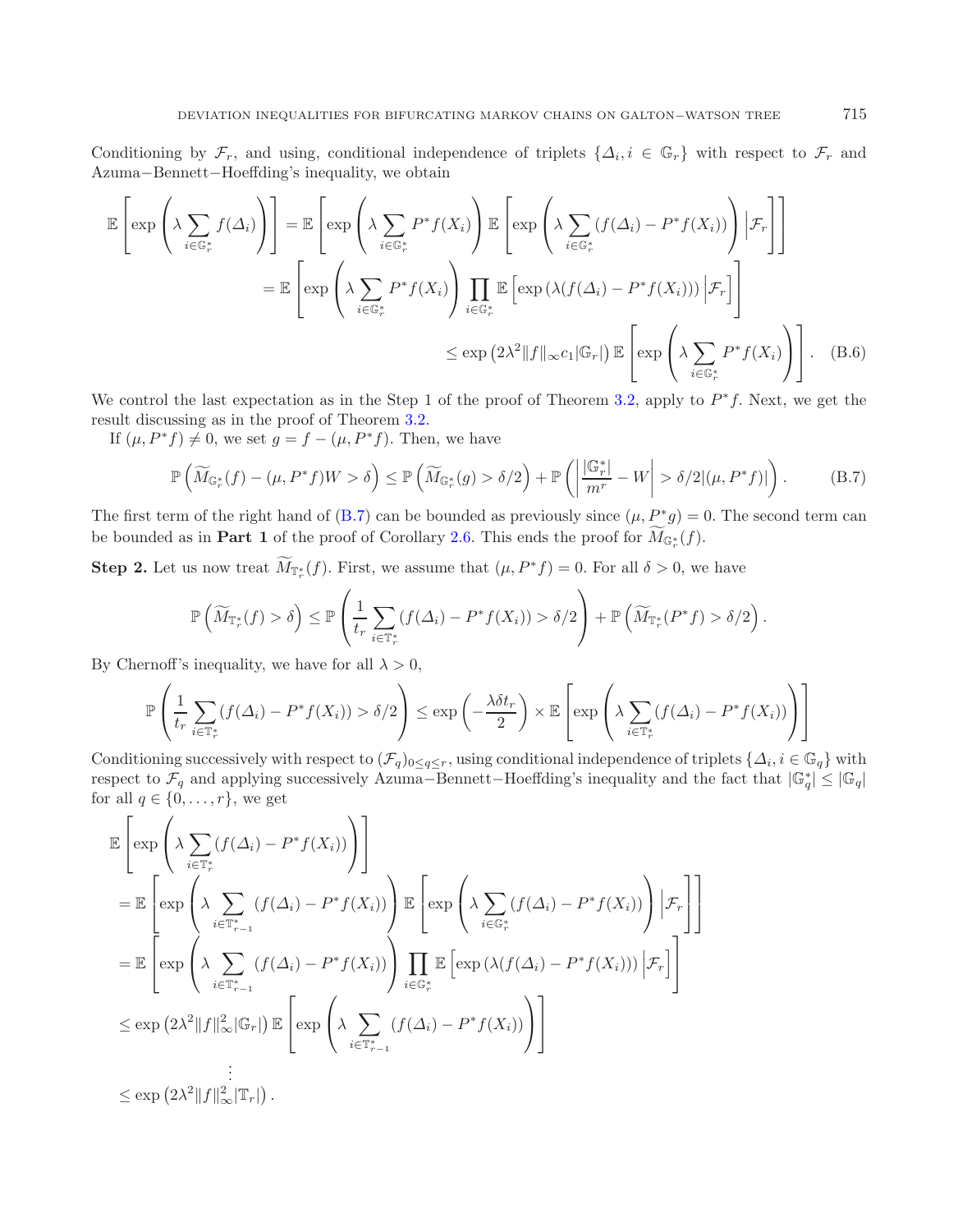Next, optimizing on  $\lambda$ , we obtain

$$
\mathbb{P}\left(\frac{1}{t_r}\sum_{i\in\mathbb{T}_r^*}(f(\Delta_i)-P^*f(X_i))>\delta/2\right)\leq \exp\left(-c_1\delta^2\left(\frac{m^2}{2}\right)^{r+1}\right),
$$

for some positive constant  $c_1$ . The term  $\mathbb{P}\left(\widetilde{M}_{\mathbb{T}_r^*}(P^*f) > \delta/2\right)$  can be bounded as in the proof of Theorem [3.2,](#page-10-1) and this ends the proof when  $(\mu, P^*f) = 0$ . On the other hand, if  $(\mu, P^*f) \neq 0$ , we have

$$
\widetilde{M}_{\mathbb{T}_r^*}(f) - (\mu, P^* f)W = \widetilde{M}_{\mathbb{T}_r^*}(g) + \left(\frac{|\mathbb{T}_r^*|}{t_r} - W\right)(\mu, P^* f).
$$

We then proceed as for [\(B.7\)](#page-26-0), and this ends the proof for  $M_{\mathbb{F}_r^*}(f)$ .

**Step 3.** Eventually, we bound  $\mathbb{P}(\overline{M}_{\mathbb{H}_r^*}(f) > \delta - (\mu, P^*f))$ , using Steps 1 and 2, as in the proof of Theorem [3.4.](#page-11-1)

## **B.5. Proof of Proposition [4.4](#page-15-1)**

The proof follows the same ideas that the proof of Proposition [4.1](#page-15-2) and uses Theorem [3.5](#page-12-0) apply to the functions  $g_1, g_2, h_1$  and  $h_2$ .

## <span id="page-27-0"></span>Appendix C. Proof of Proposition [2.1](#page-6-4)

The proof divides into two parts.

# $\operatorname{\mathsf{Part}}\nolimits \ \mathbf{1.} \ \text{\textbf{Computation of}}\ \mathbb{E} \left[ \left( \widetilde{M}_{\mathbb{G}_r^*}(f) \right)^4 \right].$

<span id="page-27-1"></span>We have

$$
\mathbb{E}\left[\left(M_{\mathbb{G}_{r}^{*}}(f)\right)^{4}\right] = \mathbb{E}\left[\left(\sum_{i\in\mathbb{G}_{r}}f(X_{i})\mathbf{1}_{\{i\in\mathbb{T}^{*}\}}\right)^{4}\right] \n= \mathbb{E}\left[\sum_{i\in\mathbb{G}_{r}}f^{4}(X_{i})\mathbf{1}_{\{i\in\mathbb{T}^{*}\}}\right] + 3\mathbb{E}\left[\sum_{(i,j)\in\mathbb{G}_{r}^{2},i\neq j}f^{2}(X_{i})f^{2}(X_{j})\mathbf{1}_{\{(i,j)\in\mathbb{T}^{*2}\}}\right] \n+ 4\mathbb{E}\left[\sum_{(i,j)\in\mathbb{G}_{r}^{2},i\neq j}f^{3}(X_{i})f(X_{j})\mathbf{1}_{\{(i,j)\in\mathbb{T}^{*2}\}}\right] \n+ 6\mathbb{E}\left[\sum_{(i,j,k)\in\mathbb{G}_{r}^{3},i\neq j\neq k}f^{2}(X_{i})f(X_{j})f(X_{k})\mathbf{1}_{\{(i,j,k)\in\mathbb{T}^{*3}\}}\right] \n+ \mathbb{E}\left[\sum_{(i,j,k,l)\in\mathbb{G}_{r}^{4},i\neq j\neq k}f(X_{i})f(X_{j})f(X_{k})f(X_{l})\mathbf{1}_{\{(i,j,k,l)\in\mathbb{T}^{*4}\}}\right].
$$
\n(C.1)

We are now going to compute each term which appears in  $(C.1)$ . In the sequel, we will use intensively, with a slight modification, the calculations made by Delmas and Marsalle [\[15\]](#page-35-0) in order to compute the expectations related to two indices. For simplification, we will use the following notations for two functions  $f, g \in F$  and for  $k \in \mathbb{N}$ 

$$
Q_{\otimes}^{k} f = Q^{k} f \otimes Q^{k} f \quad \text{and} \quad Q_{\otimes}^{k}(f,g) = Q^{k} f \otimes Q^{k} g.
$$
\n(a) Computation of  $\mathbb{E}\left[\sum_{i \in \mathbb{G}_{r}} f^{4}(X_{i}) \mathbf{1}_{\{i \in \mathbb{T}^{*}\}}\right].$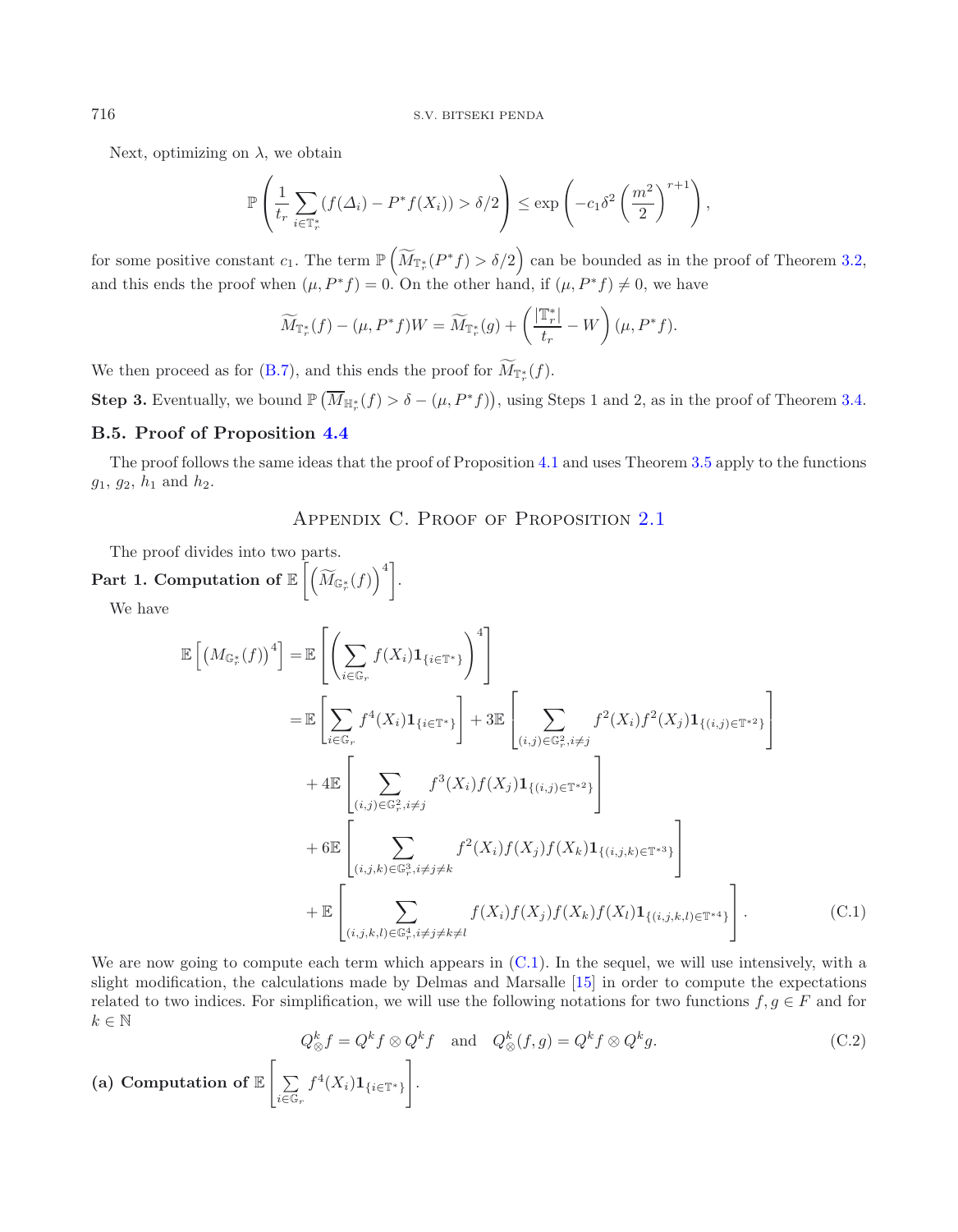From [\[15\]](#page-35-0) Lemma 2.1, we have

$$
\mathbb{E}\left[\sum_{i\in\mathbb{G}_r}f^4(X_i)\mathbf{1}_{\{i\in\mathbb{T}^*\}}\right] = m^r\nu Q^r f^4.
$$

(b) Computation of 
$$
3\mathbb{E}\left[\sum_{(i,j)\in\mathbb{G}_r^2, i\neq j}f^2(X_i)f^2(X_j)\mathbf{1}_{\{(i,j)\in\mathbb{T}^{*2}\}}\right].
$$

We have, using the calculations made by Delmas and Marsalle [\[15\]](#page-35-0):

$$
3\mathbb{E}\left[\sum_{(i,j)\in\mathbb{G}_r^2, i\neq j} f^2(X_i)f^2(X_j)\mathbf{1}_{\{(i,j)\in\mathbb{T}^*^2\}}\right] = 6\sum_{q=0}^{r-1} m^{2r-q-2}\nu Q^q P(Q_{\otimes}^{r-q-1}f^2).
$$

 $\hbox{(c) Computation of 4E} \left[ \quad \hbox{${\sum}$} \right]$  $\sum_{(i,j)\in\mathbb{G}_r^2, i\neq j} f^3(X_i) f(X_j) \mathbf{1}_{\{(i,j)\in\mathbb{T}^*^2\}}$ 1 .

Once again, using the calculations made by Delmas and Marsalle [\[15\]](#page-35-0) we get:

$$
4\mathbb{E}\left[\sum_{(i,j)\in\mathbb{G}_r^2, i\neq j} f^3(X_i)f(X_j)\mathbf{1}_{\{(i,j)\in\mathbb{T}^{*2}\}}\right] = 4\sum_{q=0}^{r-1} m^{2r-q-2}\nu Q^q P\left(Q_{\otimes}^{r-q-1}(f^3, f)\right) + 4\sum_{q=0}^{r-1} m^{2r-q-2}\nu Q^q P\left(Q_{\otimes}^{r-q-1}(f, f^3)\right).
$$

(d) Computation of  $6E$   $\Big[$   $\Big]$  $\sum_{(i,j,k)\in\mathbb{G}_r^3, i\neq j\neq k} f^2(X_i)f(X_j)f(X_k)\mathbf{1}_{\{(i,j,k)\in\mathbb{T}^{*3}\}}$ 1 .

For  $(i, j, k) \in \mathbb{G}_r^3$  such that  $i \neq j \neq k$ , let  $i \wedge j \wedge k$  the most recent common ancestor of i, j and k. We have

$$
\mathbb{E}\left[\sum_{(i,j,k)\in\mathbb{G}_r^3,i\neq j\neq k}f^2(X_i)f(X_j)f(X_k)\mathbf{1}_{\{(i,j,k)\in\mathbb{T}^{*3}\}}\right]
$$
\n
$$
=\mathbb{E}\left[\sum_{q=0}^{r-2}\sum_{p\in\mathbb{G}_q}\sum_{(i,j,k)\in\mathbb{G}_r^3,i\wedge j\wedge k=p}f^2(X_i)f(X_j)f(X_k)\mathbf{1}_{\{(i,j,k)\in\mathbb{T}^{*3}\}}\right].
$$

If  $i \wedge j \wedge k = p$ , then conditionally on the states  $(X_{2p}, X_{2p+1})$  of the daughters of  $i \wedge j \wedge k$ , we have one of the following cases:

- $X_i$  is independent of  $\{X_j, X_k\};$
- $X_j$  is independent of  $\{X_i, X_k\};$
- $X_k$  is independent of  $\{X_i, X_j\}.$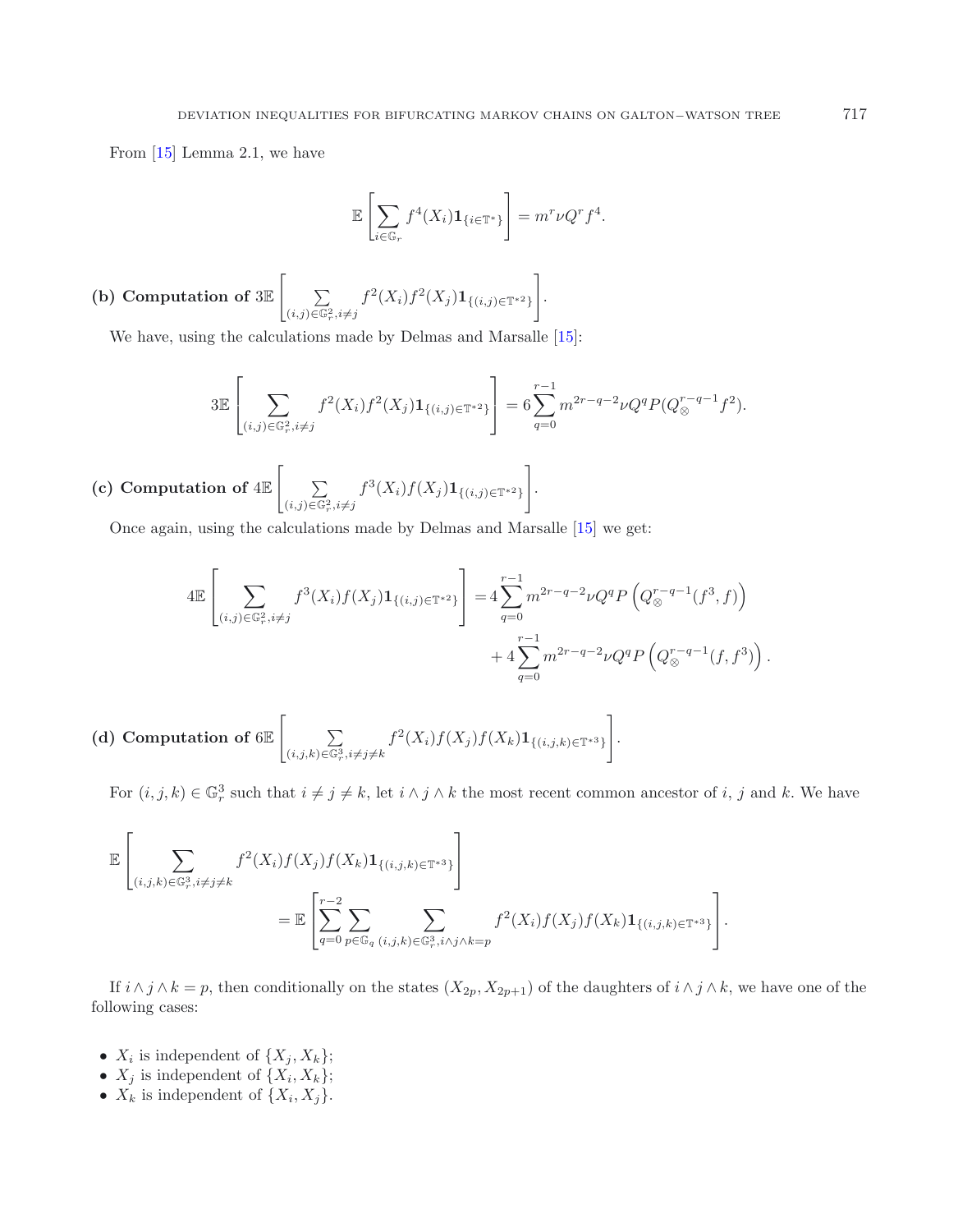Using the Markov property of  $(X_i, i \in \mathbb{T}^*)$  and of the GW process, we then have

$$
\mathbb{E}\left[\sum_{\substack{(i,j,k)\in\mathbb{G}_{r}^{3}\\i\neq j\neq k}}f^{2}(X_{i})f(X_{j})f(X_{k})\mathbf{1}_{\{(i,j,k)\in\mathbb{T}^{*}\}}\right] \n= \sum_{q=0}^{r-2}\sum_{p\in\mathbb{G}_{q}}\mathbb{E}\left[\sum_{i\in\mathbb{G}_{r-q-1}}\mathbb{E}_{X_{2p}}\left[f^{2}(X_{i})\mathbf{1}_{\{i\in\mathbb{T}^{*},2p\in\mathbb{T}^{*}\}}\right]\sum_{(j,k)\in\mathbb{G}_{r-q-1}^{2};j\neq k}\mathbb{E}_{X_{2p+1}}\left[f(X_{j})f(X_{k})\mathbf{1}_{\{(j,k)\in\mathbb{T}^{*},2p+1\in\mathbb{T}^{*}\}}\right]\right] \n+ \sum_{q=0}^{r-2}\sum_{p\in\mathbb{G}_{q}}\mathbb{E}\left[\sum_{i\in\mathbb{G}_{r-q-1}}\mathbb{E}_{X_{2p+1}}\left[f^{2}(X_{i})\mathbf{1}_{\{i\in\mathbb{T}^{*},2p+1\in\mathbb{T}^{*}\}}\right]\sum_{(j,k)\in\mathbb{G}_{r-q-1}^{2};j\neq k}\mathbb{E}_{X_{2p}}\left[f(X_{j})f(X_{k})\mathbf{1}_{\{(j,k)\in\mathbb{T}^{*},2p\in\mathbb{T}^{*}\}}\right]\right] \n+ 2\sum_{q=0}^{r-2}\sum_{p\in\mathbb{G}_{q}}\mathbb{E}\left[\sum_{(i,j)\in\mathbb{G}_{r-q-1}^{2};i\neq j}\mathbb{E}_{X_{2p}}\left[f^{2}(X_{i})f(X_{j})\mathbf{1}_{\{(i,j)\in\mathbb{T}^{*},2p\in\mathbb{T}^{*}\}}\right]\sum_{k\in\mathbb{G}_{r-q-1}}\mathbb{E}_{X_{2p+1}}\left[f(X_{k})\mathbf{1}_{\{k\in\mathbb{T}^{*},2p+1\in\mathbb{T}^{*}\}}\right]\right] \n+ 2\sum_{q=0}^{r-2}\sum_{p\in\mathbb{G}_{q}}\mathbb{E}\left[\sum_{(i,j)\in\mathbb{G}_{r-q-1}^{2};i\neq j}\mathbb{E}_{
$$

Decomposing the sum  $\sum$  $(j,k) \in \mathbb{G}_{r-q-1}^2; j \neq k$  $\mathbb{E}_{X_{2p+1}}\left[f(X_j)f(X_k)\mathbf{1}_{\{(j,k)\in\mathbb{T}^*^2,2p+1\in\mathbb{T}^*\}}\right]$  according to the generation of  $s_1 = j \wedge k$  and using the Markov property of  $(X_i, i \in \mathbb{T}^*)$  and of the GW process, as well as the Lemma 2.1 of [\[15\]](#page-35-0), we are led to

$$
\sum_{(j,k)\in\mathbb{G}_{r-q-1}^{2}:\,j\neq k} \mathbb{E}_{X_{2p+1}}\left[f(X_{j})f(X_{k})\mathbf{1}_{\{(j,k)\in\mathbb{T}^{*2},2p+1\in\mathbb{T}^{*}\}}\right]
$$
\n
$$
=\sum_{s_{1}=0}^{r-q-2} \sum_{s_{2}\in\mathbb{G}_{s_{1}}}\sum_{(j,k)\in\mathbb{G}_{r-q-1}^{2}:\,j\land k=s_{2}} \mathbb{E}_{X_{2p+1}}\left[f(X_{j})f(X_{k})\mathbf{1}_{\{(j,k)\in\mathbb{T}^{*2},2p+1\in\mathbb{T}^{*}\}}\right]
$$
\n
$$
=2\sum_{s_{1}=0}^{r-q-2} \sum_{s_{2}\in\mathbb{G}_{s_{1}}} \mathbb{E}_{X_{2p+1}}\left[m^{2(r-q-s_{1}-2)}\mathbb{E}_{X_{2s_{2}}}\left[f(Y_{r-q-s_{1}-2})\right] \times \mathbb{E}_{X_{2s_{2}+1}}\left[f(Y_{r-q-s_{1}-2})\right]\mathbf{1}_{\{(2s_{2},2s_{2}+1,2p+1)\in\mathbb{T}^{*3}\}}\right]
$$
\n
$$
=2\sum_{s_{1}=0}^{r-q-2} \sum_{s_{2}\in\mathbb{G}_{s_{1}}} m^{2(r-q-s_{1}-2)}\mathbb{E}_{X_{2p+1}}\left[P\left(Q_{\otimes}^{r-q-s_{1}-2}f(X_{s_{2}})\right)\mathbf{1}_{\{s_{2}\in\mathbb{T}^{*},2p+1\in\mathbb{T}^{*}\}}\right]
$$
\n
$$
=2\sum_{s_{1}=0}^{r-q-2} m^{2r-2q-s_{1}-4}Q^{s_{1}}P\left(Q_{\otimes}^{r-q-s_{1}-2}f\right)(X_{2p+1})\mathbf{1}_{\{2p+1\in\mathbb{T}^{*}\}}.
$$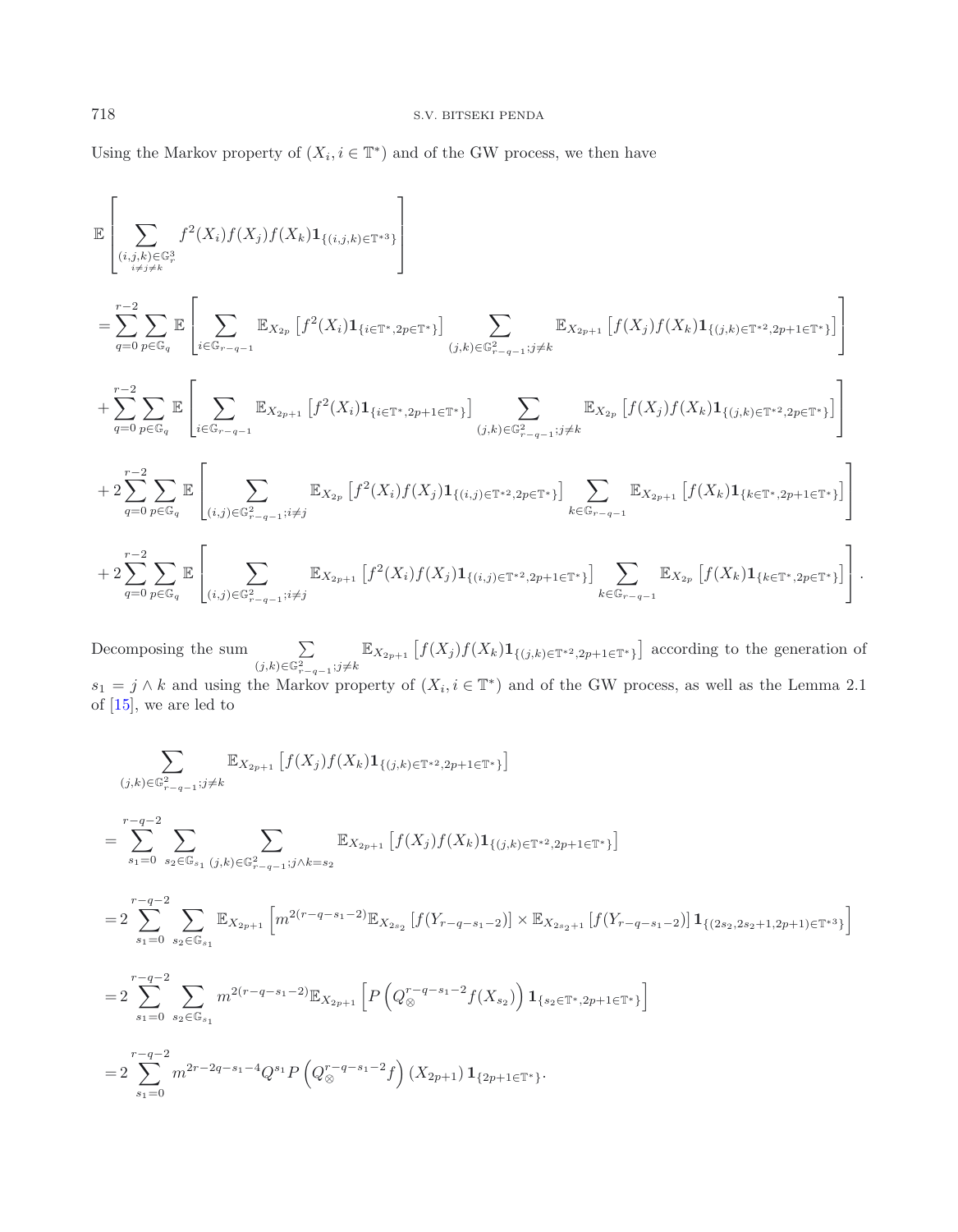From the previous calculations, and using Lemma 2.1 of [\[15](#page-35-0)] and Markov property of  $(X_i, i \in \mathbb{T}^*)$  and of the GW process, we obtain

$$
\sum_{q=0}^{r-2} \sum_{p \in \mathbb{G}_q} \mathbb{E} \left[ \sum_{i \in \mathbb{G}_{r-q-1}} \mathbb{E}_{X_{2p}} \left[ f^2(X_i) \mathbf{1}_{\{i \in \mathbb{T}^*, 2p \in \mathbb{T}^* \}} \right] \sum_{(j,k) \in \mathbb{G}_{r-q-1}^2; j \neq k} \mathbb{E}_{X_{2p+1}} \left[ f(X_j) f(X_k) \mathbf{1}_{\{(j,k) \in \mathbb{T}^*^2, 2p+1 \in \mathbb{T}^* \}} \right] \right]
$$
\n
$$
= \sum_{q=0}^{r-2} \sum_{p \in \mathbb{G}_q} \mathbb{E} \left[ 2m^{r-q-1} Q^{r-q-1} f^2(X_{2p}) \mathbf{1}_{\{2p \in \mathbb{T}^* \}} \right]
$$
\n
$$
\times \sum_{s_1=0}^{r-q-2} m^{2r-2q-s_1-4} Q^{s_1} P \left( Q_{\otimes}^{r-q-s_1-2} f \right) (X_{2p+1}) \mathbf{1}_{\{2p+1 \in \mathbb{T}^* \}} \right]
$$
\n
$$
= \sum_{q=0}^{r-2} \sum_{s_1=0}^{r-q-2} 2m^{3r-3q-s_1-5} \sum_{p \in \mathbb{G}_q} \mathbb{E} \left[ P \left( Q^{r-q-1} f^2 \otimes Q^{s_1} P \left( Q_{\otimes}^{r-q-s_1-2} f \right) \right) (X_p) \mathbf{1}_{\{p \in \mathbb{T}^* \}} \right]
$$
\n
$$
= \sum_{q=0}^{r-2} \sum_{s_1=0}^{r-q-2} 2m^{3r-2q-s_1-5} \nu Q^q P \left( Q^{r-q-1} f^2 \otimes Q^{s_1} P \left( Q_{\otimes}^{r-q-s_1-2} f \right) \right).
$$

In the same way as before, we have

$$
\sum_{q=0}^{r-2} \sum_{p \in \mathbb{G}_q} \mathbb{E} \left[ \sum_{i \in \mathbb{G}_{r-q-1}} \mathbb{E}_{X_{2p+1}} \left[ f^2(X_i) \mathbf{1}_{\{i \in \mathbb{T}^*, 2p+1 \in \mathbb{T}^*\}} \right] \sum_{(j,k) \in \mathbb{G}_{r-q-1}^2; j \neq k} \mathbb{E}_{X_{2p}} \left[ f(X_j) f(X_k) \mathbf{1}_{\{(j,k) \in \mathbb{T}^*^2, 2p \in \mathbb{T}^*}\}} \right] \right]
$$
\n
$$
= \sum_{q=0}^{r-2} \sum_{s_1=0}^{r-q-2} 2m^{3r-2q-s_1-5} \nu Q^q P \left( Q^{s_1} P \left( Q^{r-q-s_1-2} f \right) \otimes Q^{r-q-1} f^2 \right).
$$

Once again, decomposing the sum  $\sum$  $(i,j) \in \mathbb{G}_{r-q-1}^2; i \neq j$  $\mathbb{E}_{X_{2p}}\left[f^2(X_i)f(X_j)\mathbf{1}_{\{(i,j)\in\mathbb{T}^{*2},2p\in\mathbb{T}^{\ast}\}}\right]$  according to the generation of  $s_1 = j \wedge k$  and using the Markov property of  $(X_i, i \in \mathbb{T}^*)$  and of the GW process, as well as the Lemma 2.1 of  $[15]$ , we are led to

$$
\sum_{\substack{(i,j)\in\mathbb{G}_{r-q-1}^2; i\neq j}} \mathbb{E}_{X_{2p}} \left[ f^2(X_i) f(X_j) \mathbf{1}_{\{(i,j)\in\mathbb{T}^*^2, 2p\in\mathbb{T}^*\}} \right]
$$
\n
$$
= \sum_{s_1=0}^{r-q-2} m^{2r-2q-s_1-4} Q^{s_1} P \left( Q_{\otimes}^{r-q-s_1-2}(f^2, f) \right) (X_{2p}) \mathbf{1}_{\{2p\in\mathbb{T}^*\}}
$$
\n
$$
+ \sum_{s_1=0}^{r-q-2} m^{2r-2q-s_1-4} Q^{s_1} P \left( Q_{\otimes}^{r-q-s_1-2}(f, f^2) \right) (X_{2p}) \mathbf{1}_{\{2p\in\mathbb{T}^*\}}.
$$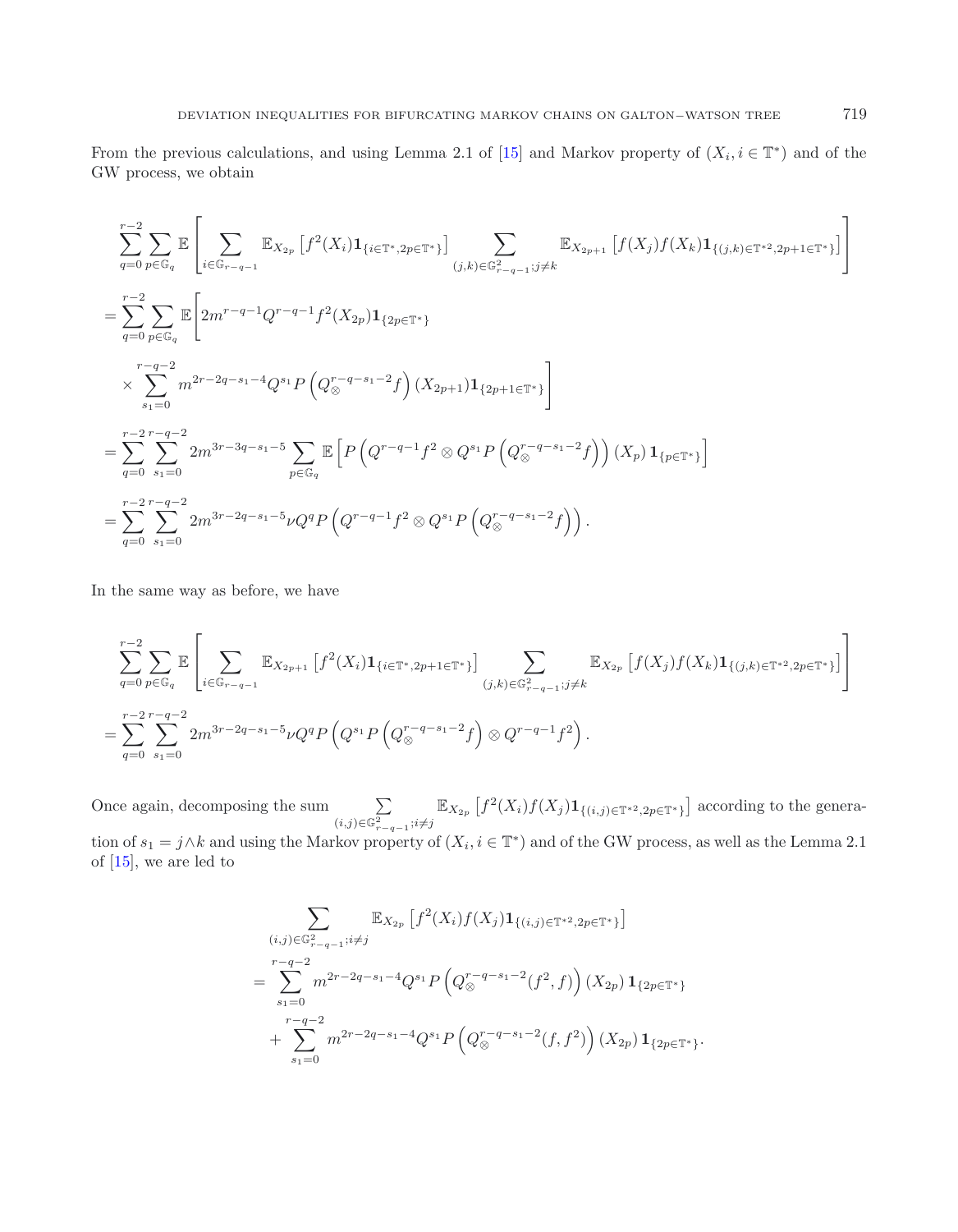Where the notation  $Q_{\otimes}^{r-q-s_1-2}$  is given in [\(C.2\)](#page-27-1). We thus obtain

$$
\sum_{q=0}^{r-2} \sum_{p \in \mathbb{G}_q} \mathbb{E} \left[ \sum_{(i,j) \in \mathbb{G}_{r-q-1}^2; i \neq j} \mathbb{E}_{X_{2p}} \left[ f^2(X_i) f(X_j) \mathbf{1}_{\{(i,j) \in \mathbb{T}^*^2, 2p \in \mathbb{T}^* \}} \right] \sum_{k \in \mathbb{G}_{r-q-1}} \mathbb{E}_{X_{2p+1}} \left[ f(X_k) \mathbf{1}_{\{k \in \mathbb{T}^* , 2p+1 \in \mathbb{T}^* \}} \right] \right]
$$
\n
$$
= \sum_{q=0}^{r-2} \sum_{s_1=0}^{r-q-2} m^{3r-3q-s_1-5} \sum_{p \in \mathbb{G}_q} \mathbb{E} \left[ \left( Q^{s_1} P \left( Q^{r-q-s_1-2}_{\otimes} (f^2, f) \right) (X_{2p}) Q^{r-q-1} f(X_{2p+1}) \right) \right. \left. + Q^{s_1} P \left( Q^{r-q-s_1-2}_{\otimes} (f, f^2) \right) (X_{2p}) Q^{r-q-1} f(X_{2p+1}) \right) \mathbf{1}_{\{(2p,2p+1) \in \mathbb{T}^*^2 \}} \right]
$$
\n
$$
= \sum_{q=0}^{r-2} \sum_{s_1=0}^{r-q-2} m^{3r-2q-s_1-5} \nu Q^q \left( P \left( Q^{s_1} P \left( Q^{r-q-s_1-2}_{\otimes} (f^2, f) \right) \otimes Q^{r-q-1} f \right) \right)
$$
\n
$$
+ P \left( Q^{s_1} P \left( Q^{r-q-s_1-2}_{\otimes} (f, f^2) \right) \otimes Q^{r-q-1} f \right) \right).
$$

In the same way, we have

$$
\sum_{q=0}^{r-2} \sum_{p \in \mathbb{G}_q} \mathbb{E} \left[ \sum_{(i,j) \in \mathbb{G}_{r-q-1}^2; i \neq j} \mathbb{E}_{X_{2p+1}} \left[ f^2(X_i) f(X_j) \mathbf{1}_{\{(i,j) \in \mathbb{T}^* \ge 2p+1 \in \mathbb{T}^* \}} \right] \sum_{k \in \mathbb{G}_{r-q-1}} \mathbb{E}_{X_{2p}} \left[ f(X_k) \mathbf{1}_{\{k \in \mathbb{T}^* \ge 2p+1 \le 1\}} \right] \right]
$$
\n
$$
= \sum_{q=0}^{r-2} \sum_{s_1=0}^{r-q-2} m^{3r-2q-s_1-5} \nu Q^q \left( P \left( Q^{r-q-1} f \otimes Q^{s_1} P \left( Q^{r-q-s_1-2}_{\otimes} (f^2, f) \right) \right) \right)
$$
\n
$$
+ P \left( Q^{r-q-1} f \otimes Q^{s_1} P \left( Q^{r-q-s_1-2}_{\otimes} (f, f^2) \right) \right) \right).
$$

.

This ends the computation of 6 $\mathbb{E} \left[ \right]$   $\sum$  $\sum_{(i,j,k)\in\mathbb{G}_r^3, i\neq j\neq k} f^2(X_i)f(X_j)f(X_k)\mathbf{1}_{\{(i,j,k)\in\mathbb{T}^{*3}\}}$ 1

(e) Computation of 
$$
\mathbb{E}\left[\sum_{(i,j,k,l)\in\mathbb{G}_{r}^{4},i\neq j\neq k\neq l}f(X_{i})f(X_{j})f(X_{k})f(X_{l})\mathbf{1}_{\{(i,j,k,l)\in\mathbb{T}^{*4}\}}\right]
$$
.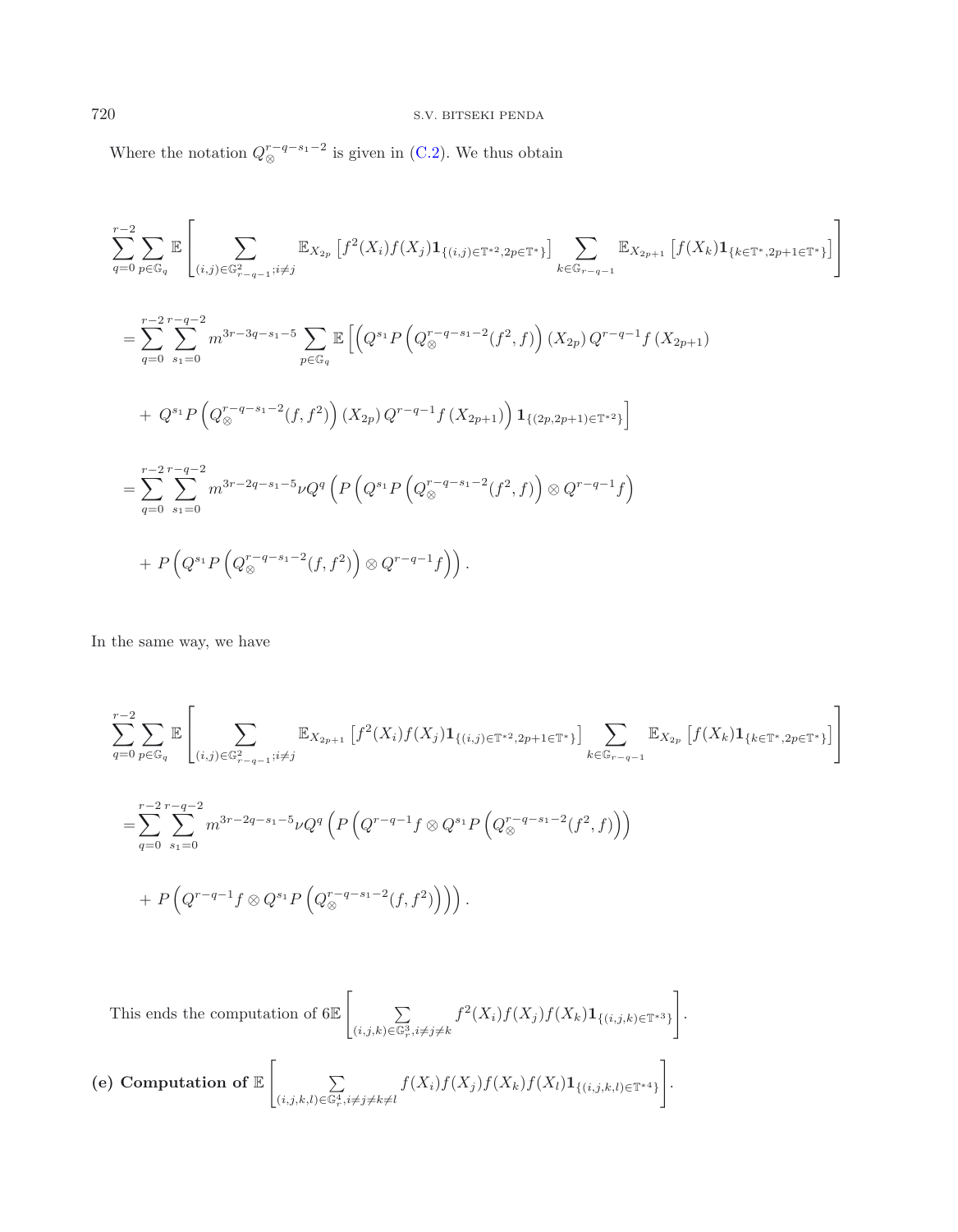Let  $i \wedge j \wedge k \wedge l$  the most recent common ancestor of i, j, k and l. We have

$$
\mathbb{E}\left[\sum_{(i,j,k,l)\in\mathbb{G}_r^4; i\neq j\neq k\neq l} f(X_i)f(X_j)f(X_k)f(X_l)\mathbf{1}_{\{(i,j,k,l)\in\mathbb{T}^{*4}\}}\right]
$$
\n
$$
=\mathbb{E}\left[\sum_{q=0}^{r-2}\sum_{p\in\mathbb{G}_q}\sum_{\substack{(i,j,k,l)\in\mathbb{G}_r^4; i\neq j\neq k\neq l}}f(X_i)f(X_j)f(X_k)f(X_l)\mathbf{1}_{\{(i,j,k,l)\in\mathbb{T}^{*4}\}}\right].
$$

Now, for  $i \wedge j \wedge k \wedge l = p$ , two cases may happen:

- 2p is the ancestor of two individuals and  $2p + 1$  is the ancestor of two individuals;
- 2p is the ancestor of three individuals and  $2p + 1$  is the ancestor of one individual and vice versa.

When 2p is the ancestor of two individuals, i and j say, and  $2p + 1$  the ancestor of k and l, then conditionally on  $(X_{2p}, X_{2p+1}), (X_i, X_j)$  and  $(X_k, X_l)$  are independent. The same thing for  $(X_i, X_j, X_k)$  and  $X_l$  if  $2p$  is the common ancestor of i, j and k and  $2p + 1$  the ancestor of l. Then, conditioning on  $(X_{2p}, X_{2p+1})$  and applying the Markov property, we are led to

$$
\mathbb{E}\left[\sum_{(i,j,k,l)\in\mathbb{G}_{\tau}^{4},i\neq j\neq k\neq l}f(X_{i})f(X_{j})f(X_{k})f(X_{l})\mathbf{1}_{\{(i,j,k,l)\in\mathbb{T}^{*4}\}}\right]
$$
\n
$$
=6\sum_{q=0}^{r-2}\sum_{p\in\mathbb{G}_{q}}\mathbb{E}\left[\sum_{(i,j)\in\mathbb{G}_{r-q-1}^{2},i\neq j}\mathbb{E}_{X_{2p}}\left[f(X_{i})f(X_{j})\mathbf{1}_{\{(i,j)\in\mathbb{T}^{*2},2p\in\mathbb{T}^{*}\}}\right]\right]
$$
\n
$$
\times \sum_{(k,l)\in\mathbb{G}_{r-q-1}^{2},i\neq l}\mathbb{E}_{X_{2p+1}}\left[f(X_{k})f(X_{l})\mathbf{1}_{\{(k,l)\in\mathbb{T}^{*2},2p+1\in\mathbb{T}^{*}\}}\right]\right]
$$
\n
$$
+4\sum_{q=0}^{r-3}\sum_{p\in\mathbb{G}_{q}}\mathbb{E}\left[\sum_{(i,j,k)\in\mathbb{G}_{r-q-1}^{3}}\mathbb{E}_{X_{2p}}\left[f(X_{i})f(X_{j})f(X_{k})\mathbf{1}_{\{(i,j,k)\in\mathbb{T}^{*3},2p\in\mathbb{T}^{*}\}}\right]\right]
$$
\n
$$
+4\sum_{q=0}^{r-3}\sum_{p\in\mathbb{G}_{q}}\mathbb{E}\left[\sum_{(i,j,k)\in\mathbb{G}_{r-q-1}^{3}}\mathbb{E}_{X_{2p+1}}\left[f(X_{i})f(X_{j})f(X_{k})\mathbf{1}_{\{(i,j,k)\in\mathbb{T}^{*3},2p+1\in\mathbb{T}^{*}\}}\right]\right]
$$
\n
$$
+4\sum_{q=0}^{r-3}\sum_{p\in\mathbb{G}_{q}}\mathbb{E}\left[\sum_{(i,j,k)\in\mathbb{G}_{r-q-1}^{3}}\mathbb{E}_{X_{2p+1}}\left[f(X_{i})f(X_{j})f(X_{k})\mathbf{1}_{\{(i,j,k)\in\mathbb{T}^{*3},2p+1\in\mathbb{T}^{*}\}}\right]\right].
$$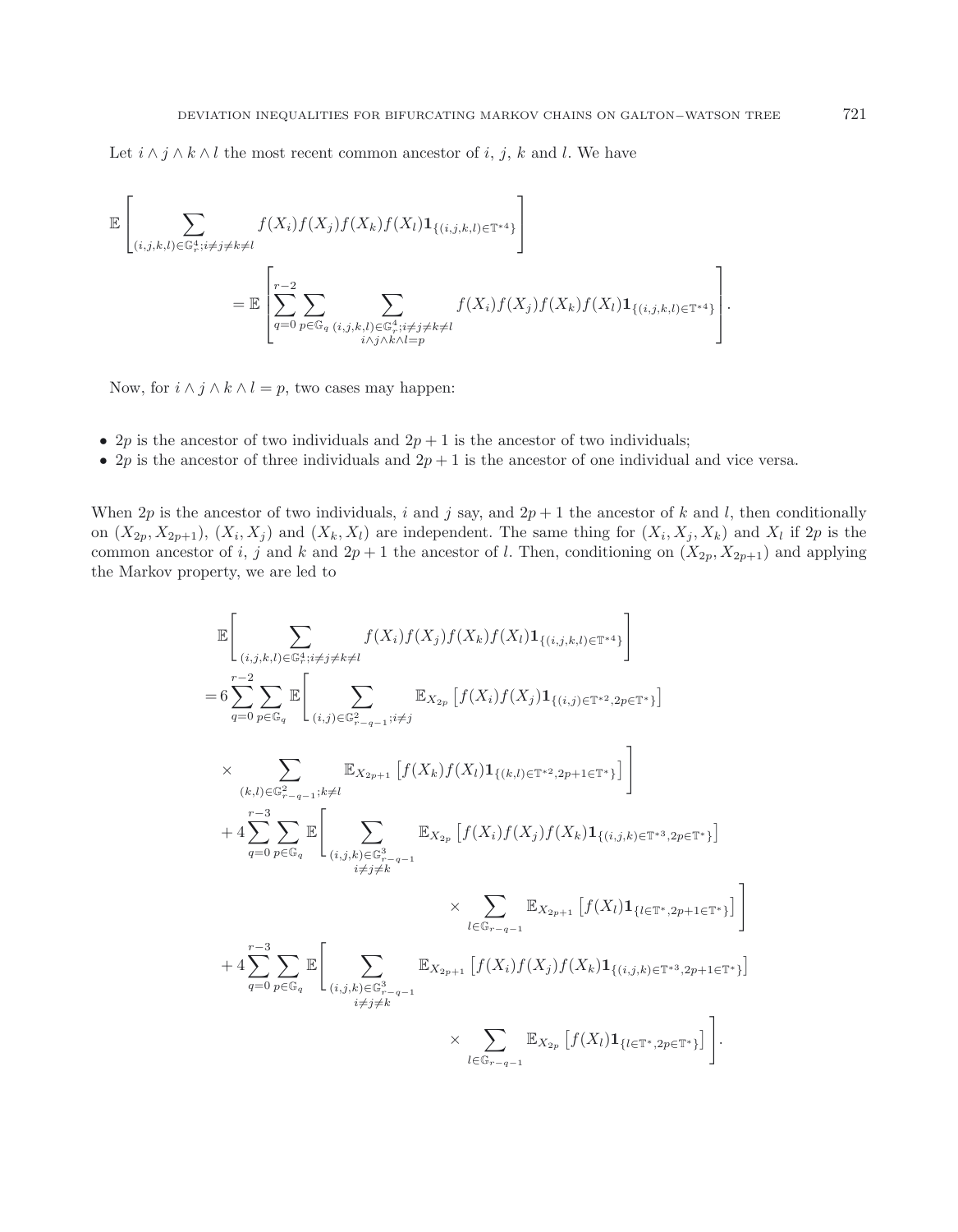Now, the calculations similar to those done in part **(d)** led us to

$$
\mathbb{E}\left[\sum_{(i,j,k,l)\in\mathbb{G}_{+}^{4};i\neq j\neq k\neq l}f(X_{i})f(X_{j})f(X_{k})f(X_{l})\mathbf{1}_{\{(i,j,k,l)\in\mathbb{F}^{*4}\}}\right]
$$
\n
$$
=24\sum_{q=0}^{r-2}\sum_{s_{1},s_{2}=0}^{r-q-2}m^{4r-3q-s_{1}-s_{2}-8}\nu Q^{q}P\left(Q^{s_{1}}P\left(Q^{r-q-s_{1}-2}f\right)\otimes Q^{s_{2}}P\left(Q^{r-q-s_{2}-2}f\right)\right)
$$
\n
$$
+24\sum_{q=0}^{r-3}\sum_{s_{1}=0}^{r-q-3}m^{4r-3q-2s_{1}-s_{2}-9}\nu Q^{q}P\left(Q^{s_{1}}P\left(Q^{r-q-s_{1}-2}f\right)\right)
$$
\n
$$
+24\sum_{q=0}^{r-3}\sum_{s_{1}=0}^{r-q-3}m^{2r-q-s_{1}-3}m^{4r-3q-2s_{1}-s_{2}-9}\nu Q^{q}P\left(Q^{s_{1}}P\left(Q^{s_{2}}P\left(Q^{r-q-s_{1}-s_{2}-3}f\right)\right)\right)
$$
\n
$$
\otimes Q^{r-q-1}f\right)
$$
\n
$$
+24\sum_{q=0}^{r-3}\sum_{s_{1}=0}^{r-q-3}m^{2r-q-s_{1}-3}m^{4r-3q-2s_{1}-s_{2}-9}\nu Q^{q}P\left(Q^{s_{1}}P\left(Q^{s_{2}}P\left(Q^{r-q-s_{1}-s_{2}-3}f\right)\right)\right)
$$
\n
$$
+24\sum_{q=0}^{r-3}\sum_{s_{1}=0}^{r-q-3}m^{2r-q-s_{1}-3}m^{4r-3q-2s_{1}-s_{2}-9}\nu Q^{q}P\left(Q^{r-q-1}f\otimes Q^{s_{1}}P\left(Q^{r-q-s_{1}-2}f\right)\right)
$$
\n
$$
+24\sum_{q=0}^{r-3}\sum_{s_{1}=0}^{r-q-3}m^{2r-q-s_{1}-3}m^{4r-3q-2s_{1}-s_{2}-9}\nu Q^{q}P\left(Q^{r-q-1}f\otimes Q^{s_{1}}P\left(Q
$$

Now dividing all the terms of [\(C.1\)](#page-27-0) by  $m^{4r}$ , we get an explicit expression for  $\mathbb{E}\left[\left(\widetilde{M}_{\mathbb{G}_r^*}(f)\right)^4\right]$ .

## **Part 2. Computation of the rates**.

We are now going to give some rate for the different terms that appear in the expression of  $\mathbb{E}\Big[\left(\widetilde{M}_{\mathbb{G}_r^*}(f)\right)^4\Big]$ .

Throughout this part, we will use intensively the following to bound quantities which appear in the expression of  $\mathbb{E}\Big[\left(\widetilde{M}_{\mathbb{G}_r}(f)\right)^*\Big]$ :

• Let  $f \in F$  such that  $(\mu, f) = 0$ . Then from (i)–(vi) and hypothesis **(H1)**, there exists a positive constant c such that  $\forall l, m, n \in \mathbb{N}$ ,

$$
\nu Q^{l} P \left( Q^{m} f \otimes Q^{n} f \right) \leq \alpha^{m+n} \nu Q^{l} P \left( g \otimes g \right) \leq c \alpha^{m+n},
$$

where  $g$  is given in hypothesis  $(H1)$ .

In the sequel c denotes a positive constant which depends on f and  $c_1$  denotes a positive constant which depends on  $\alpha$  and m. The constants c and  $c_1$  may vary from one line to another and from one expression to another.

**(a)** We have

$$
\frac{1}{m^{4r}} \mathbb{E}\left[\sum_{i\in\mathbb{G}_r} f^4(X_i) \mathbf{1}_{\{i\in\mathbb{T}^*\}}\right] = \left(\frac{1}{m^3}\right)^r \nu Q^r f^4 \le c \left(\frac{1}{m^3}\right)^r
$$

where, from (ii), (v) and (vi), c is such that  $\nu Q^r f^4 < c$ .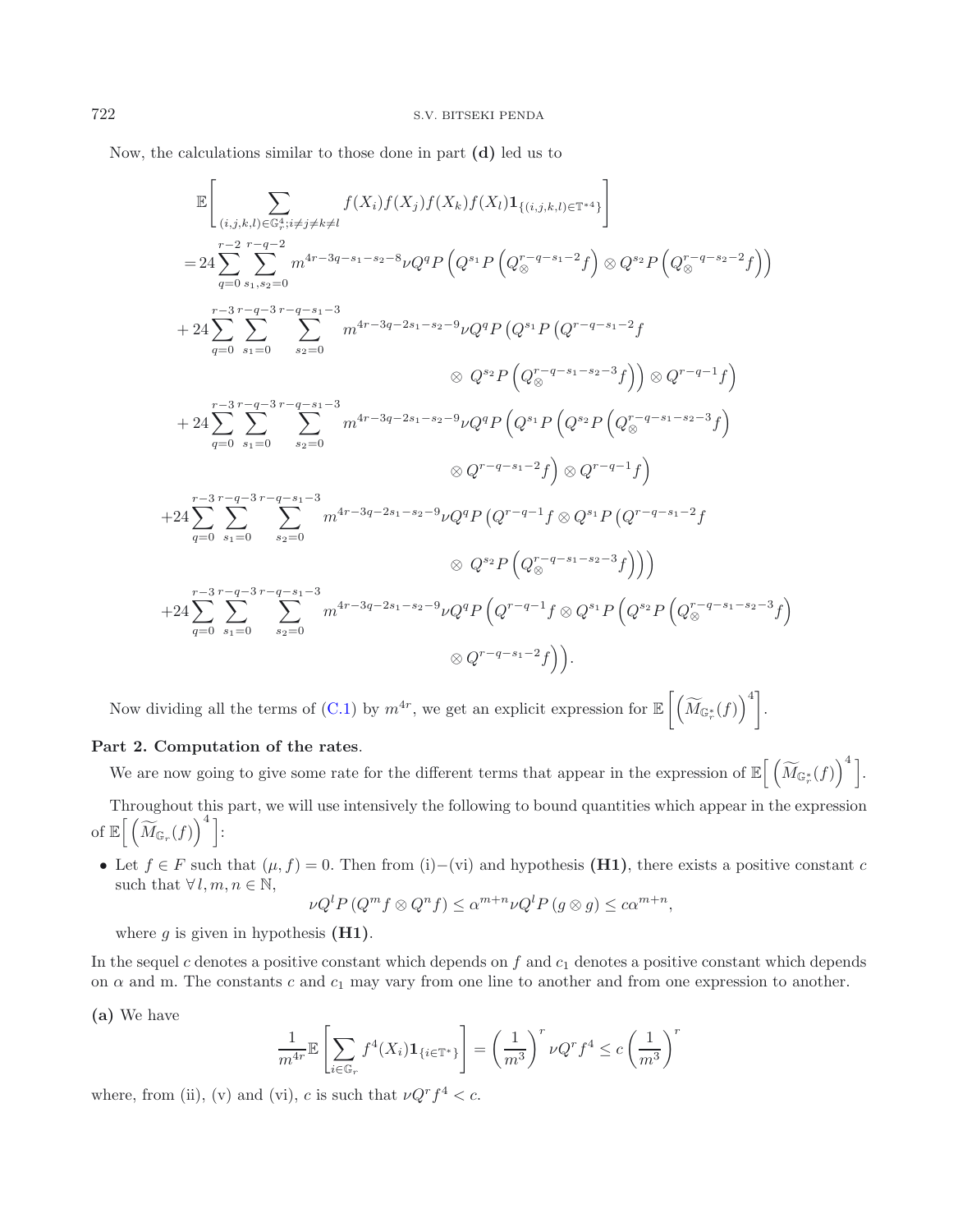**(b)** We have

$$
\frac{3}{m^{4r}} \mathbb{E} \left[ \sum_{(i,j) \in \mathbb{G}_r^2, i \neq j} f^2(X_i) f^2(X_j) \mathbf{1}_{\{(i,j) \in \mathbb{T}^*^2\}} \right] = 6 \sum_{q=0}^{r-1} m^{-2r-q-2} \nu Q^q P \left( Q_{\otimes}^{r-q-1} f^2 \right)
$$
  

$$
\leq 6c \sum_{q=0}^{r-1} m^{-2r-q-2} \leq c c_1 \left( \frac{1}{m^2} \right)^r
$$

where from (ii), (iii), (v) and (vi) c is such that  $\nu Q^q P \left( Q_{\otimes}^{r-q-1} f^2 \right) < c$ .

**(c)** For

$$
\frac{4}{m^{4r}} \mathbb{E}\left[\sum_{(i,j)\in\mathbb{G}_r^2, i\neq j} f^3(X_i) f(X_j) \mathbf{1}_{\{(i,j)\in\mathbb{T}^*^2\}}\right],
$$

we are going to treat only

$$
4\sum_{q=0}^{r-1} m^{-2r-q-2} \nu Q^q P\left(Q_{\otimes}^{r-q-1}(f^3,f)\right).
$$

The other terms can be treated in the same way. We have

$$
4\sum_{q=0}^{r-1} m^{-2r-q-2} \nu Q^q P\left(Q_{\otimes}^{r-q-1}(f^3, f)\right) \le 4c \sum_{q=0}^{r-1} m^{-2r-q-2} \alpha^{r-q-1},
$$

where from (ii), (iii), (v) and (vi) c is such that  $\nu Q^q P (Q^{r-q-1} f^3 \otimes g) < c$  and from hypothesis (H1), g is such that  $Q^{r-q-1}f \leq \alpha^{r-q-1}g$ .

Now, according to the value of  $\alpha$ , we have

$$
\frac{4}{m^{4r}}\mathbb{E}\left[\sum_{(i,j)\in\mathbb{G}_r^2, i\neq j} f^3(X_i)f(X_j)\mathbf{1}_{\{(i,j)\in\mathbb{T}^*\}^2}\right] = \begin{cases} c_1cr\left(\frac{\alpha}{m^2}\right)^r & \text{if } m\alpha = 1\\ c_1c\left(\left(\frac{\alpha}{m^2}\right)^r + \left(\frac{1}{m^3}\right)^r\right) & \text{if } m\alpha \neq 1. \end{cases}
$$

(d) In the same way as before, we have according to the values of  $\alpha$ 

$$
\frac{6}{m^{4r}} \mathbb{E}\left[\sum_{(i,j,k)\in\mathbb{G}_r^3, i\neq j\neq k} f^2(X_i)f(X_j)f(X_k)\mathbf{1}_{\{(i,j,k)\in\mathbb{T}^{*3}\}}\right]
$$
\n
$$
\leq \begin{cases}\nc_1 c \left(\left(\frac{\alpha^2}{m}\right)^r + \left(\frac{1}{m^3}\right)^r\right) & \text{if } m\alpha^2 \neq 1 \text{ and } m\alpha \neq 1 \\
c_1 c \left(r \left(\frac{1}{m^3}\right)^r + \left(\frac{1}{m^2}\right)^r\right) & \text{if } m\alpha = 1 \\
c_1 c r \left(\frac{1}{m^2}\right)^r & \text{if } m\alpha^2 = 1,\n\end{cases}
$$

where from (ii), (iii), (v) and (vi) c is such that, for  $q \in \{0, \ldots, q-2\}$  and for  $s_1 \in \{0, \ldots, r-q-2\}$ 

$$
\max \left\{\nu Q^q P\left(Q^{r-q-1}f^2 \otimes Q^{s_1} P\left(Q^{r-q-s_1-2}_{\otimes q}g\right)\right);
$$
  
 
$$
\nu Q^q P\left(Q^{s_1} P\left(Q^{r-q-s_1-2}_{\otimes q}(f^2,g)\right) \otimes Q^{r-q-1}g\right)\right\} < c
$$

and from hypothesis **(H1)**, g is such that  $Q^{r-q-1}f \leq \alpha^{r-q-1}g$ .